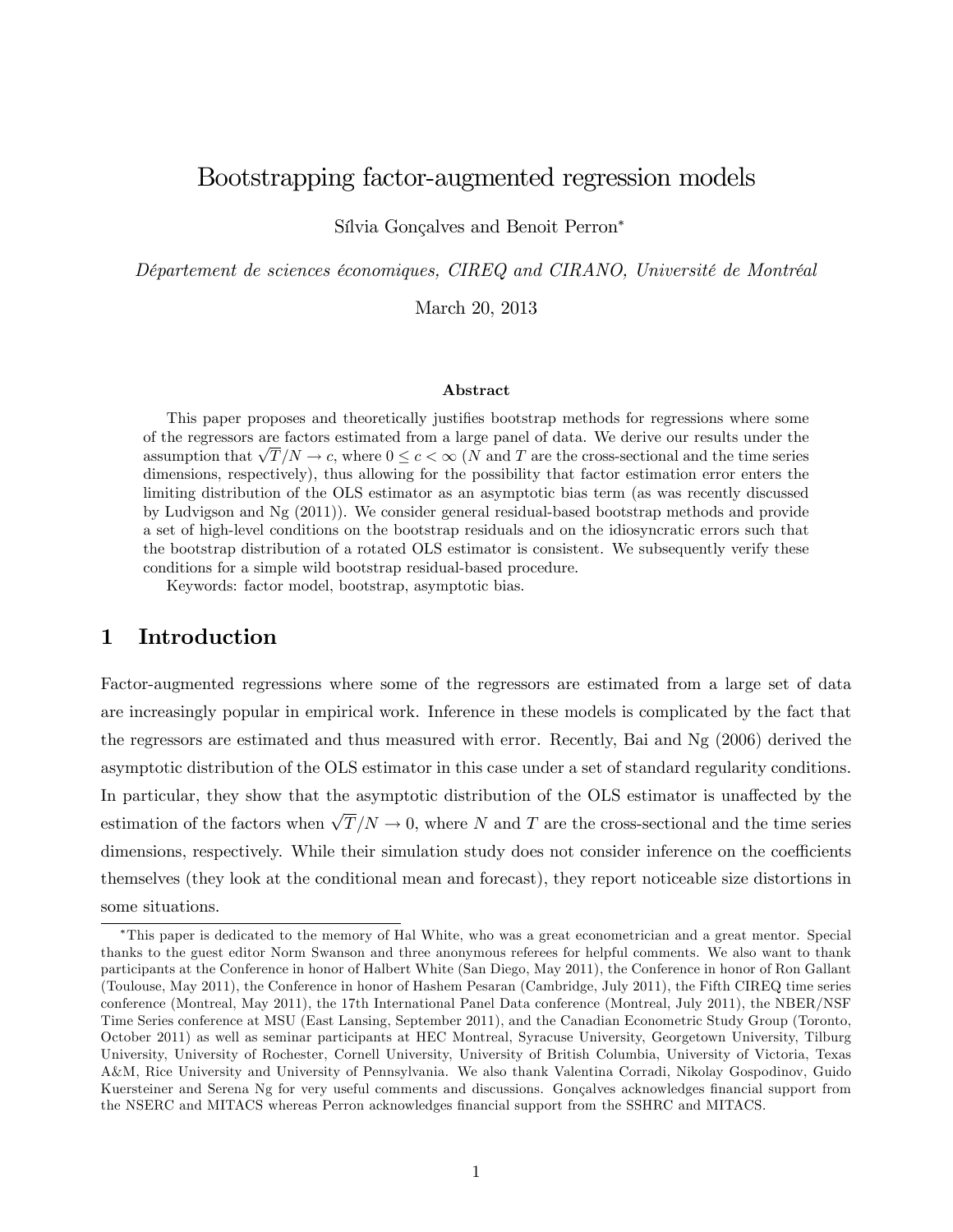The main contribution of this paper is to propose and theoretically justify bootstrap methods for inference in the context of the factor-augmented regression model. A few other contributions consider the validity of the bootstrap in this context. Corradi and Swanson (2011) consider the bootstrap for forecast stability tests with factors, while Yamamoto (2011) considers the bootstrap for factor-augmented vector autoregressions (FAVAR) proposed by Boivin and Bernanke (2003). Finally, Shintani and Guo (2011) prove the validity of the bootstrap to carry out inference on the persistence of factors. Recent empirical applications of the bootstrap include Ludvigson and Ng (2007, 2009,2011) and Gospodinov and Ng (2011), where the bootstrap has been used in the context of predictability tests based on factor-augmented regressions without theoretical justification.

Our main contribution is to establish the first order asymptotic validity of the bootstrap for factoraugmented regression models under assumptions similar to those of Bai and Ng (2006) but without the condition that  $\sqrt{T}/N \to 0$ . Specifically, we assume that  $\sqrt{T}/N \to c$ , where  $0 \le c < \infty$ , thus allowing for the possibility that factor estimation error affects the limiting distribution of the OLS estimator. As it turns out, when  $c > 0$ , an asymptotic bias term appears in the distribution, reflecting the contribution of factors estimation uncertainty. This bias problem was recently discussed by Ludvigson and Ng (2011), who proposed an analytical bias correction procedure. Instead, here we focus on the bootstrap and provide a set of conditions under which it can reproduce the limiting distribution of the OLS estimator, including the bias term.

The bootstrap method we propose is made up of two main steps. In a first step, we obtain a bootstrap panel data set from which we estimate the bootstrap factors by principal components. The bootstrap panel observations are generated by adding the estimated common components from the original panel and bootstrap idiosyncratic residuals. In a second step, we generate a bootstrap version of the response variable by again relying on a residual-based bootstrap where the bootstrap observations of the dependent variable are obtained by summing the estimated regression mean and a bootstrap regression residual. We provide a set of high level conditions on these bootstrap residuals and idiosyncratic errors that allow us to characterize the limiting distribution of the bootstrap OLS estimator under the assumption that  $\sqrt{T}/N \to c$ , where  $0 \leq c < \infty$ . These high level conditions essentially require that the bootstrap idiosyncratic errors be weakly dependent across individuals and over time and that the bootstrap regression scores satisfy a central limit theorem. We then verify these high level conditions for a residual-based wild bootstrap scheme under a stronger set of conditions.

A crucial result in proving the Örst order asymptotic validity of the bootstrap is the consistency of the bootstrap principal component estimator. Given our residual-based bootstrap, the "latent" factors underlying the bootstrap data generating process (DGP) are given by the estimated factors. These are not identified by the bootstrap principal component estimator due to the well-known identification problem of factor models. However, contrary to the rotation indeterminacy problem that affects the principal component estimator, this indeterminacy is easily resolved in the bootstrap world, where the bootstrap rotation matrix depends on bootstrap population values that are functions of the original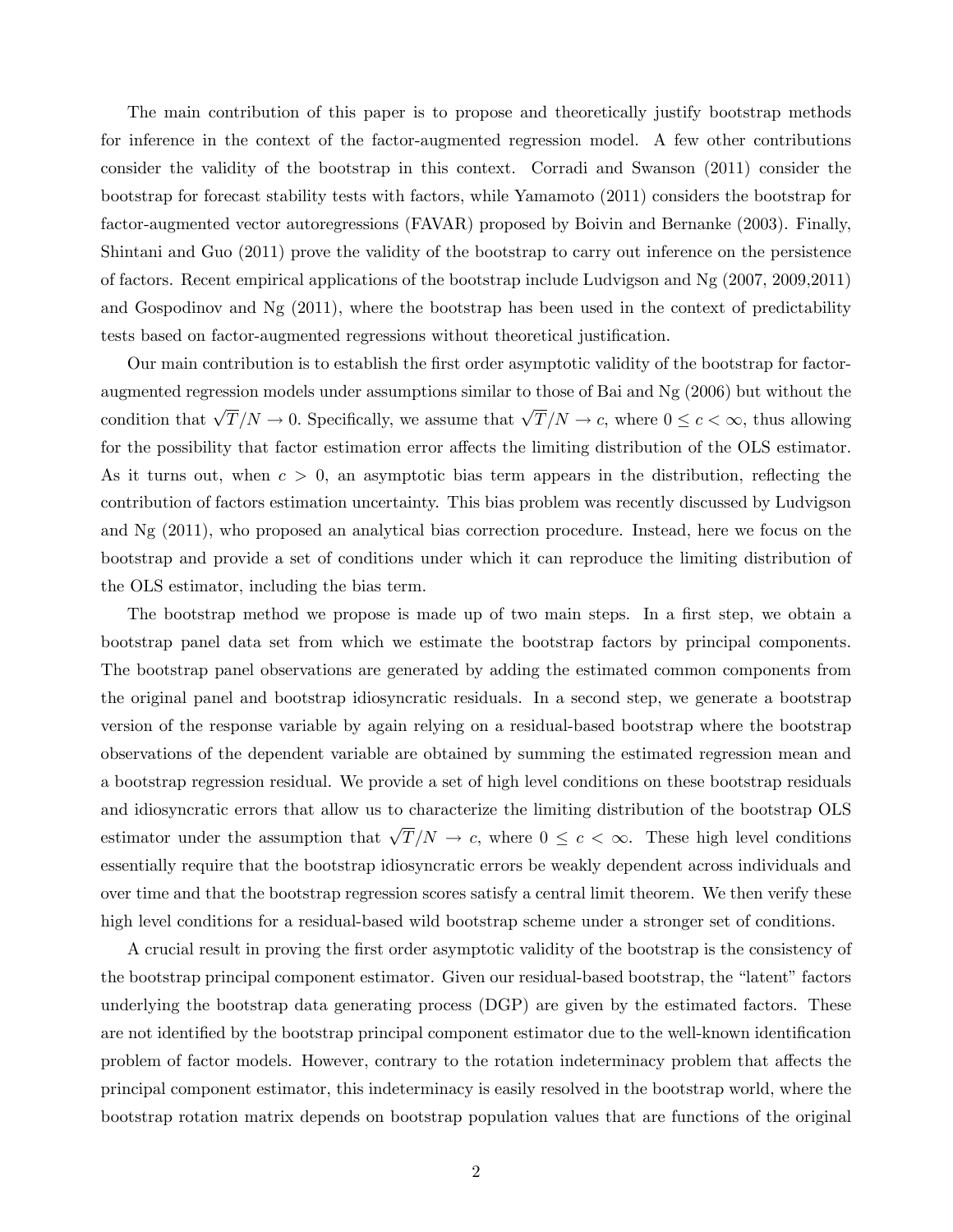data. As a consequence, to bootstrap the distribution of OLS estimator, our proposal is to rotate the bootstrap OLS estimator using the feasible bootstrap rotation matrix. This amounts to sign-adjusting the bootstrap OLS regression estimates asymptotically.

The rest of the paper is organized as follows. In Section 2, we first describe the setup and the assumptions, and then derive the asymptotic theory of the OLS estimator when  $\sqrt{T}/N \to c$ . In Section 3, we introduce the residual-based bootstrap method and characterize a set of conditions under which the bootstrap distribution consistency follows. Section 4 proposes a wild bootstrap implementation of the residual-based bootstrap and proves its consistency. Section 5 discusses the Monte Carlo results and Section 6 concludes. Three mathematical appendices are included. Appendix A contains the proofs of the results in Section 2, Appendix B the proofs of the results in Section 3, and Appendix C the proofs of the results in Section 4.

# 2 Asymptotic theory when  $\sqrt{T}/N \to c$ , where  $0 \le c < \infty$

We consider the following regression model

$$
y_{t+h} = \alpha' F_t + \beta' W_t + \varepsilon_{t+h}, \ t = 1, \dots, T-h,
$$
\n<sup>(1)</sup>

where  $h \geq 0$ . The q observed regressors are contained in  $W_t$ . The r unobserved regressors  $F_t$  are the common factors in the following panel factor model,

$$
X_{it} = \lambda'_i F_t + e_{it}, \quad i = 1, ..., N, \ t = 1, ..., T,
$$
 (2)

where the  $r \times 1$  vector  $\lambda_i$  contains the factor loadings and  $e_{it}$  is an idiosyncratic error term. In matrix form, we can write (2) as

$$
X = F\Lambda' + e,
$$

where X is a  $T \times N$  matrix of stationary data,  $F = (F_1, \ldots, F_T)'$  is  $T \times r$ , r is the number of common factors,  $\Lambda = (\lambda_1, \ldots, \lambda_N)'$  is  $N \times r$ , and e is  $T \times N$ .

The factor-augmented regression model described in (1) and (2) has recently attracted a lot of attention in econometrics. One of the first papers to discuss this model in the forecasting context was Stock and Watson (2002). Recent empirical applications include Ludvigson and Ng (2007) who consider predictive regressions of excess stock returns and augment the usual set of predictors by including estimated factors from a large panel of macro and Önancial variables, Ludvigson and Ng (2009,2011) who consider this approach in the context of predictive regressions of bond excess returns, Gospodinov and  $Ng(2011)$  who study predictive regressions for inflation using principal components from a panel of commodity convenience yields, and Eichengreen, Mody, Nedeljkovic, and Sarno (2012) who use common factors extracted from credit default swap (CDS) spreads during the recent financial crisis to look at spillovers across banks.

Estimation proceeds in two steps. Given X, we estimate F and  $\Lambda$  with the method of principal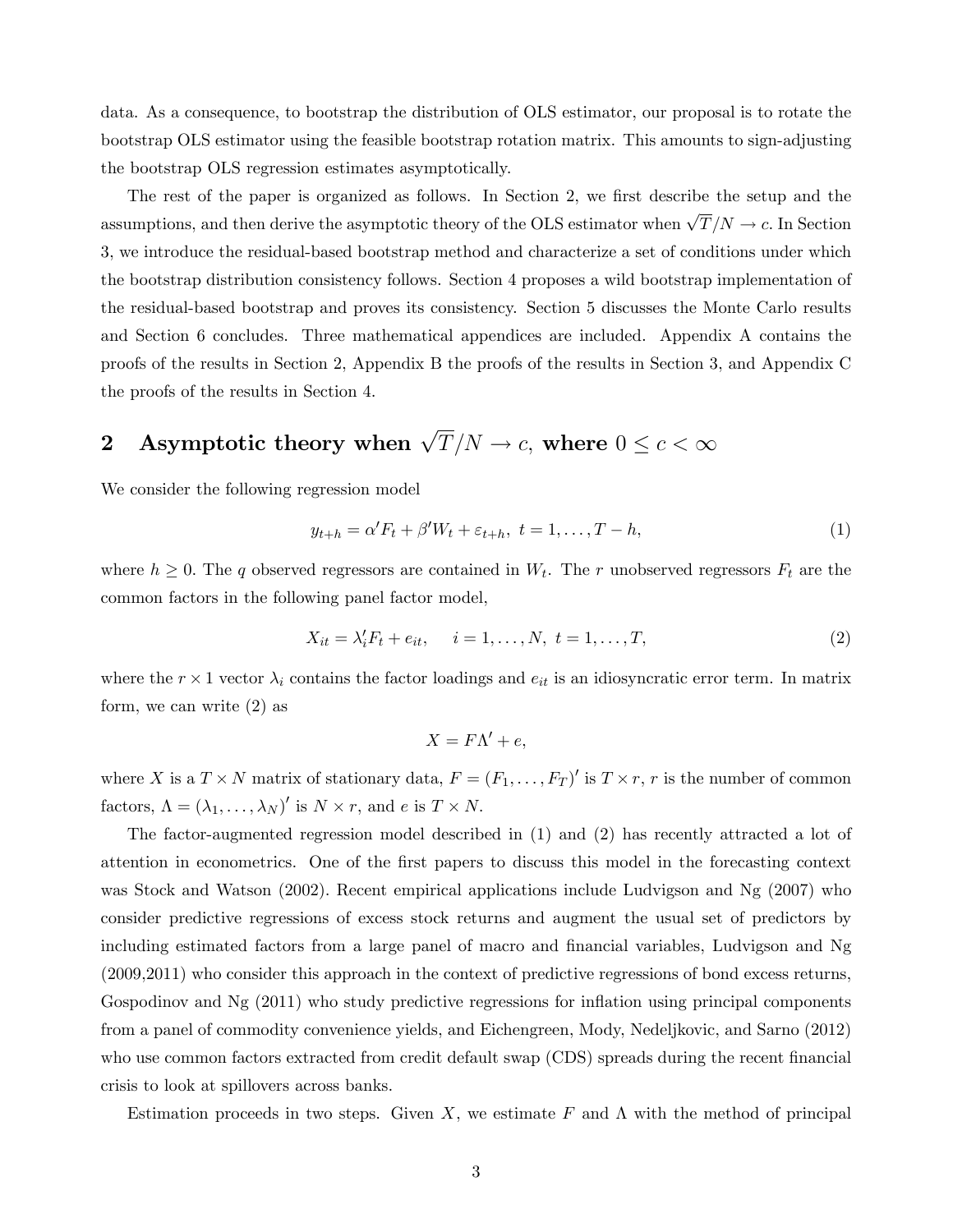components. In particular, F is estimated with the  $T \times r$  matrix  $\tilde{F} = \begin{pmatrix} \tilde{F}_1 & \dots & \tilde{F}_T \end{pmatrix}'$  composed of  $\sqrt{T}$  times the eigenvectors corresponding to the r largest eigenvalues of of  $XX'/TN$  (arranged in decreasing order), where the normalization  $\frac{\tilde{F}'\tilde{F}}{T} = I_r$  is used. The matrix containing the estimated  $\text{loadings is then } \tilde{\Lambda} = \left(\tilde{\lambda}_1, \ldots, \tilde{\lambda}_N \right)' = X' \tilde{F} \left( \tilde{F}' \tilde{F} \right)^{-1} = X' \tilde{F}/T.$ 

In the second step, we run an OLS regression of  $y_{t+h}$  on  $\hat{z}_t = (F_t' W_t')'$ , i.e. we compute

$$
\hat{\delta} \equiv \left(\begin{array}{c} \hat{\alpha} \\ \hat{\beta} \end{array}\right) = \left(\sum_{t=1}^{T-h} \hat{z}_t \hat{z}_t'\right)^{-1} \sum_{t=1}^{T-h} \hat{z}_t y_{t+h},\tag{3}
$$

where  $\hat{\delta}$  is  $p \times 1$  with  $p = r + q$ .

As is well known in this literature, the principal components  $\tilde{F}_t$  can only consistently estimate a transformation of the true factors  $F_t$ , given by  $HF_t$ , where H is a rotation matrix defined as

$$
H = \tilde{V}^{-1} \frac{\tilde{F}' F}{T} \frac{\Lambda' \Lambda}{N},\tag{4}
$$

where  $\tilde{V}$  is the  $r \times r$  diagonal matrix containing on the main diagonal the r largest eigenvalues of  $XX'/NT$ , in decreasing order, see Bai (2003).

One important implication is that  $\hat{\delta}$  consistently estimates  $\delta \equiv \left(\begin{array}{cc} \alpha'H^{-1} & \beta' \end{array}\right)'$ , and not  $\left(\begin{array}{cc} \alpha' & \beta' \end{array}\right)'$ . In particular, given (1), adding and subtracting appropriately yields

$$
y_{t+h} = \underbrace{(\alpha'H^{-1} \ \beta') \left(\begin{array}{c} \tilde{F}_t \\ W_t \end{array}\right)}_{=\hat{s}t} + \alpha'H^{-1}\left(HF_t - \tilde{F}_t\right) + \varepsilon_{t+h},
$$

or, equivalently,

$$
y_{t+h} = \hat{z}_t' \delta + \alpha' H^{-1} \left( H F_t - \tilde{F}_t \right) + \varepsilon_{t+h}, \tag{5}
$$

where the second term represents the contribution from estimating the factors.

Recently, Bai and Ng (2006) derived the asymptotic distribution of  $\sqrt{T}(\hat{\delta}-\delta)$  under a set of regularity conditions and the assumption that  $\sqrt{T}/N \to 0$ . Our goal in this section is to derive the limiting distribution of  $\hat{\delta}$  under the assumption that  $\sqrt{T}/N \to c$ , where c is not necessarily zero. We use the following assumptions, which are similar to Bai's (2003) assumptions and slightly weaker than the Bai and Ng (2006) assumptions. We let  $z_t = (F'_t W'_t)'$ , where  $z_t$  is  $p \times 1$ , with  $p = r + q$ .

#### Assumption 1 - Factors and factor loadings

- (a)  $E ||F_t||^4 \leq M$  and  $\frac{1}{T} \sum_{t=1}^T F_t F_t' \to^P \sum_F > 0$ , where  $\Sigma_F$  is a non-random  $r \times r$  matrix.
- (b) The loadings  $\lambda_i$  are either deterministic such that  $\|\lambda_i\| \leq M$ , or stochastic such that  $E \|\lambda_i\|^4 \leq M$ . In either case,  $\Lambda' \Lambda / N \to^P \Sigma_{\Lambda} > 0$ , where  $\Sigma_{\Lambda}$  is a non-random matrix.
- (c) The eigenvalues of the  $r \times r$  matrix  $(\Sigma_{\Lambda} \Sigma_F)$  are distinct.

#### Assumption 2 - Time and cross section dependence and heteroskedasticity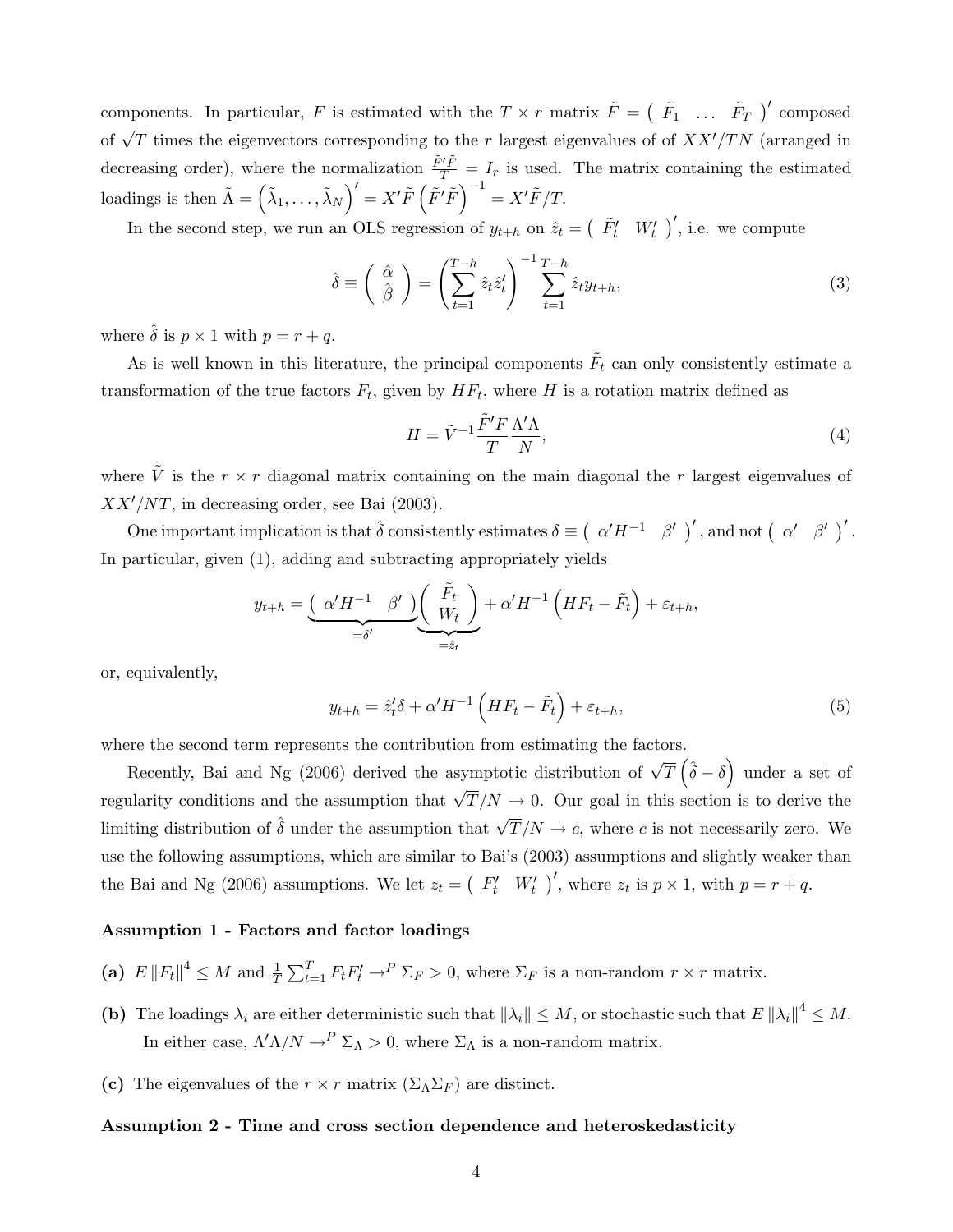- (a)  $E(e_{it}) = 0, E |e_{it}|^8 \leq M.$
- (b)  $E(e_{it}e_{js}) = \sigma_{ij,ts}$ ,  $|\sigma_{ij,ts}| \leq \bar{\sigma}_{ij}$  for all  $(t, s)$  and  $|\sigma_{ij,ts}| \leq \tau_{ts}$  for all  $(i, j)$  such that  $\frac{1}{N} \sum_{i,j=1}^{N} \bar{\sigma}_{ij} \leq$  $M, \frac{1}{T} \sum_{t,s=1}^{T} \tau_{ts} \leq M, \text{ and } \frac{1}{NT} \sum_{t,s,i,j} |\sigma_{ij,ts}| \leq M.$
- (c) For every  $(t, s)$ ,  $E\left| N^{-1/2} \sum_{i=1}^{N} (e_{it}e_{is} E(e_{it}e_{is})) \right|$  $4 \leq M$ .
- Assumption 3 Moments and weak dependence among  $\{z_t\},$   $\{\lambda_i\}$  and  $\{e_{it}\}.$

(a) 
$$
E\left(\frac{1}{N}\sum_{i=1}^{N}\left\|\frac{1}{\sqrt{T}}\sum_{t=1}^{T}F_te_{it}\right\|^{2}\right)\leq M
$$
, where  $E(F_te_{it})=0$  for all  $(i, t)$ .

- (b) For each t,  $E \parallel \frac{1}{\sqrt{T}}$  $\frac{1}{TN} \sum_{s=1}^{T} \sum_{i=1}^{N} z_s (e_{it} e_{is} - E (e_{it} e_{is}))$  $2 \leq M$ , where  $z_s = \begin{pmatrix} F'_s & W'_s \end{pmatrix}'$ .
- (c)  $E \left\| \frac{1}{\sqrt{\Lambda}} \right\|$  $\frac{1}{NT} \sum_{t=1}^{T} z_t e_t' \Lambda \Big\|$  $\sum_{i=1}^{2} \leq M$ , where  $E(z_t \lambda'_i e_{it}) = 0$  for all  $(i, t)$ .
- $(d) E$  $\frac{1}{1}$  $\frac{1}{T} \sum_{t=1}^{T}$  $\left\| \frac{1}{\sqrt{l}} \right\|$  $\frac{1}{\overline{N}}\sum_{i=1}^N \lambda_i e_{it}$  $2\lambda$  $\leq M$ , where  $E(\lambda_i e_{it}) = 0$  for all  $(i, t)$ .
- (e) As  $N, T \rightarrow \infty, \frac{1}{T}$  $\frac{1}{TN}\sum_{t=1}^T\sum_{i=1}^N\sum_{j=1}^N\lambda_i\lambda'_je_{it}e_{jt} - \Gamma \rightarrow^P 0$ , where  $\Gamma \equiv \lim_{N,T\to\infty} \frac{1}{T}$  $\frac{1}{T} \sum_{t=1}^T \Gamma_t > 0,$ and  $\Gamma_t \equiv Var \left( \frac{1}{\sqrt{l}} \right)$  $\frac{1}{\overline{N}}\sum_{i=1}^N \lambda_i e_{it}$ .

#### Assumption 4 - weak dependence between idiosyncratic errors and regression errors

(a) For each t and  $h \geq 0, E\left|\frac{1}{\sqrt{T}}\right|$  $\frac{1}{TN} \sum_{s=1}^{T-h} \sum_{i=1}^{N} \varepsilon_{s+h} (e_{it}e_{is} - E(e_{it}e_{is}))$  $2^2 \leq M$ .

**(b)** 
$$
E \left\| \frac{1}{\sqrt{NT}} \sum_{t=1}^{T-h} \sum_{i=1}^{N} \lambda_i e_{it} \varepsilon_{t+h} \right\|^2 \leq M
$$
, where  $E(\lambda_i e_{it} \varepsilon_{t+h}) = 0$  for all  $(i, t)$ .

#### Assumption 5 - moments and CLT for the score vector

(a) 
$$
E(\varepsilon_{t+h}) = 0
$$
 and  $E|\varepsilon_{t+h}|^2 < M$ .  
\n(b)  $E||z_t||^4 \le M$  and  $\frac{1}{T} \sum_{t=1}^T z_t z_t' \to^P \sum_{z \ge 0} 0$ .  
\n(c) As  $T \to \infty$ ,  $\frac{1}{\sqrt{T}} \sum_{t=1}^{T-h} z_t \varepsilon_{t+h} \to^d N(0, \Omega)$ , where  $E\left\| \frac{1}{\sqrt{T}} \sum_{t=1}^{T-h} z_t \varepsilon_{t+h} \right\|^2 < M$ , and  $\Omega \equiv \lim_{T \to \infty} Var\left(\frac{1}{\sqrt{T}} \sum_{t=1}^{T-h} z_t \varepsilon_{t+h}\right) > 0$ .

Assumption 1(a) imposes the assumption that factors are non-degenerate. Assumption 1(b) ensures that each factor contributes non-trivially to the variance of  $X_t$ , i.e. the factors are pervasive and affect all cross sectional units. These assumptions ensure that there are  $r$  identifiable factors in the model. Recently, Onatski (2011) considers a class of "weak" factor models, where the factor loadings are modeled as local to zero. Under this assumption, the estimated factors are no longer consistent for the unobserved (rotated) factors. In this paper, we do not consider this possibility. Assumption  $1(c)$ ensures that  $Q \equiv p \lim \left( \tilde{F}'F/T \right)$  is unique. Without this assumption, Q is only determined up to orthogonal transformations. See Bai (2003, proof of his Proposition 1).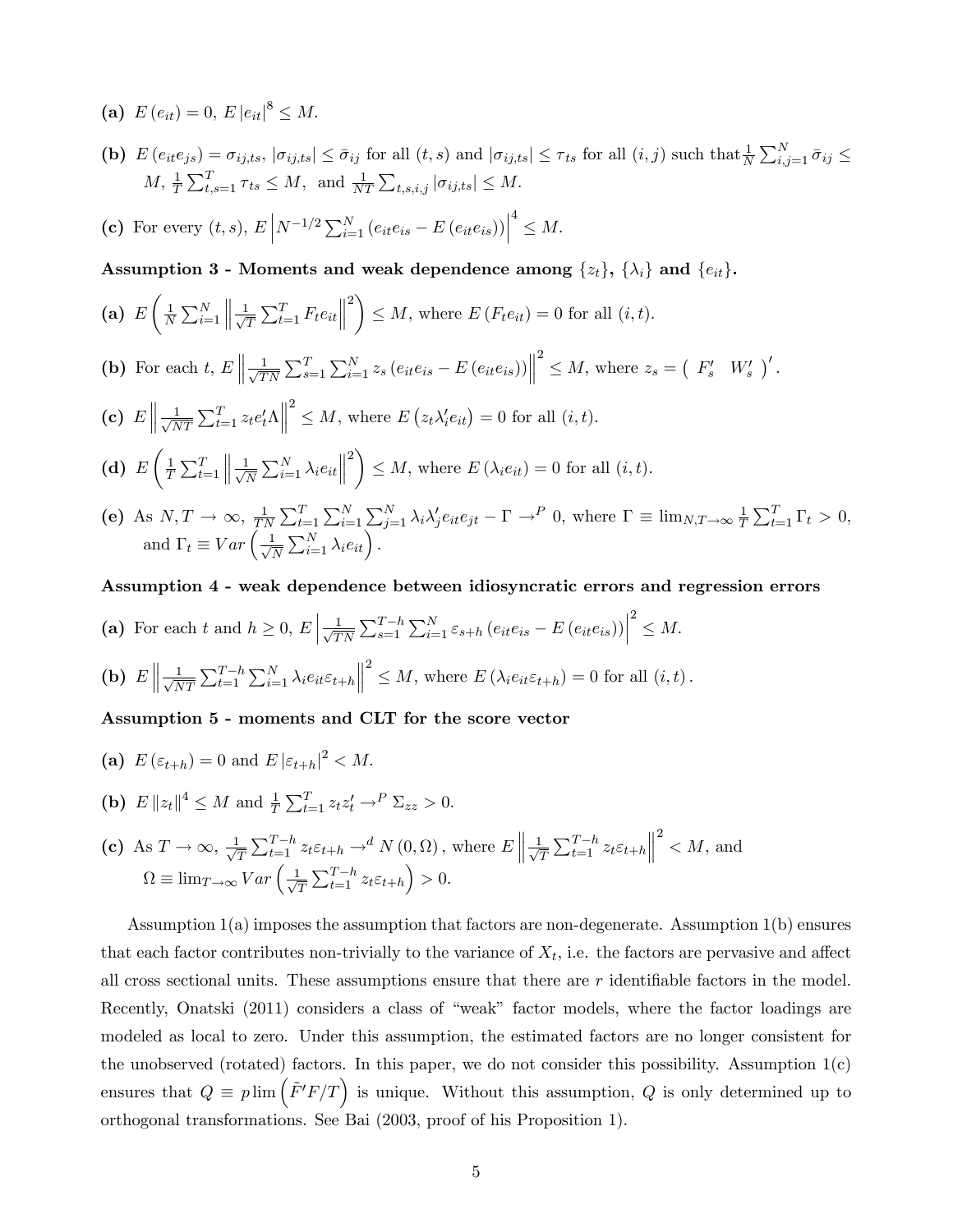Assumption 2 imposes weak cross-sectional and serial dependence conditions on the idiosyncratic error term  $e_{it}$ . In particular, we allow for the possibility that  $e_{it}$  is dependent across individual units and over time, but we require that the degree of dependence decreases as the time and the cross sectional distance (regardless of how it is defined) between observations increases. This assumption is compatible with the approximate factor model of Chamberlain and Rothschild (1983) and Connor and Korajczyk (1986, 1993), in which cross-sectional units are weakly correlated. Assumption 2 allows for heteroskedasticity in both dimensions and requires the idiosyncratic error term to have finite eighth moments.

Assumption 3 restricts the degree of dependence among the vector of regressors  $\{z_t\}$ , the factor loadings  $\{\lambda_i\}$  and the idiosyncratic error terms  $\{e_{it}\}\$ . If we assume that  $\{z_t\}$ ,  $\{\lambda_i\}$  and  $\{e_{it}\}\$  are mutually independent (as in Bai and Ng (2006)), then Assumptions 3(a), 3(c) with  $z_t = F_t$  and 3(d) are implied by Assumptions 1 and 2. Similarly, Assumption 3(b) holds if we assume that  $\{z_t\}$  and  ${e_{it}}$  are independent and the following weak dependence condition on  ${e_{it}}$  holds. For each t,

$$
\frac{1}{T^2 N} \sum_{i=1}^{N} \sum_{s,q=1}^{T} |Cov(e_{it}e_{is}, e_{it}e_{iq})| \le M.
$$
 (6)

For a similar assumption, see Bai (2009, Assumption C.4). This assumption holds if  $e_{it}$  is i.i.d. over i and t and  $E(e_{it}^4) < M$ . Assumptions 3(a)-3(c) are equivalent to Assumptions D, F1 and F2 of Bai  $(2003)$  when  $z_t = F_t$ .

To describe Assumption  $3(e)$ , for each t, let

$$
\phi_t \equiv \frac{1}{\sqrt{N}} \sum_{i=1}^N \lambda_i e_{it}, \text{ and } \Gamma_t \equiv Var(\phi_t) = E(\phi_t \phi_t'),
$$

since we assume that  $E(\lambda_i e_{it}) = 0$  for all  $(i, t)$ . Assumption 3(e) requires that  $\frac{1}{T} \sum_{t=1}^T [\phi_t \phi_t' - E(\phi_t \phi_t')]$ converges in probability to zero. This follows under weak dependence conditions on  $\{\lambda_i e_{it}\}$  over  $(i, t)$ .

Assumption 4 imposes weak dependence between the idiosyncratic errors and the regression errors. Part (a) holds if  $\{e_{it}\}\$ is independent of  $\{\varepsilon_t\}$  and the weak dependence condition (6) holds. Similarly, part (b) holds if  $\{\lambda_i\}$ ,  $\{e_{is}\}$  and  $\{\varepsilon_t\}$  are three mutually independent groups of random variables and Assumption 2 holds.

Assumption 5 imposes moment conditions on  $\{\varepsilon_{t+h}\}\$ , on  $\{z_t\}$  and on the score vector  $\{z_t\varepsilon_{t+h}\}\$ . Part b) requires  $\{z_t z_t\}$  to satisfy a law of large numbers. Part c) requires the score to satisfy a central limit theorem, where  $\Omega$  denotes the limiting variance of the scaled average of the scores. The dependence structure of the scores  $\{z_t \varepsilon_{t+h}\}$  dictates the form of the covariance matrix estimator to be used for inference on  $\delta$ . For instance, Bai and Ng (2006) assume that  $\Omega = \lim_{T \to \infty} \frac{1}{T} \sum_{t=1}^{T-h} E(z_t z_t^t \varepsilon_{t+h}^2)$ , and the appropriate covariance matrix estimator is a heteroskedasticity robust variance estimator. As we will see later, the form of  $\Omega$  will also dictate the type of bootstrap we should use.

Given Assumptions 1-5, we can state our main result as follows. We introduce the following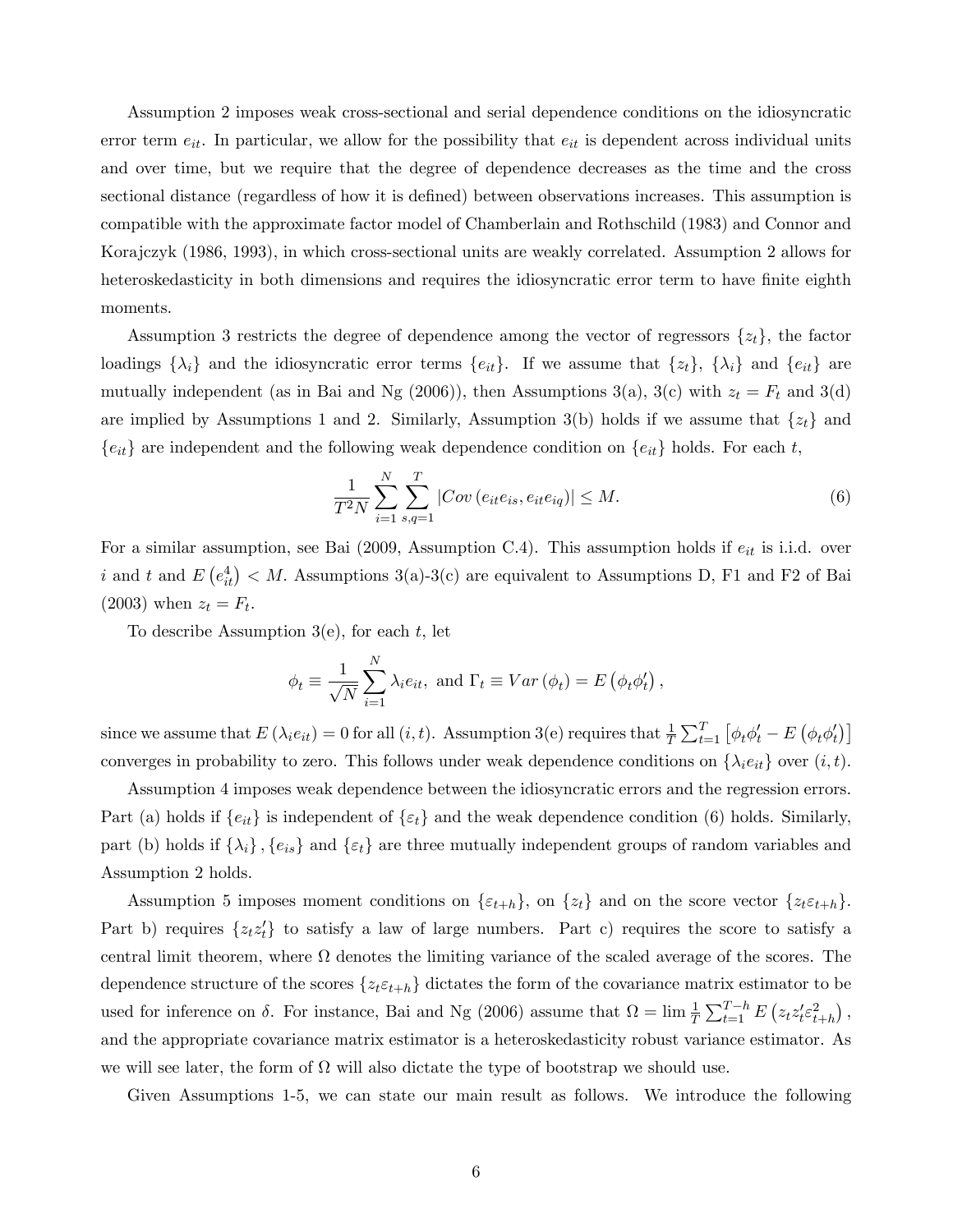notation:

$$
H_0 \equiv p \lim H = V^{-1} Q \Sigma_{\Lambda}, \ Q \equiv p \lim \left( \frac{\tilde{F}' F}{T} \right), \ V \equiv p \lim \tilde{V}, \text{ and}
$$
  

$$
\Phi_0 \equiv diag (H_0, I_q).
$$

Additionally, we let  $\Sigma_{WF} = E(W_t F_t')$ .

**Theorem 2.1** Let Assumptions 1-5 hold. If  $\sqrt{T}/N \to c$ , with  $0 \le c < \infty$ , then

$$
\sqrt{T}\left(\hat{\delta}-\delta\right)\rightarrow^d N\left(-c\Delta_{\delta},\Sigma_{\delta}\right),\,
$$

where  $\Sigma_{\delta} = (\Phi'_{0})^{-1} \Sigma_{zz}^{-1} \Omega \Sigma_{zz}^{-1} \Phi_{0}^{-1}$ , and

$$
\Delta_{\delta} \equiv \left(\frac{\Delta_{\alpha}}{\Delta_{\beta}}\right) = \left(\Phi_0 \Sigma_{zz} \Phi_0'\right)^{-1} \left(\frac{\Sigma_{\tilde{F}} + V \Sigma_{\tilde{F}} V^{-1}}{\Sigma_{W \tilde{F}} V \Sigma_{\tilde{F}} V^{-1}}\right) \left(H_0^{-1}\right)' \alpha, \text{ with}
$$
  
\n
$$
\Sigma_{\tilde{F}} \equiv V^{-1} \left(Q \Gamma Q' \right) V^{-1},
$$
  
\n
$$
\Sigma_{W \tilde{F}} \equiv p \lim \left(\frac{W' \tilde{F}}{T}\right) = \Sigma_{W F} H_0'.
$$

If  $\Sigma_{WF} = 0$ , the asymptotic bias is equal to

$$
-c\Delta_{\delta} = -c \left( \begin{array}{c} \left[ \Sigma_{\tilde{F}} + V \Sigma_{\tilde{F}} V^{-1} \right] \left( H_0^{-1} \right)' \alpha \\ 0 \end{array} \right).
$$

Theorem 2.1 gives the asymptotic distribution of  $\sqrt{T}(\hat{\delta}-\delta)$  under the condition that  $\sqrt{T}/N \to c$ , where  $0 \leq c < \infty$ . When  $c = 0$ , we obtain the same limiting distribution as in Bai and Ng (2006) under a set of assumptions that is weaker than theirs, as we discussed above. As in Bai and Ng (2006), factors estimation error does not contribute to the asymptotic distribution when  $c = 0$ . This is no longer the case when  $c > 0$ . Under this alternative condition, an asymptotic bias appears, as was recently discussed by Ludvigson and Ng (2011) in the context of a simpler regression model without observed regressors  $W_t$ . Our Theorem 2.1 complements their results by providing an expression for the bias of  $\delta$  when the factor-augmented regression model includes also observed regressors in addition to the unobserved factors  $F_t$ .

Several remarks follow. First, the expression for  $\Delta_{\delta}$  is proportional to  $(H_0^{-1})' \alpha = p \lim \hat{\alpha}$ , implying that when  $\alpha = 0$ , no asymptotic bias exists independently of the value of c. Second, the asymptotic bias for both  $\hat{\alpha}$  and  $\hat{\beta}$  is a function of

$$
\Sigma_{\tilde{F}} \equiv V^{-1}Q\Gamma Q'V^{-1} = \lim_{N,T \to \infty} \frac{1}{T} \sum_{t=1}^{T} V^{-1}Q\Gamma_t Q'V^{-1},
$$

where  $V^{-1}Q\Gamma_tQ'V^{-1}$  is the asymptotic variance of  $\sqrt{N}(\tilde{F}_t - HF_t)$  (see Bai (2003)). Thus, the bias depends on the sampling variance-covariance matrix of the estimation error incurred by the principal components estimator  $\tilde{F}_t$ , averaged over time. This variance matrix depends on the cross sectional dependence of  $\{e_{it}\}\$ via  $\Gamma_t \equiv Var\left(\frac{1}{\sqrt{l}}\right)$  $\frac{1}{N} \sum_{i=1}^{N} \lambda_i e_i$ . As we will see next, the main implication for the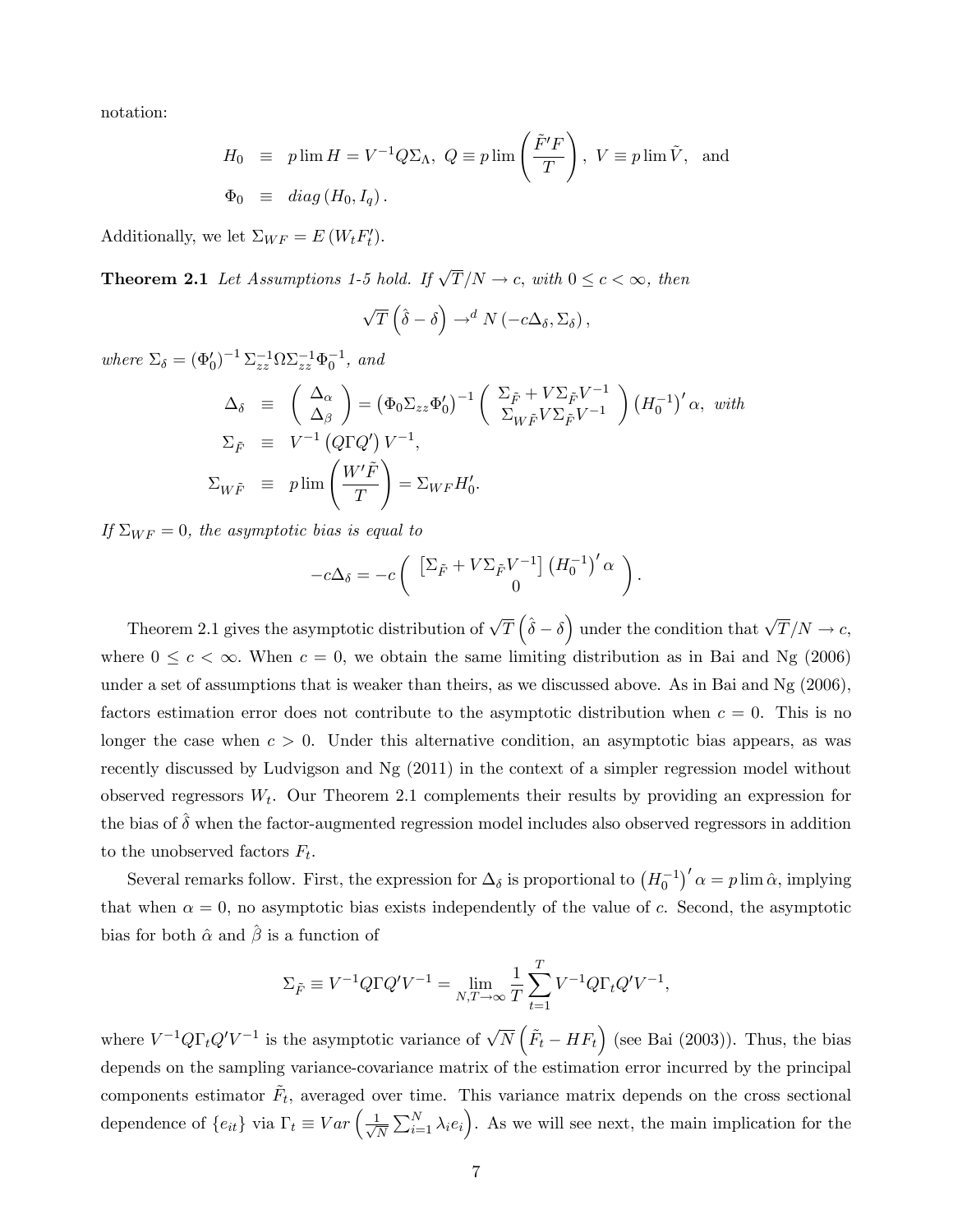validity of the bootstrap is that it needs to reproduce this cross sectional dependence when  $c \neq 0$ but not otherwise. Third, the existence of measurement error in  $\tilde{F}_t$  contaminates the estimators of the remaining parameters  $\beta$ , i.e.  $\hat{\beta}$  is asymptotically biased due to the measurement error in  $\tilde{F}_t$ . The asymptotic bias associated with  $\hat{\beta}$  will be zero only in the special case when the observed regressors and the factors are not correlated (i.e.  $\Sigma_{WF} = 0$ ) (or when  $\alpha = 0$ ).

## 3 A general residual-based bootstrap

The main contribution of this section is to propose a general residual-based bootstrap method and discuss its consistency for factor-augmented regression models under a set of sufficient high-level conditions on the bootstrap residuals. These high level conditions can be verified for any bootstrap scheme that resamples residuals. We verify these conditions for a two-step wild bootstrap scheme in Section 4.

#### 3.1 Bootstrap data generating process and estimation

Let  $\{e_t^* = (e_{1t}^*, \ldots, e_{Nt}^*)'\}$  denote a bootstrap sample from  $\{\tilde{e}_t = X_t - \tilde{\Lambda} \tilde{F}_t\}$  and  $\{\varepsilon_{t+h}^*\}$  a bootstrap sample from  $\left\{\hat{\varepsilon}_{t+h} = y_{t+h} - \hat{\alpha}'\tilde{F}_t - \hat{\beta}'W_t\right\}$ . We consider the following bootstrap DGP:

$$
y_{t+h}^* = \hat{\alpha}' \tilde{F}_t + \hat{\beta}' W_t + \varepsilon_{t+h}^*, \quad t = 1, \dots, T-h,
$$
\n
$$
(7)
$$

$$
X_t^* = \tilde{\Lambda}\tilde{F}_t + e_t^*, \quad t = 1, \dots, T. \tag{8}
$$

Estimation proceeds in two stages. First, we estimate the factors by the method of principal components using the bootstrap panel data set  $\{X_t^*\}$ . Second, we run a regression of  $y_{t+h}^*$  on the bootstrap *estimated* factors and on the fixed observed regressors  $W_t$ .

Because the bootstrap scheme used to generate  $y_{t+h}^*$  is residual-based, we fix the observed regressors  $W_t$  in the bootstrap regression. We replace  $\tilde{F}_t$  with  $\tilde{F}_t^*$  to mimic the fact that in the original regression model the factors  $F_t$  are latent and need to be estimated with  $\tilde{F}_t$ . This yields the bootstrap OLS estimator

$$
\hat{\delta}^* = \left(\frac{1}{T} \sum_{t=1}^{T-h} \hat{z}_t^* \hat{z}_t^{*t}\right)^{-1} \frac{1}{T} \sum_{t=1}^{T-h} \hat{z}_t^* y_{t+h}^*.
$$
\n(9)

 $\hat{\delta}^*$  is the bootstrap analogue of  $\hat{\delta}$ , the OLS estimator based on the original sample.

#### 3.2 Bootstrap high level conditions

In this section, we provide a set of high level conditions on  $\{e_{it}^*\}$  and  $\{e_{t+h}^*\}$  that will allow us to characterize the bootstrap distribution of  $\hat{\delta}^*$ .

A word on notation. As usual in the bootstrap literature, we use  $P^*$  to denote the bootstrap probability measure, conditional on the original sample (defined on a given probability space  $(\Omega, \mathcal{F}, P)$ ). Because the sample depends on N and T, as well as on the given sample realization  $\omega$ ,  $P^*$  is a random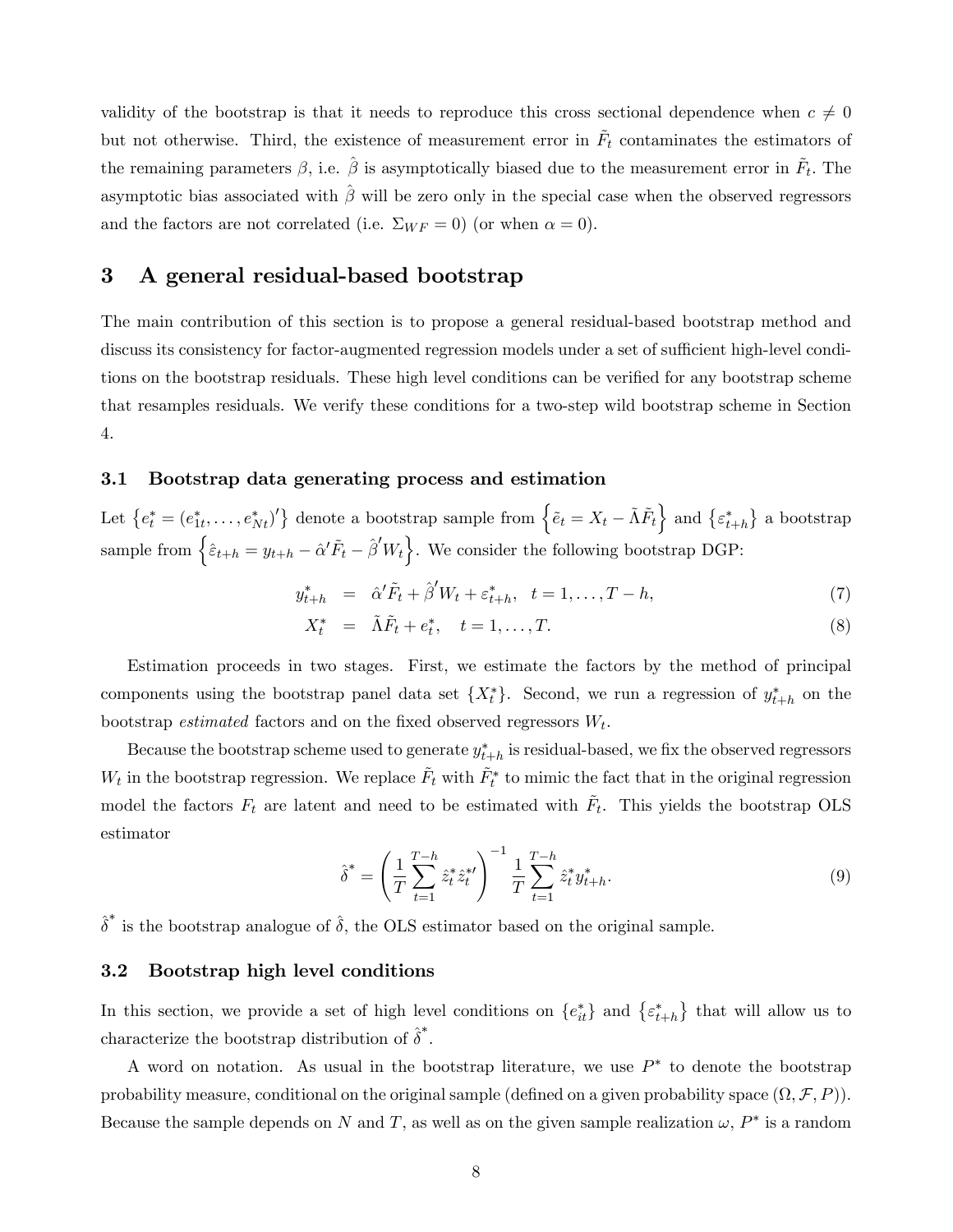measure that depends on N, T and  $\omega$  and we should write  $P^*_{NT,\omega}$ . However, for simplicity, we omit the indices on  $P^*$ . Similarly, we omit the indices NT when referring to the bootstrap samples  $\{e_{it}^*, \varepsilon_{t+h}^*\}$ . For any bootstrap statistic  $T_{NT}^*$ , we write  $T_{NT}^* = o_{P^*}(1)$ , in probability, or  $T_{NT}^* \to^{P^*} 0$ , in probability, when for any  $\delta > 0$ ,  $P^*(|T^*_{NT}| > \delta) = o_P(1)$ . We write  $T^*_{NT} = O_{P^*}(1)$ , in probability, when for all  $\delta > 0$  there exists  $M_{\delta} < \infty$  such that  $\lim_{N,T \to \infty} P[P^*(|T^*_{NT}| > M_{\delta}) > \delta] = 0$ . Finally, we write  $T_{NT}^* \rightarrow d^*$  D, in probability, if conditional on a sample with probability that converges to one,  $T_{NT}^*$ weakly converges to the distribution D under  $P^*$ , i.e.  $E^* (f(T^*_{NT})) \to^P E(f(D))$  for all bounded and uniformly continuous functions  $f$ .

## Condition  $A^*$  (weak time series and cross section dependence in  $e_{it}^*$ )

- (a)  $E^*(e_{it}^*) = 0$  for all  $(i, t)$ .
- (**b**)  $\frac{1}{T} \sum_{t=1}^{T} \sum_{s=1}^{T} |\gamma_{st}^*|^2 = O_P(1)$ , where  $\gamma_{st}^* = E^* \left( \frac{1}{N} \right)$  $\frac{1}{N} \sum_{i=1}^{N} e_{it}^* e_{is}^*$ .
- (c)  $\frac{1}{T^2} \sum_{t=1}^T \sum_{s=1}^T E^* \left| \frac{1}{\sqrt{s}} \right|$  $\frac{1}{N} \sum_{i=1}^{N} (e_{it}^* e_{is}^* - E^* (e_{it}^* e_{is}^*))$  $2^{2} = O_{P}(1).$

Condition B\* (weak dependence among  $\hat{z}_t$ ,  $\tilde{\lambda}_i$ , and  $e_{it}^*$  )

(a) 
$$
\frac{1}{T} \sum_{t=1}^{T} \sum_{s=1}^{T} \tilde{F}_{s} \tilde{F}_{t}^{\prime} \gamma_{st}^{*} = O_{P}(1)
$$
.  
\n(b)  $\frac{1}{T} \sum_{t=1}^{T} E^{*} \left\| \frac{1}{\sqrt{TN}} \sum_{s=1}^{T} \sum_{i=1}^{N} \hat{z}_{s} (e_{it}^{*} e_{is}^{*} - E^{*} (e_{it}^{*} e_{is}^{*})) \right\|^{2} = O_{P}(1)$ , where  $\hat{z}_{s} = (\tilde{F}_{s}^{\prime} W_{s}^{\prime})^{\prime}$ .  
\n(c)  $E^{*} \left\| \frac{1}{\sqrt{TN}} \sum_{t=1}^{T} \sum_{i=1}^{N} \hat{z}_{t} \tilde{\lambda}_{i}^{\prime} e_{it}^{*} \right\|^{2} = O_{P}(1)$ .  
\n(d)  $\frac{1}{T} \sum_{t=1}^{T} E^{*} \left\| \frac{1}{\sqrt{N}} \sum_{i=1}^{N} \tilde{\lambda}_{i} e_{it}^{*} \right\|^{2} = O_{P}(1)$ .  
\n(e)  $\frac{1}{T} \sum_{t=1}^{T} \left( \frac{\tilde{\lambda}^{\prime} e_{t}^{*}}{\sqrt{N}} \right) \left( \frac{e_{t}^{\prime \prime} \tilde{\lambda}}{\sqrt{N}} \right) - \Gamma^{*} = o_{P^{*}}(1)$ , in probability, where  $\Gamma^{*} \equiv \frac{1}{T} \sum_{t=1}^{T} Var^{*} \left( \frac{1}{\sqrt{N}} \tilde{\lambda}^{\prime} e_{t}^{*} \right) > 0$ .  
\nCondition  $C^{*}$  (weak dependence between  $e_{it}^{*}$  and  $\varepsilon_{t+h}^{*}$ )

(a) 
$$
\frac{1}{T} \sum_{t=1}^{T} E^* \left| \frac{1}{\sqrt{TN}} \sum_{s=1}^{T-h} \sum_{i=1}^{N} \varepsilon_{s+h}^* \left( e_{it}^* e_{is}^* - E^* \left( e_{it}^* e_{is}^* \right) \right) \right|^2 = O_P(1).
$$

**(b)** 
$$
E^* \left\| \frac{1}{\sqrt{TN}} \sum_{t=1}^{T-h} \sum_{i=1}^N \tilde{\lambda}_i e_{it}^* \varepsilon_{t+h}^* \right\|^2 = O_P(1)
$$
, where  $E(e_{it}^* \varepsilon_{t+h}^*) = 0$  for all  $(i, t)$ .

(c)  $\frac{1}{T} \sum_{t=1}^{T-h} \sum_{s=1}^{T} \tilde{F}_s \varepsilon_{t+h}^* \gamma_{st}^* = O_{P^*}(1)$ , in probability.

## Condition D\* (bootstrap CLT)

- (a)  $E^* \left( \varepsilon_{t+h}^* \right) = 0$  and  $\frac{1}{T} \sum_{t=1}^{T-h} E^* \left| \varepsilon_{t+h}^* \right|^2 = O_P(1)$ .
- (**b**)  $\Omega^{*-1/2} \frac{1}{\sqrt{2}}$  $\frac{1}{T} \sum_{t=1}^{T-h} \hat{z}_t \varepsilon_{t+h}^* \to^{d^*} N(0, I_p)$ , in probability, where  $E^* \left\| \frac{1}{\sqrt{2}} \right\|$  $\frac{1}{T}\sum_{t=1}^{T-h} \hat{z}_t \varepsilon_{t+h}^*$   $2^{2} = O_{P}(1),$  and  $\Omega^* \equiv Var^* \left( \frac{1}{\sqrt{2}} \right)$  $\frac{1}{T}\sum_{t=1}^{T-h} \hat{z}_t \varepsilon^*_{t+h}$  $\big) > 0.$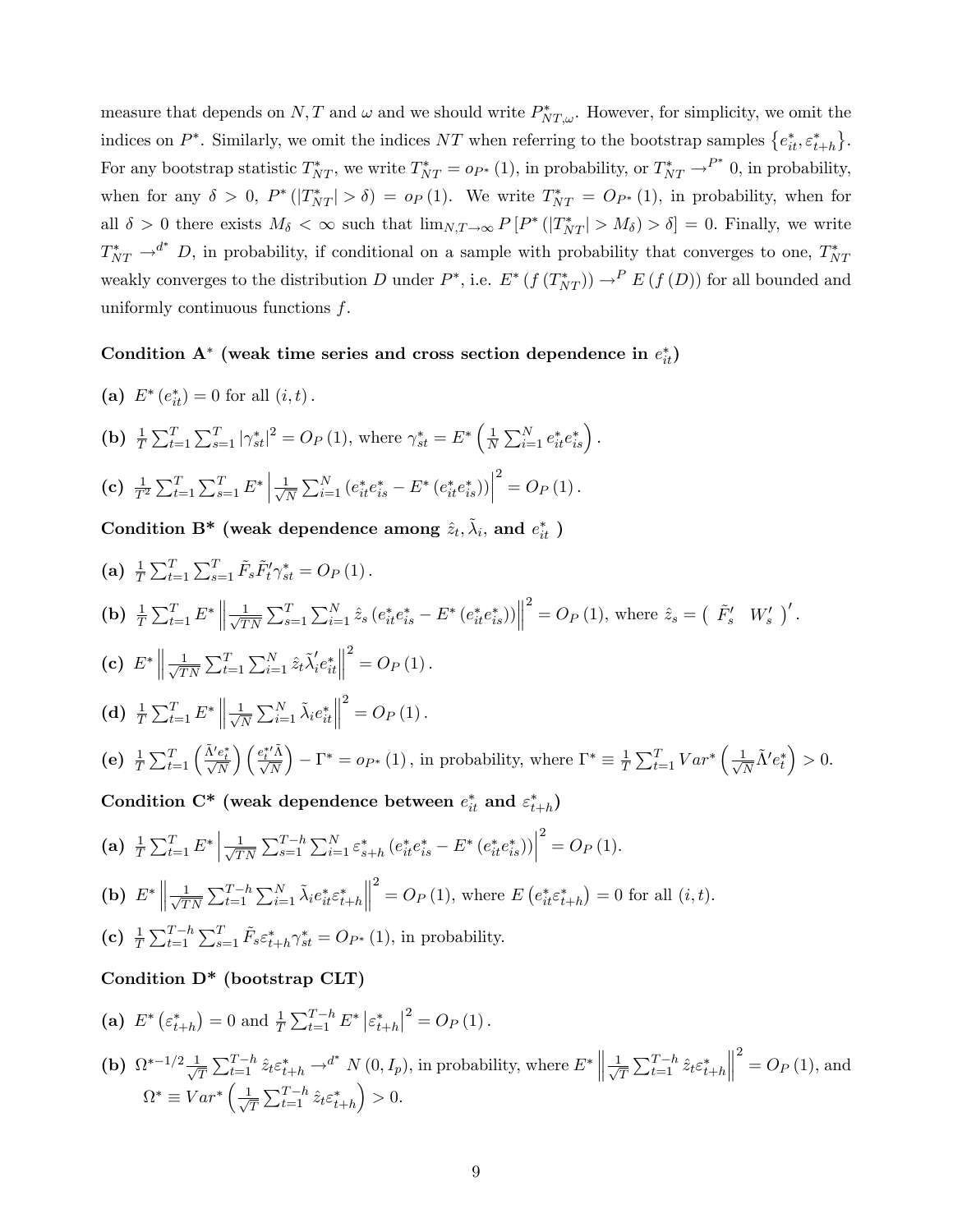Conditions  $A^*$ -D<sup>\*</sup> are the bootstrap analogue of Assumptions 1 through 5. However, contrary to Assumptions 1-5, which pertain to the data generating process and cannot be verified in practice, Conditions  $A^*$ -D<sup>\*</sup> can be verified for any particular bootstrap algorithm used to generate the bootstrap residuals and idiosyncratic error terms. More importantly, we can devise bootstrap schemes to verify these conditions and hence ensure bootstrap validity. For instance, part (a) of Condition  $A^*$  requires the bootstrap mean of  $e^*_{it}$  to be zero for all  $(i, t)$  whereas part (a) of Condition D<sup>\*</sup> requires that the same is true for  $\varepsilon_t^*$ . The practical implication is that we should make sure to construct bootstrap residuals with mean zero, e.g. to recenter residuals before applying a nonparametric bootstrap method. Parts b) and c) of Condition  $A^*$  impose weak dependence conditions on  $\{e_{it}^*\}$  over  $(i, t)$ . For instance, these conditions are satisfied if we resample  $\{e_{it}^*\}$  in an i.i.d. fashion over the two indices  $(i, t)$ . Condition  $B^*$  imposes further restrictions on the dependence among  $\hat{z}_t$ ,  $\tilde{\lambda}_i$  and the idiosyncratic errors  $e_{it}^*$ . Since  $\tilde{z}_t$  and  $\tilde{\lambda}_i$  are fixed in the bootstrap world, Condition B<sup>\*</sup> is implied by appropriately restricting the dependence of  $e_{it}^*$  over  $(i, t)$ . Similarly, Condition C<sup>\*</sup> restricts the amount of dependence between  ${e_{is}^*}$  and  ${ \varepsilon_{t+h}^* }$ . If these two sets of bootstrap innovations are independent of one another, then weak dependence on  $\{e_{is}^*\}$  suffices for Condition C<sup>\*</sup> to hold. Finally, Condition D<sup>\*</sup> requires the bootstrap regression scores  $\hat{z}_t \varepsilon_{t+h}^*$  to obey a central limit theorem in the bootstrap world.

#### 3.3 Bootstrap results

Under Conditions  $A^*$ -D<sup>\*</sup>, we can show the consistency of the bootstrap principal component estimator  $\tilde{F}^*$  for a rotated version of the true "latent" bootstrap factors  $\tilde{F}$ , a crucial result in proving the first order asymptotic validity of the bootstrap in this context.

More specifically, according to  $(7)-(8)$ , the common factors underlying the bootstrap panel data  $\{X_t^*\}$  are given by  $\tilde{F}_t$  (with  $\tilde{\Lambda}$  as factor loadings). Nevertheless, just as  $\tilde{F}_t$  estimates a rotation of  $F_t$ , the estimated bootstrap factors  $\tilde{F}_t^*$  estimate  $H^*\tilde{F}_t$ , where  $H^*$  is the bootstrap analogue of the rotation matrix  $H$  defined in (4), i.e.

$$
H^* = \tilde{V}^{*-1} \frac{\tilde{F}^{*\prime} \tilde{F}}{T} \frac{\tilde{\Lambda}' \tilde{\Lambda}}{N},\tag{10}
$$

where  $\tilde{V}^*$  is the  $r \times r$  diagonal matrix containing on the main diagonal the r largest eigenvalues of  $X^*X^{*\prime}/NT$ , in decreasing order.

**Lemma 3.1** Let Assumptions 1-5 hold and suppose we generate bootstrap data  $\{y_{t+h}^*, X_t^*\}$  according to the residual-based bootstrap DGP (7) and (8) by relying on bootstrap residuals  $\{\varepsilon^*_{t+h}\}$  and  $\{e^*_t\}$  such that Conditions  $A^*$ -D<sup>\*</sup> are satisfied. Then, as  $N, T \rightarrow \infty$ ,

$$
\frac{1}{T} \sum_{t=1}^{T} \left\| \tilde{F}_t^* - H^* \tilde{F}_t \right\|^2 = O_{P^*} \left( \delta_{NT}^{-2} \right),
$$

in probability, where  $\delta_{NT} = \min \left( \sqrt{N}, \sqrt{T} \right)$ .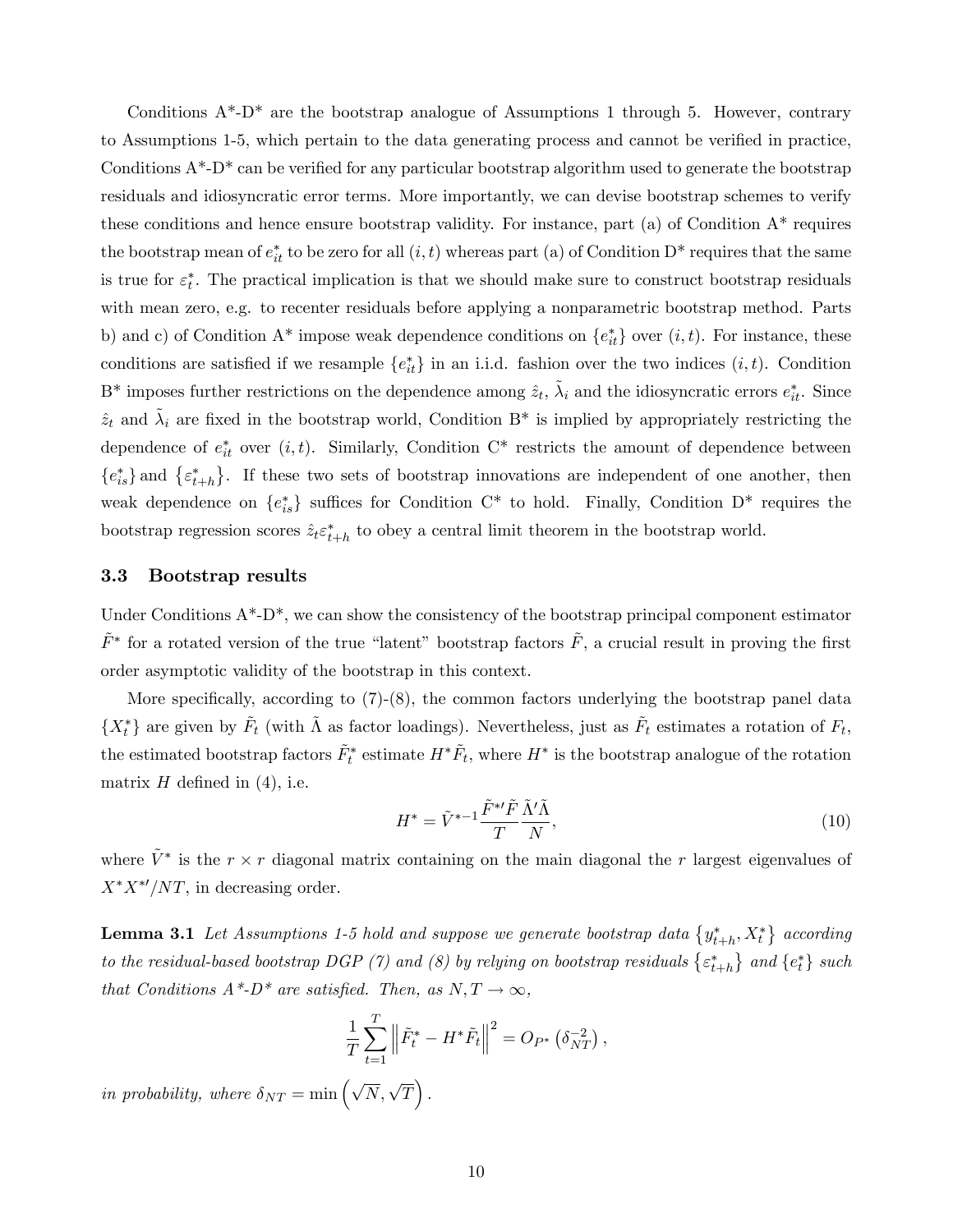According to Lemma 3.1, the time average of the squared deviations between the *estimated* bootstrap factors  $\tilde{F}^*_t$  and a rotation of the "latent" bootstrap factors given by  $H^*\tilde{F}_t$  vanishes in probability under the bootstrap measure  $P^*$  as  $N, T \to \infty$ , conditional on a sample which lies in a set with probability P converging to one. Contrary to  $H, H^*$  does not depend on population values and can be computed for any bootstrap sample, given the original sample. Hence, rotation indeterminacy is not a problem in the bootstrap world. Because the bootstrap factor  $\widehat{DGP}(8)$  satisfies the constraints that  $\tilde{F}'\tilde{F}/T = I_r$  and  $\tilde{\Lambda}'\tilde{\Lambda}$  is a diagonal matrix, we can actually show that  $H^*$  is asymptotically (as  $N, T \to \infty$ ) equal to  $H_0^* = diag(\pm 1)$ , a diagonal matrix with diagonal elements equal to  $\pm 1$ , where the sign of is determined by the sign of  $F^{*'}\tilde{F}/T$  (see Lemma B.1; the proof follows by arguments similar to those used in Bai and Ng (2011) and Stock and Watson (2002)). Thus, the bootstrap factors are identified up to a change of sign.

The main implication from Lemma 3.1 is that the bootstrap OLS estimator that one obtains from regressing  $y_{t+h}^*$  on  $\hat{z}_t^*$  estimates a rotated version of  $\hat{\delta}$ , given by  $\delta^* \equiv \left( \begin{array}{cc} \hat{\alpha}' H^{*-1} & \hat{\beta}' \end{array} \right)' = \Phi^{*\prime - 1} \hat{\delta}$ , where  $\Phi^* = diag(H^*, I_q)$ . Asymptotically,  $\delta^*$  is equal to  $\Phi_0^{*/-1} \hat{\delta}$ , where  $\Phi^* = diag(H_0^*, I_q)$ , which can be interpreted as a sign-adjusted version of  $\delta$ .

Our next result characterizes the asymptotic bootstrap distribution of  $\sqrt{T}\left(\hat{\delta}^*-\delta^*\right)$  when  $\sqrt{T}/N\to$ c, with  $0 \leq c < \infty$ . We add the two following conditions.

Condition  $\mathbf{E}^*$ .  $p \lim \Omega^* = \Phi_0 \Omega \Phi'_0$ .

Condition  $\mathbf{F}^*$ .  $p \lim \Gamma^* = Q \Gamma Q'$ .

 $\Omega^*$  is the bootstrap variance of the scaled average of the bootstrap regression scores  $\hat{z}_t \varepsilon_{t+h}^*$  (as defined in Condition D<sup>\*</sup>(b)). Since  $\tilde{F}_t$  estimates a rotated version of the latent factors given by  $H_0F_t$ ,  $\hat{z}_t$  estimates a rotated version of  $z_t$  given by  $\Phi_0z_t$ , and therefore  $\Omega^*$  is the sample analog of  $\Phi_0 \Omega \Phi'_0$  provided we choose  $\varepsilon_{t+h}^*$  to mimic the time series dependence of  $\varepsilon_{t+h}$ . Condition E<sup>\*</sup> imposes formally this condition. Similarly, by Condition B<sup>\*</sup>(e),  $\Gamma^* \equiv \frac{1}{T}$  $\frac{1}{T} \sum_{t=1}^T Var^* \left( \frac{1}{\sqrt{2}} \right)$  $\frac{1}{\overline{N}}\sum_{i=1}^N \tilde{\lambda}_i e_{it}^*$ . Because  $\tilde{\lambda}_i$  estimates  $Q\lambda_i$ ,  $\Gamma^*$  is the sample analogue of  $Q\Gamma Q'$  if we choose  $e_{it}^*$  to mimic the cross sectional dependence of  $e_{it}$  (interestingly enough, mimicking the time series dependence of  $e_{it}$  is not relevant). Condition F\* formalizes this requirement.

**Theorem 3.1** Let Assumptions 1-5 hold and consider any residual-based bootstrap scheme for which Conditions  $A^*D^*$  are verified. Suppose  $\sqrt{T}/N \rightarrow c$ , where  $0 \leq c < \infty$ . If in addition the two following conditions hold: (1) Condition  $E^*$  is verified, and (2)  $c = 0$  or Condition  $F^*$  is verified; then as  $N, T \rightarrow \infty$ ,

$$
\sqrt{T}\left(\hat{\boldsymbol{\delta}}^{*}-\boldsymbol{\delta}^{*}\right)\rightarrow^{d^{*}}N\left(-c\left(\Phi_{0}^{*}\right)^{-1}\Delta_{\delta},\left(\Phi_{0}^{*}\right)^{-1}\Sigma_{\delta}\Phi_{0}^{*-1}\right),
$$

in probability, where  $\delta^* \equiv (\Phi_0^{*-1})' \hat{\delta}$ , with  $\Phi_0^* = p \lim \Phi^* = diag(H_0^*, I_q)$  a diagonal matrix with  $\pm 1$  in the main diagonal, and  $\Delta_{\delta}$  and  $\Sigma_{\delta}$  are as defined in Theorem 2.1.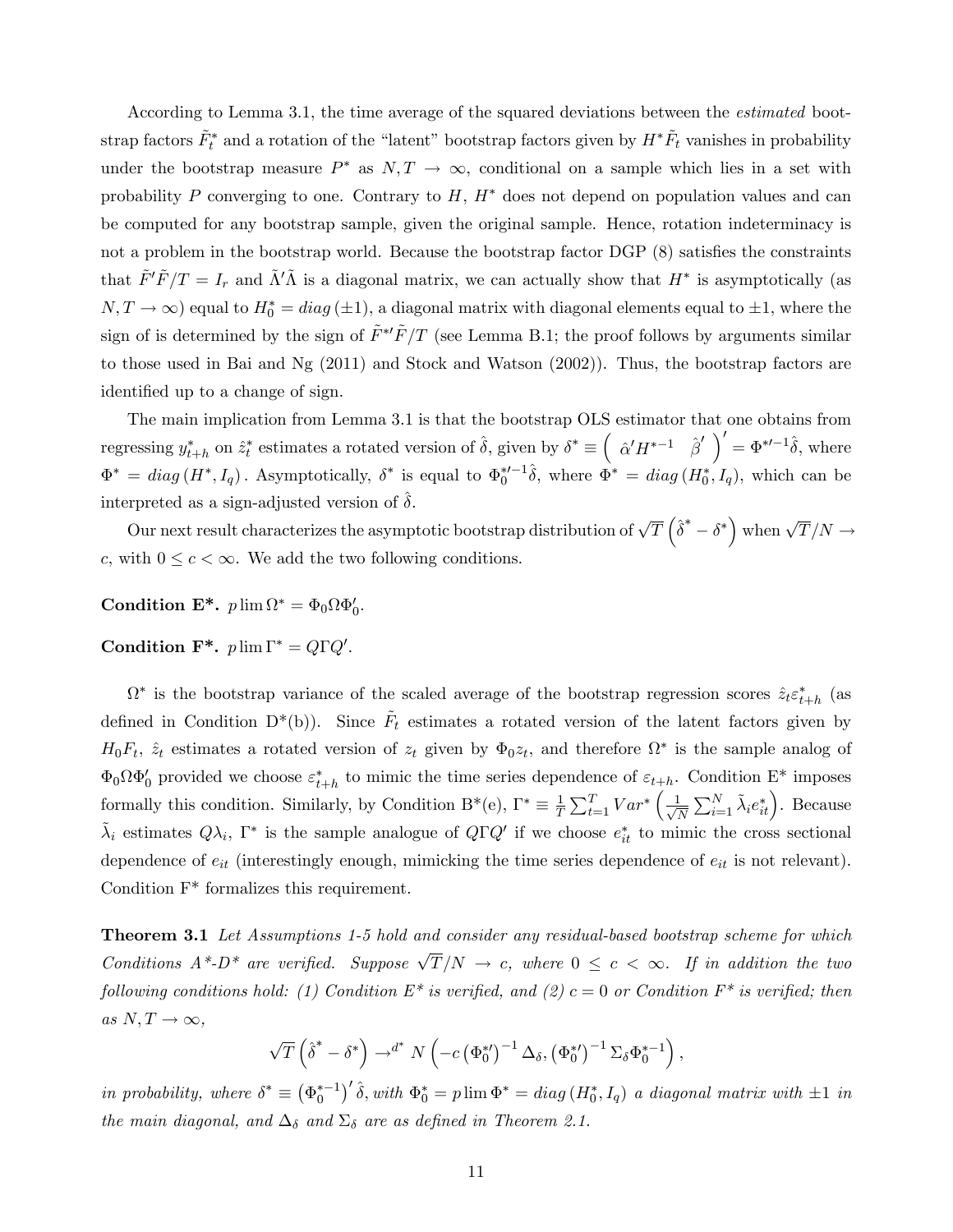According to Theorem 3.1,  $\sqrt{T} \left(\hat{\delta}^* - \delta^*\right)$  is asymptotically distributed as a normal random vector with mean equal to  $-c (\Phi_0^{*\prime})^{-1} \Delta_{\delta}$ . Just as the asymptotic bias of  $\sqrt{T} (\hat{\alpha} - (H_0^{-1})' \alpha)$  is proportional to  $(H_0^{-1})' \alpha$ , the bootstrap asymptotic bias is proportional to  $(H_0^{*-1})' \hat{\alpha}$ . Since  $\hat{\alpha}$  converges in probability to  $(H_0^{-1})'$   $\alpha$ , the bootstrap bias of  $\hat{\alpha}^*$  converges to  $-c(H_0^{*\prime})^{-1} \Delta_{\alpha}$  provided we ensure that Condition  $F^*$  is satisfied. It is interesting that the bootstrap bias of  $\hat{\beta}^*$  is unaffected by the rotation problem. Since the bootstrap analogue of  $\Sigma_{W\tilde{F}}$  is  $p \lim \frac{W'\tilde{F}^*}{T}$ , which converges to  $\Sigma_{W\tilde{F}}H_0^{*\prime}$ , the rotation matrix  $H_0^{*'}$  "cancels out" with  $(H_0^{*-1})' \hat{\alpha}$  (Lemma B.4 formalizes this argument). Similarly, the asymptotic variance-covariance matrix of  $\hat{\delta}^*$  is equal to  $(\Phi_0^{*})^{-1} \Sigma_{\delta} \Phi_0^{*-1}$  provided we choose  $\varepsilon_{t+h}^*$  so as to verify Condition E\*.

For bootstrap consistency, we need the bootstrap bias and variance to match the bias and variance of the limiting distribution of the original OLS estimator. Since  $H_0^*$  (hence  $\Phi_0^*$ ) is not necessarily equal to the identity matrix, Theorem 3.1 shows that this is not the case. Hence, the bootstrap distribution of  $\sqrt{T} \left( \hat{\delta}^* - \delta^* \right)$  is not a consistent estimator of the sampling distribution of  $\sqrt{T} \left( \hat{\delta} - \delta \right)$ in general. This is true even if we choose  $\varepsilon_{t+h}^*$  and  $e_{it}^*$  such that Conditions  $E^*$  and  $F^*$  are satisfied. The reason is that the bootstrap factors are not identified. In particular, because the bootstrap principal components estimator does not necessarily identify the sign of the bootstrap factors, the mean of each element of  $\sqrt{T}$   $(\hat{\delta}^* - \delta^*)$  corresponding to the coefficients associated with the latent factors may have the "wrong" sign even asymptotically. The same "sign" problem will affect the off-diagonal elements of the bootstrap covariance matrix asymptotically (although not the main diagonal elements). As we mentioned above, the coefficients associated with  $W_t$  are correctly identified in the bootstrap world as well as in the original sample and therefore this sign problem does not affect these coefficients.

In order to obtain a consistent estimator of the distribution of  $\sqrt{T}(\hat{\delta}-\delta)$ , our proposal is to consider the bootstrap distribution of the rotated version of  $\sqrt{T} \left( \hat{\delta}^* - \delta^* \right)$  given by  $\sqrt{T} \left( \Phi^{*\prime} \hat{\delta}^* - \hat{\delta} \right)$ . This rotation is feasible because  $\Phi^*$  does not depend on any population quantities and can be computed for any bootstrap and original samples. Since  $\Phi^*$  is asymptotically equal to  $\Phi_0^* = diag(\pm 1, I_q) =$  $diag\left(sign\left(\tilde{F}^{*t}\tilde{F}\right),I_q\right),\Phi^{*t}\tilde{\delta}^*$  is asymptotically equal to a sign-adjusted version of  $\tilde{\delta}^*$ . The following result is an immediate corollary to Theorems 2.1 and 3.1.

**Corollary 3.1** Under the conditions of Theorem 3.1, if  $\sqrt{T}/N \to c$ , where  $0 \le c < \infty$ , as  $N, T \to \infty$ , then  $\sup_{x \in \mathbb{R}^p} \left| P^* \left( \sqrt{T} \left( \Phi^{*t} \hat{\delta}^* - \hat{\delta} \right) \leq x \right) - P \left( \sqrt{T} \left( \hat{\delta} - \delta \right) \leq x \right) \right| \to^P 0.$ 

Corollary 3.1 justifies the use of a residual-based bootstrap method for constructing bootstrap percentile confidence intervals for the elements of  $\delta$ . When  $c = 0$ , the crucial condition for bootstrap validity is Condition  $E^*$ , which requires  $\{\varepsilon_t^*\}$  to be chosen so as to mimic the dependence structure of the scores  $z_t \varepsilon_{t+h}$ . This condition ensures that the bootstrap variance-covariance matrix of  $\Phi^{*}\hat{\delta}^*$ is correct asymptotically. When  $c > 0$ , Condition  $F^*$  is also crucial to ensure that the bootstrap distribution correctly captures the bias. When both Conditions  $E^*$  and  $F^*$  are satisfied, the bootstrap contains a built-in bias correction term that is absent in the Bai and Ng (2006) asymptotic normal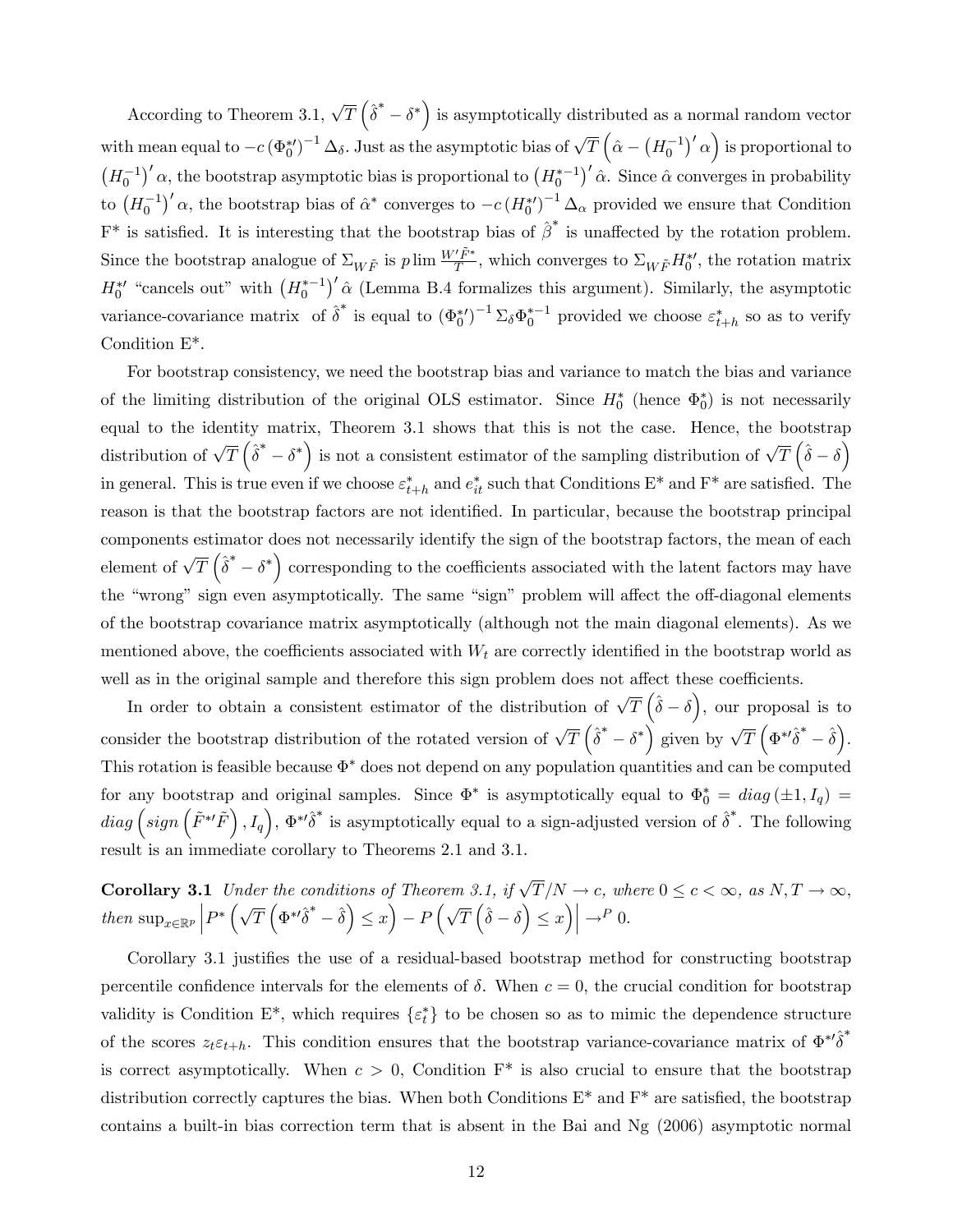distribution, and we might expect it to outperform the normal approximation. A bootstrap method that does not involve factor estimation in the bootstrap world will not contain this bias correction and will not be valid in this context.

## 4 Wild bootstrap

In this section we illustrate the use of the high-level conditions above and propose a particular bootstrap method for generating  $\{\varepsilon_{t+h}^*\}$  and  $\{e_{it}^*\}$  when  $h = 1$ .

#### Bootstrap algorithm

1. For  $t = 1, ..., T$ , let

$$
X_t^* = \tilde{\Lambda} \tilde{F}_t + e_t^*,
$$

where  $\{e_t^* = (e_{1t}^*, \ldots, e_{Nt}^*)\}$  is such that

$$
e_{it}^* = \tilde{e}_{it} \eta_{it},
$$

is a resampled version of  $\left\{ \tilde{e}_{it} = X_{it} - \tilde{\lambda}'_i \tilde{F}_t \right\}$  obtained with the wild bootstrap. The external random variables  $\eta_{it}$  are i.i.d. across  $(i, t)$  and have mean zero and variance one.

- 2. Estimate the bootstrap factors  $\tilde{F}^*$  and the bootstrap loadings  $\tilde{\Lambda}^*$  using  $X^*$ .
- 3. For  $t = 1, ..., T 1$ , let

$$
y_{t+1}^* = \hat{\alpha}' \tilde{F}_t + \hat{\beta}' W_t + \varepsilon_{t+1}^*,
$$

where the error term  $\varepsilon_{t+1}^*$  is a wild bootstrap resampled version of  $\hat{\varepsilon}_{t+1}$ , i.e.

$$
\varepsilon_{t+1}^* = \hat{\varepsilon}_{t+1} v_{t+1},
$$

where the external random variable  $v_{t+1}$  is i.i.d.  $(0, 1)$  and is independent of  $\eta_{it}$ .

4. Regress  $y_{t+1}^*$  generated in 3. on the estimated bootstrap factors and the fixed regressors  $\hat{z}_t^* = (\tilde{F}^{*t} W')'$ . This viable the bootstrap OIS setimates  $\tilde{F}^{*\prime}_t, W_t'$ ). This yields the bootstrap OLS estimators

$$
\hat{\delta}^* = \left(\sum_{t=1}^{T-1} \hat{z}_t^* \hat{z}_t^{*t}\right)^{-1} \sum_{t=1}^{T-1} \hat{z}_t^* y_{t+1}^*.
$$

To prove the validity of this residual-based wild bootstrap, we add the following assumptions<sup>1</sup>.

**Assumption 6.**  $\lambda_i$  are either deterministic such that  $\|\lambda_i\| \leq M < \infty$ , or stochastic such that  $E\|\lambda_i\|^{12} \leq M < \infty$  for all i;  $E\|F_t\|^{12} \leq M < \infty$ ;  $E\,|e_{it}|^{12} \leq M < \infty$ , for all  $(i,t)$ ; and for some  $q > 1$ ,  $E |\varepsilon_{t+1}|^{4q} \leq M < \infty$ , for all t.

<sup>&</sup>lt;sup>1</sup>Under Assumptions 6-8, some of Assumptions 1-5 simplify. In particular, we can show that Assumption  $2(c)$  and Assumptions 3(a)-(d) and 4 are implied by Assumptions 1,2, 6-8 if we impose in addition the mutual independence among  $\{F_t\}$ ,  $\{\lambda_i\}$  and  $\{e_{is}\}$  and require condition (6).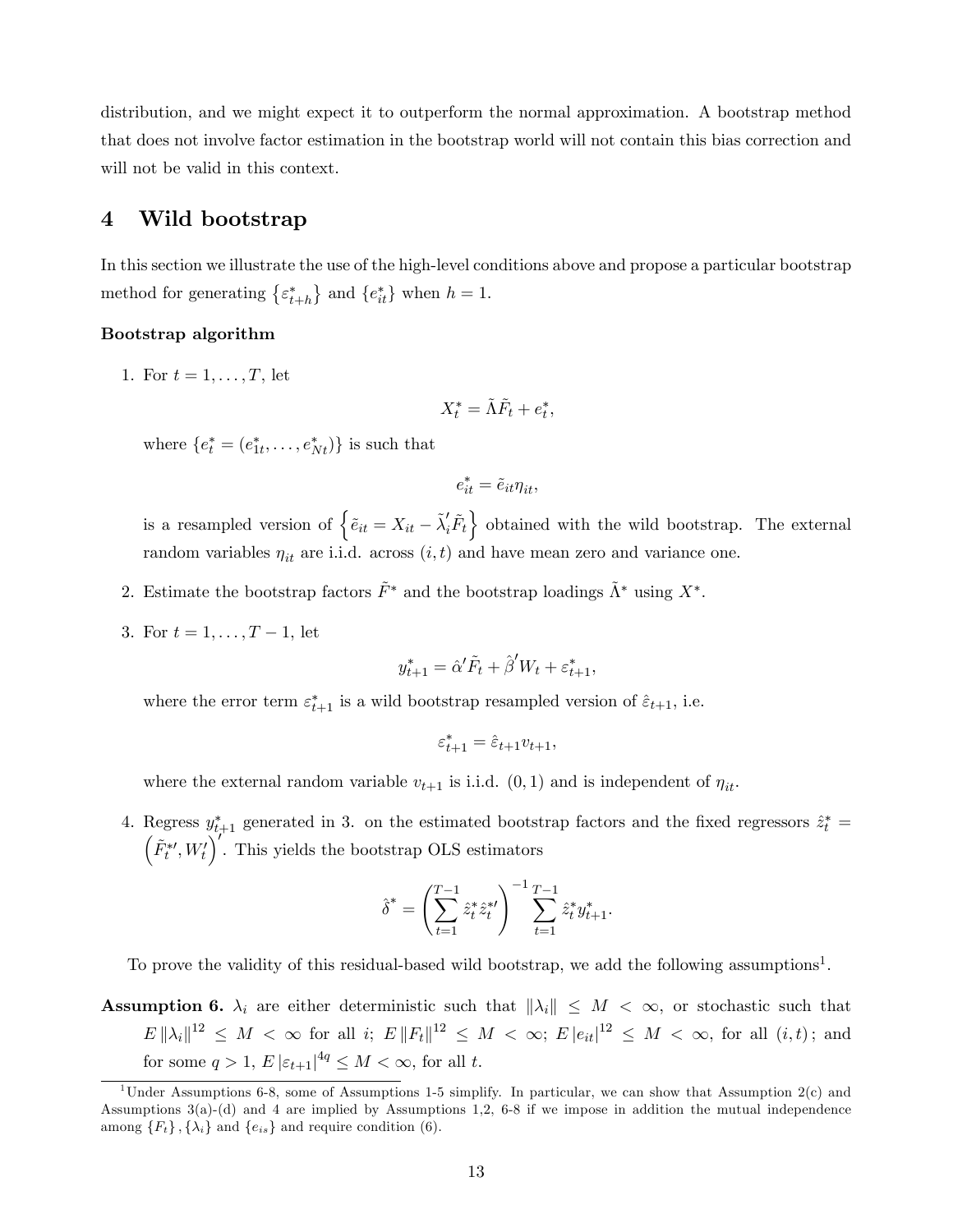**Assumption 7.**  $E\left(\varepsilon_{t+1}|y_t, F_t, y_{t-1}, F_{t-1}, \ldots\right) = 0$ , and  $F_t$  and  $\varepsilon_t$  are independent of the idiosyncratic errors  $e_{is}$  for all  $(i, s, t)$ .

**Assumption 8.**  $E(e_{it}e_{is}) = 0$  if  $i \neq j$ .

Assumption 6 strengthens the moment conditions assumed in Assumption 1.b), 2.a), and 5.a), respectively. The moment conditions on  $\lambda_i$ ,  $F_t$  and  $e_{it}$  suffice to show that  $E\left|\lambda_i'F_se_{it}\right|^4 < M$  (while maintaining that  $E |e_{it}|^8 < M$ ). If we assume that the three groups of random variables  $\{F_t\}$ ,  $\{e_{it}\}$ and  $\{\lambda_i\}$  are mutually independent (as in Bai and Ng (2006)), then it suffices that  $E\|\lambda_i\|^4 \leq M < \infty$ ,  $E \|F_t\|^4 \le M < \infty \text{ (and } E |e_{it}|^8 < M).$ 

Assumption 7 imposes a martingale difference condition on the regression errors  $\varepsilon_{t+1}$ , implying that these are serially uncorrelated but possibly heteroskedastic. In addition,  $\varepsilon_t$  is independent of  $e_{is}$ for all  $(i, t, s)$ . Under Assumption 7,

$$
\Omega = \lim Var \left( \frac{1}{\sqrt{T}} \sum_{t=1}^{T-1} z_t \varepsilon_{t+1} \right) = \lim \frac{1}{T} \sum_{t=1}^{T-1} E \left( z_t z_t' \varepsilon_{t+1}^2 \right),
$$

which motivates using a wild bootstrap to generate  $\varepsilon_{t+1}^*$ . For this bootstrap scheme,

$$
\Omega^* = \frac{1}{T}\sum_{t=1}^{T-1} \hat{z}_t \hat{z}_t' \hat{\varepsilon}_{t+1}^2,
$$

is consistent for  $\Phi_0 \Omega \Phi_0'$  under Assumptions 1-7. For  $h > 1$ ,  $\varepsilon_{t+h}$  will be serially correlated, and some block bootstrap based method is required in this case. Corradi and Swanson (2011) have established the validity of the m out of n bootstrap when  $\varepsilon_{t+h}$  is not a martingale difference sequence when  $c = 0$ . We assume independence between  $e_{it}$  and  $\varepsilon_{t+1}$  and generate  $\varepsilon_{t+1}^*$  independently of  $e_{it}^*$ , but we conjecture that our results will be valid under weak forms of correlation between the two sets of errors because the limiting distribution of the OLS estimator remains unchanged under Assumptions 1-5, which allow for dependence between  $e_{it}$  and  $\varepsilon_{t+1}$ , as we proved in Theorem 2.1.

Assumption 8 assumes cross section independence in  ${e_{it}}$ , but allows for serial correlation and heteroskedasticity in both directions. This assumption motivates the use of a wild bootstrap to generate  $\{e_{it}^*\}$ . For this bootstrap scheme, we can show that

$$
\Gamma^* = \frac{1}{T} \sum_{t=1}^T \frac{1}{N} \sum_{i=1}^N \tilde{\lambda}_i \tilde{\lambda}_i' \tilde{e}_{it}^2 \equiv \frac{1}{T} \sum_{t=1}^T \tilde{\Gamma}_t,
$$

where  $\tilde{\Gamma}_t$  corresponds to estimator (5a) in Bai and Ng (2006, p. 1140). As shown by Bai and Ng, this estimator is consistent for  $Q\Gamma Q'$  under cross section independence (but potential heteroskedasticity). Assumption 8 assumes this is the case and thus justifies Condition  $F^*$  in this context. As we discussed in the previous section, Condition  $F^*$  is not needed if  $c = 0$ . Thus, a wild bootstrap is still asymptotically valid if the idiosyncratic errors are cross sectionally (and serially) dependent when  $\sqrt{T}/N$ converges to zero (as assumed in Bai and Ng (2006)).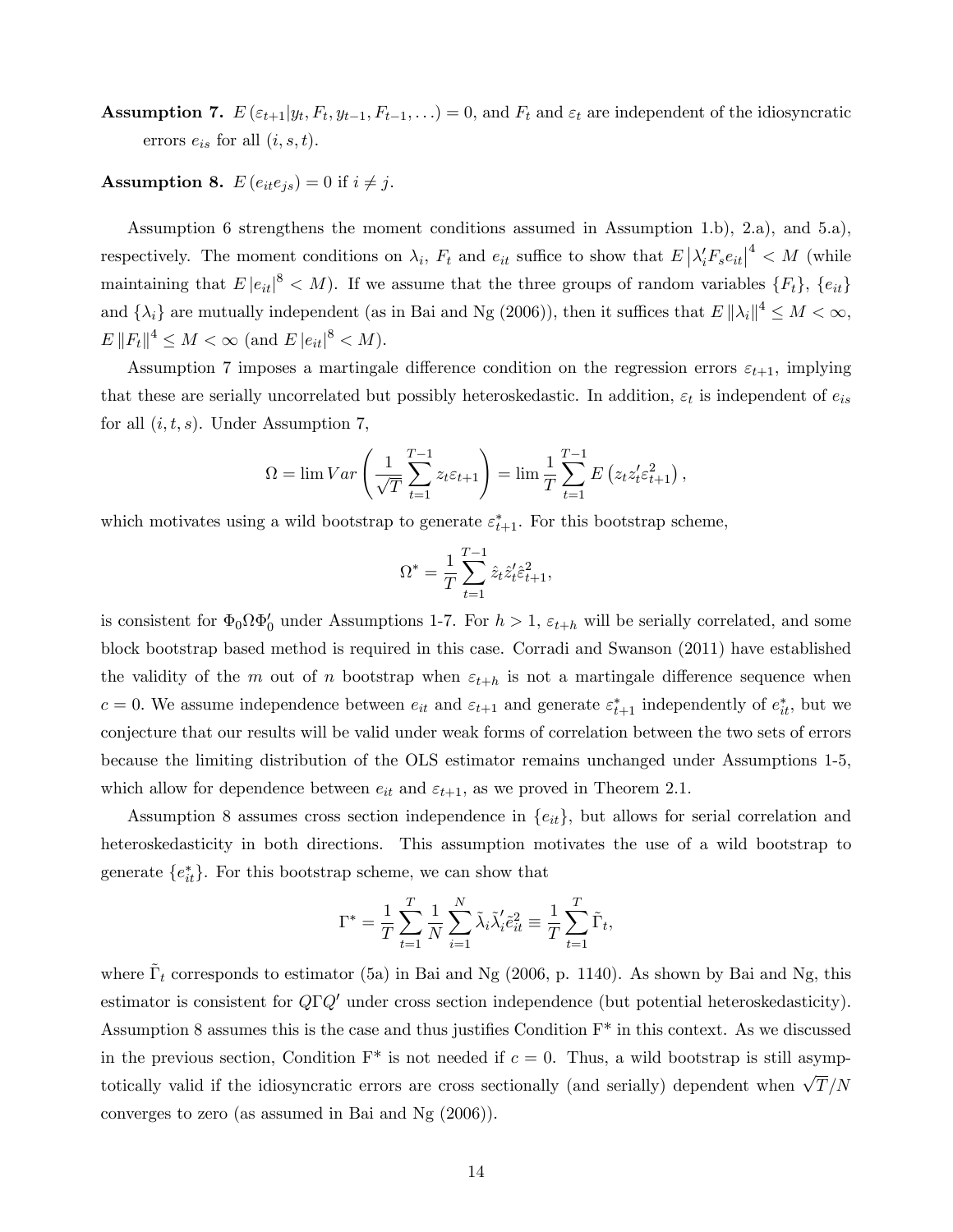Our main result is as follows.

**Theorem 4.1** Suppose that a residual-based wild bootstrap is used to generate  $\{e_{it}^*\}$  and  $\{\varepsilon_{t+1}^*\}$  with  $E^* \left| \eta_{it} \right|^4 < C$  for all  $(i, t)$  and  $E^* \left| v_{t+1} \right|^{4q} < C$  for all t, for some  $q > 1$ . Under Assumptions 1-7, if  $\sqrt{T}/N \to c$ , where  $0 \leq c < \infty$ , and either Assumption 8 holds or  $c = 0$ , the conclusions of Corollary 3.1 follow.

## 5 Monte Carlo results

In this section, we report results from a simulation experiment that documents the properties of our bootstrap procedure in factor-augmented regressions.

The data-generating process (DGP) is similar to the one used in Ludvigson and Ng (2011) to analyze bias. We consider the single factor model:

$$
y_{t+1} = \alpha F_t + \varepsilon_{t+1},\tag{11}
$$

where  $F_t$  is drawn from a standard normal distribution independently over time. The regression error  $\varepsilon_{t+1}$  will either be standard normal or heteroskedastic over time as specified below. The  $(T \times N)$ matrix of panel variables is generated as:

$$
X_{it} = \lambda_i F_t + e_{it},\tag{12}
$$

where  $\lambda_i$  is drawn from a  $U[0,1]$  distribution (independent across i) and the properties of  $e_{it}$  will be discussed below. The only difference with Ludvigson and Ng  $(2011)$  is that they draw the loadings from a standard normal distribution. The use of a uniform distribution increases the cross-correlations and leads to larger biases without having to set the idiosyncratic variance to large values (they set it to 16 in one experiment). Note that this DGP satisfies the conditions PC1 in Bai and Ng  $(2011)$ which implies that  $H_0 = \pm 1$ .

We consider six different scenarios outlined in the table below. We consider two values for the coefficient, either  $\alpha = 0$  or 1. When  $\alpha = 0$ , the OLS estimator is unbiased, and the properties of the idiosyncratic components do not matter asymptotically. This leads us to consider only one scenario with  $\alpha = 0$ . The other five scenarios have  $\alpha = 1$  but differ according to the properties of the regression error,  $\varepsilon_t$ , and of the idiosyncratic error,  $e_{it}$ .

| DGP                    | $\alpha$     | $\varepsilon_{t+1}$                  | $e_{it}$                |
|------------------------|--------------|--------------------------------------|-------------------------|
| 1 (homo-homo)          | $\theta$     | N(0,1)                               | N(0,1)                  |
| 2 (homo-homo)          |              | N(0,1)                               | N(0,1)                  |
| $3$ (hetero-homo) $\,$ | $\mathbf{1}$ | $N\left(0,\frac{F_t^2}{3}\right)$    | N(0,1)                  |
| 4 (hetero-hetero)      |              | $N\left(0,\frac{F_t^2}{3}\right)$    | $N(0, \sigma_i^2)$      |
| $5$ (hetero-AR)        |              | $0, \frac{F_t^2}{3}$                 | $AR + N(0, \sigma_i^2)$ |
| $6$ (hetero-CS)        |              | 1 $N\left(0, \frac{F_t^2}{3}\right)$ | $CS + N(0, 1)$          |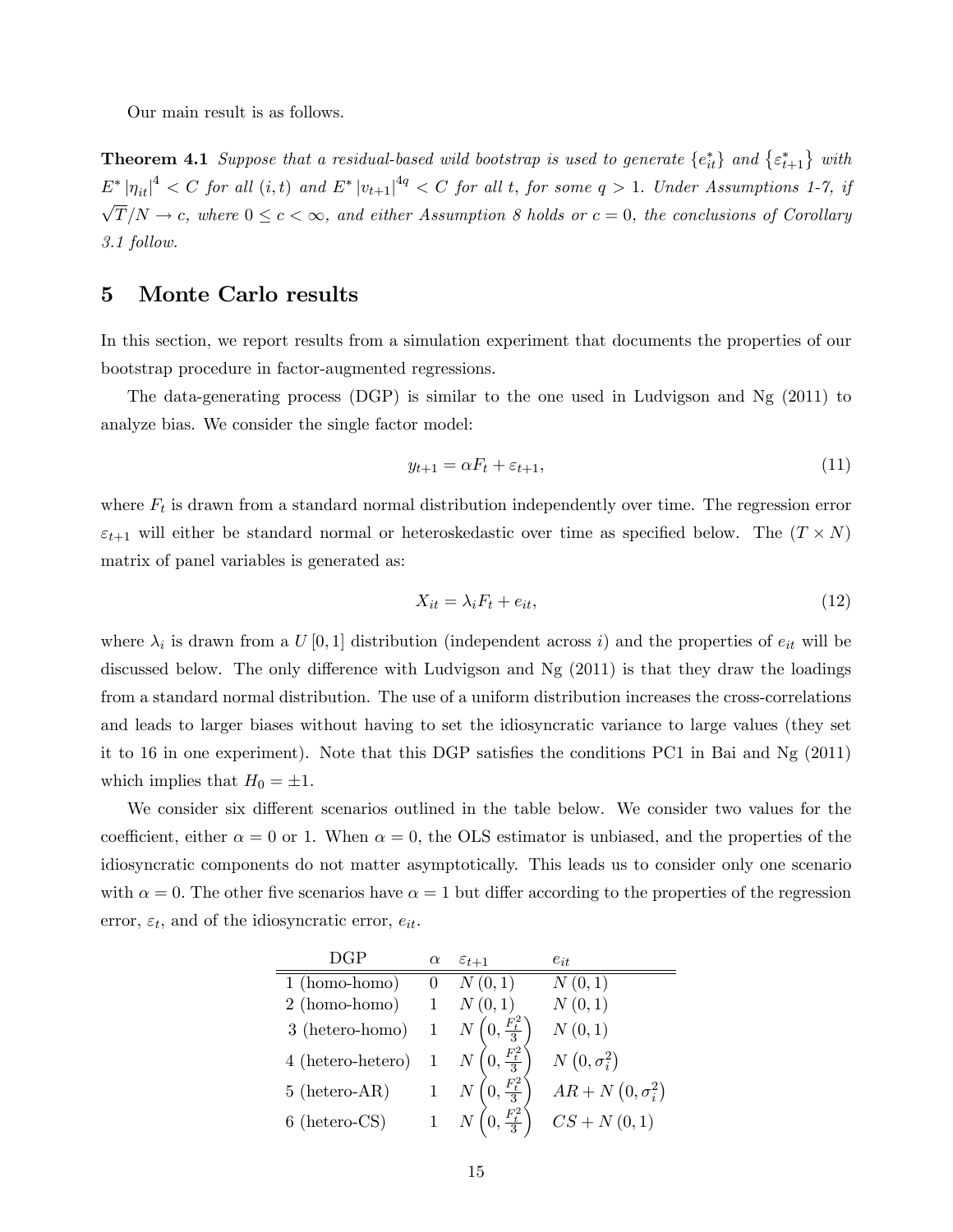DGP 1 is the simplest case with  $\alpha = 0$  and both error terms i.i.d. standard normal in both dimensions. DGP 2 is the same but with  $\alpha = 1$ . This allows us to isolate the effect of a nonzero coefficient on bias and inference while keeping everything else the same. The third experiment introduces conditional heteroskedasticity in the regression error. We do so by making the variance of  $\varepsilon_t$  depend on the factor and scale so that the asymptotic variance of  $\hat{\alpha}$ ,  $\Sigma_{\alpha}$ , is 1 in all experiments.

The fourth DGP adds heteroskedasticity to the idiosyncratic error. The variance of  $e_{it}$  is drawn from  $U[.5, 1.5]$  so that the average variance is the same as the homoskedastic case. The fifth DGP introduces serial correlation in the idiosyncratic error term with autoregressive parameter equal to 0.5. The innovations are scaled by  $(1-.5^2)^{1/2}$  to preserve the variance of the idiosyncratic errors. Finally, the last experiment introduces cross-sectional dependence among idiosyncratic errors. The design is similar to the one in Bai and Ng (2006): the correlation between  $e_{it}$  and  $e_{jt}$  is  $0.5^{|i-j|}$  if  $|i-j| \leq 5$ . We rescale  $e_{it}$  so that  $\Gamma$  is the same as for the other cases.

We concentrate on inference about the parameter  $\alpha$  in (11). We consider asymptotic and bootstrap symmetric percentile t confidence intervals at a nominal level of  $95\%$ . We report experiments based on 5000 replications with  $B = 399$  bootstrap repetitions. We consider three values for N (50, 100, and 200) and  $T$  (50, 100, and 200).

We tailor our inference procedures to the properties of the error terms. When  $\varepsilon_t$  is homoskedastic (DGP 1 and 2), we use the variance estimator under homoskedasticity:

$$
\hat{\Sigma}_{\alpha} = \hat{\sigma}_{\varepsilon}^{2} \left( \frac{1}{T} \sum_{t=1}^{T-1} \tilde{F}_{t}^{2} \right)^{-1} \tag{13}
$$

whereas we use the heteroskedastic-robust version for DGPs 3-6:

$$
\hat{\Sigma}_{\alpha} = \left(\frac{1}{T} \sum_{t=1}^{T-1} \tilde{F}_t^2\right)^{-1} \left(\frac{1}{T} \sum_{t=1}^{T-1} \tilde{F}_t^2 \hat{\epsilon}_{t+1}^2\right) \left(\frac{1}{T} \sum_{t=1}^{T-1} \tilde{F}_t^2\right)^{-1}.
$$
\n(14)

Similarly, we use the homoskedastic estimator of  $\Gamma$  for cases 1-3, the heteroskedasticity-robust estimator for cases 4-5, and the CS-HAC estimator of Bai and Ng (2006) in case 6 with the window size *n* equal to min  $(\sqrt{N}, \sqrt{T})$ . We consider the wild residual-based bootstrap described in Section 4 with the two external variables  $\eta_{it}$  and  $v_t$  both drawn from i.i.d.  $N(0, 1)$ .

We report two sets of results. The first set of results is the bias of the OLS estimator. Because the OLS estimator does not converge to  $\alpha$  but to  $H^{-1} \alpha$  (and H converges to  $+1$  or  $-1$ ) and because its bias is proportional to this, the bias will be positive for some replications and negative for others. Reporting the average bias over replications is therefore misleading in this situation. To circumvent this, we report the bias of the *rotated* OLS coefficient,  $H' \hat{\alpha}$ . This rotated coefficient converges to  $\alpha$  in all replications. Note that this rotation is not possible in the real world since the matrix  $H$  depends on population parameters. Note also that this rotation is possible in the bootstrap world (and indeed necessary to obtain consistent inference of the entire coefficient vector, see Corollary 3.1). For the bootstrap world, we report the average of  $H'H^*\hat{\alpha}^* - H'\hat{\alpha}$ , again to ensure that the sign of this bias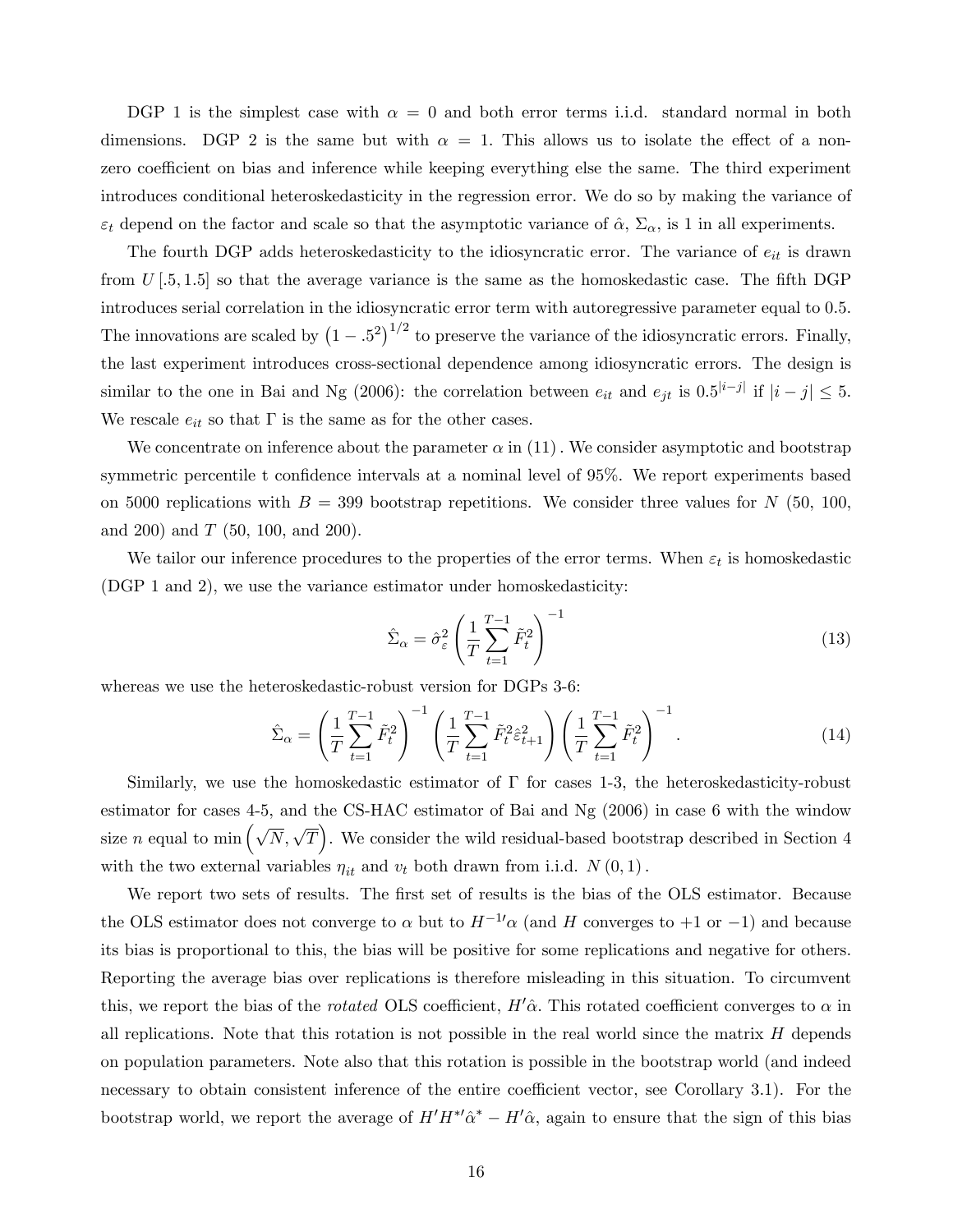is always the same. Secondly, we present coverage rates of the associated confidence intervals. For comparison, we also include results for the case where factors do not need to be estimated and are treated as observed (row labeled "true factor" in the tables). This quantifies the loss from having to estimate the factors.

Table 1 provides results for the first two DGPs and illustrates our results. For each DGP, the top panel gives the bias associated with the OLS estimator as well as the plug-in and bootstrap estimates. The plug-in estimate is obtained by replacing the unknown quantities in Theorem 2.1 by sample analogues. The second panel for each design provides the coverage rate of intervals based on asymptotic theory, either using the OLS estimator or its plug-in bias-corrected version, based on OLS using true factors, and based on the wild bootstrap. From table 1, we see that, as expected, bias is nil when  $\alpha = 0$  (case 1). When  $\alpha \neq 0$ , a negative bias appears. DGP 2 shows that the magnitude of this bias is decreasing in  $N$  (and  $T$ ). The plug-in estimate of this quantity provides a reasonable approximation to it. However, the bootstrap captures the behavior of the bias well as predicted by theory and better than the plug-in estimate.

Coverage rates are consistent with these findings. When  $\alpha = 0$  (DGP 1), asymptotic theory is nearly perfect and matches closely the results based on the observed factors. In case 2, with  $\alpha = 1$ , OLS inference suffers from noticeable distortions for all sample sizes. This is because the estimator is biased and the associated t-statistic is not centered at 0. Plug-in bias correction corrects most of these distortions. The bootstrap provides even better inference and is quite accurate for  $N \geq 100$ . The loss in accuracy in inference is due to the estimation of the factors as illustrated by the results with the true factors.

Tables 2 and 3 provide results for the other DGPs and show the robustness of the results to the presence of heteroskedasticity in both errors (DGPs 3 and 4), and serial correlation in the idiosyncratic errors (DGP 5). The bias results in table 2 are very similar to those in table 1, although coverage rates reported in table 3 deteriorate relative to the simpler homoskedastic case. The presence of crosssectional dependence (DGP 6) is interesting. The wild bootstrap is theoretically not valid since it does not replicate the cross-sectional dependence. Indeed, we see that, contrary to the other cases, the plug-in estimate of the bias is often better than the bootstrap, especially with  $N = 50$ .

## 6 Conclusion

The main contribution of this paper is to give a set of sufficient high-level conditions under which any residual-based bootstrap method is valid in the context of the factor-augmented regression model in cases where  $\sqrt{T}/N \to c, 0 \leq c < \infty$ . Our results show that two crucial conditions for bootstrap validity in this context are that the bootstrap regression scores replicate the time series dependence of the true regression scores, and that either  $c = 0$  or the bootstrap replicates also the cross-sectional dependence of the idiosyncratic error terms.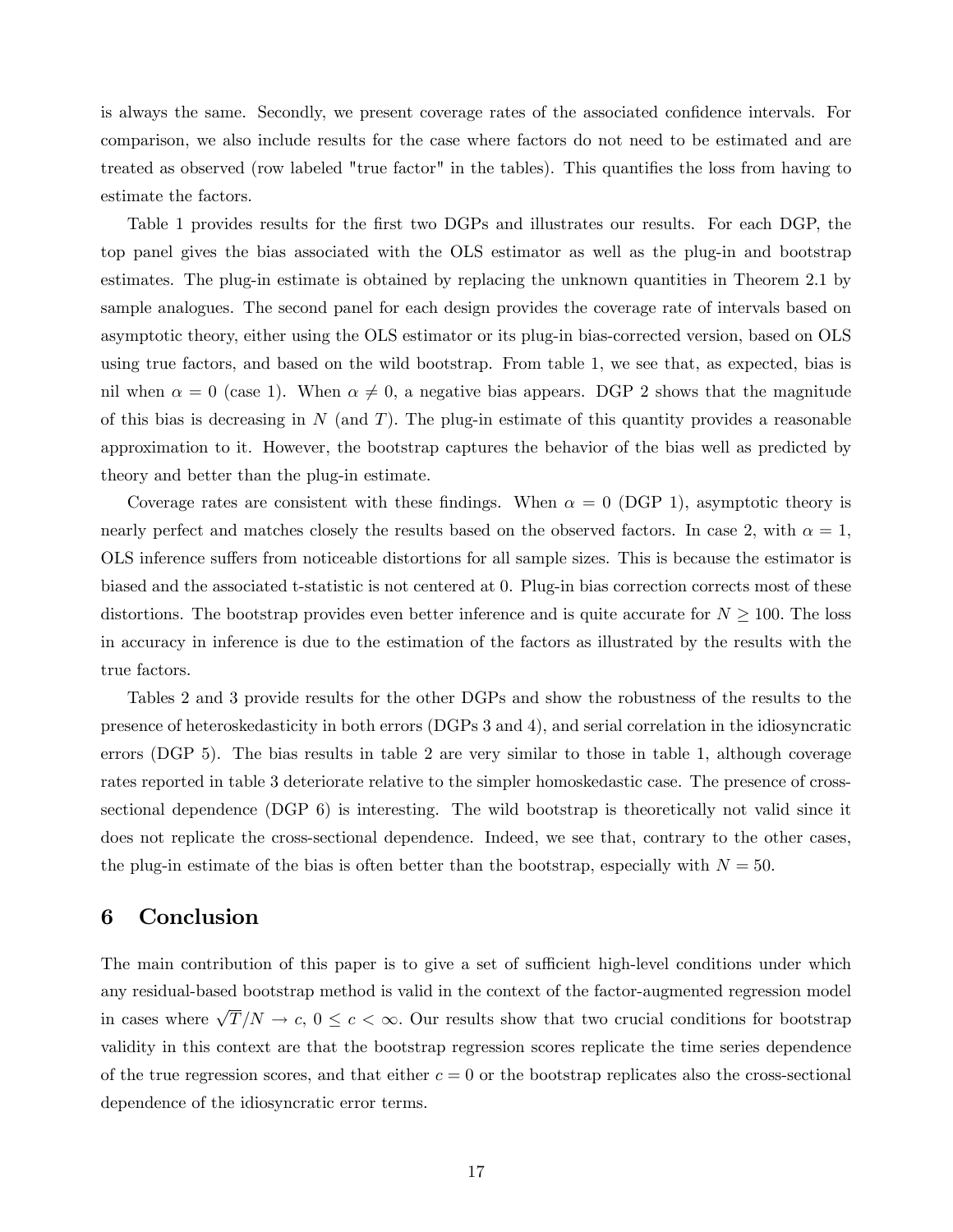Our high-level conditions can be checked for any implementation of the bootstrap in this context. We verify them for a particular scheme based on a two-step application of the wild bootstrap. Although the wild bootstrap preserves heteroskedasticity, its validity depends on a martingale difference condition on the regression errors and on cross-sectional independence of the idiosyncratic errors when  $c \neq 0.$ 

Although our general results in Sections 2 and 3 allow for serial correlation in the scores (see in particular our Assumption 5(b)), the particular implementation of the two-step residual-based wild bootstrap we consider in Section 4 is not robust to serial dependence. A block bootstrap based method is required in this case. We plan on investigating the validity of such a method in future work, and our high-level conditions will be useful in establishing this result.

A second important extension of the results in this paper is to propose a bootstrap scheme that is able to replicate the cross-sectional dependence of the idiosyncratic error term. As our results show, this is crucial for capturing the bias when  $c \neq 0$ . Our wild bootstrap based method does not allow for cross-sectional dependence. Because there is no natural cross-sectional ordering, devising a nonparametric bootstrap method that is robust to cross-sectional dependence of unknown form is a challenging task.

Another important extension of the results in this paper is the construction of interval forecasts, which we are currently investigating.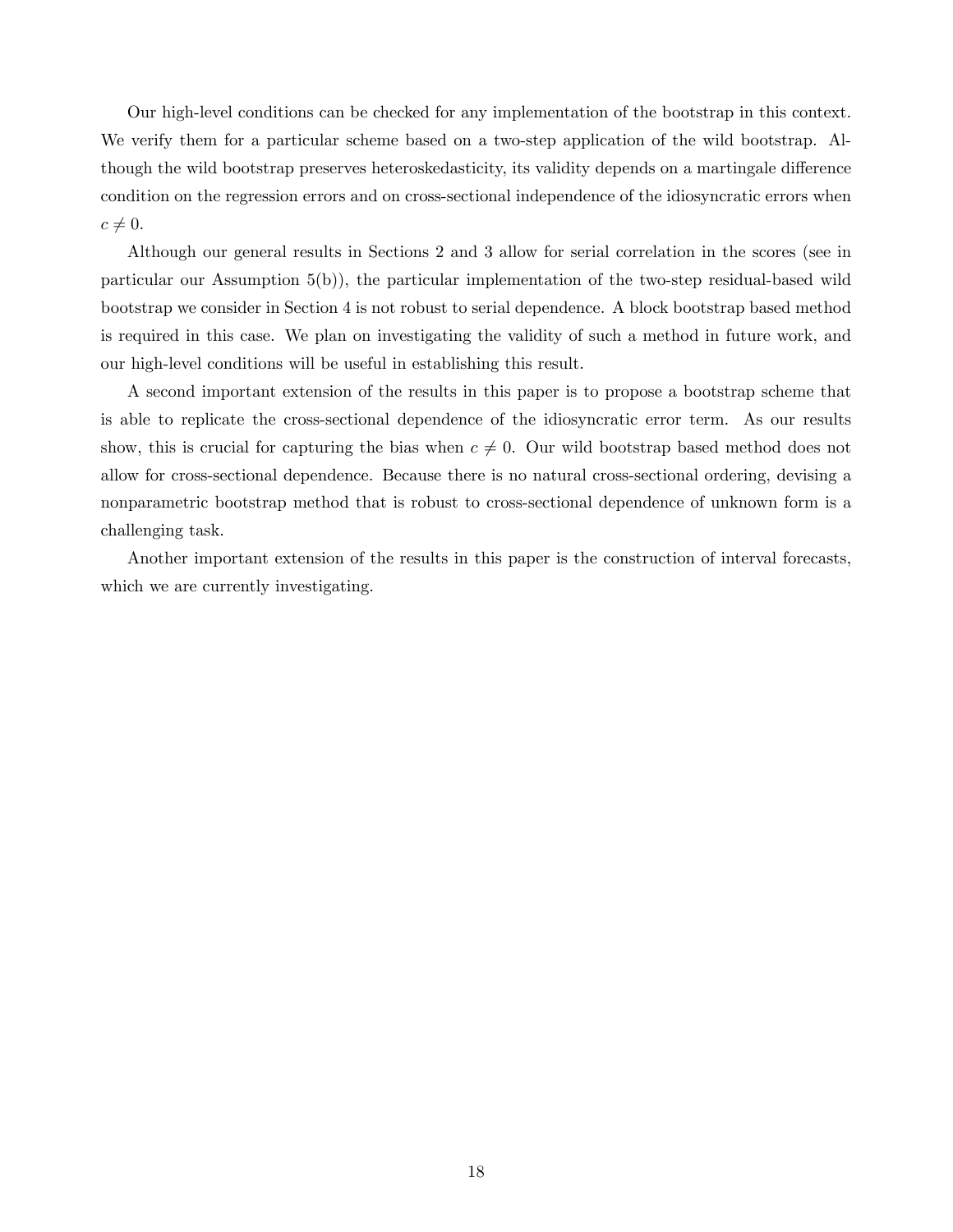# A Appendix A: Proofs of results in Section 2

We rely on the following lemmas to prove Theorem 2.1.

**Lemma A.1** Let Assumptions 1-5 hold. Then, 
$$
\frac{1}{T} \sum_{t=1}^{T-h} (\tilde{F}_t - HF_t) \varepsilon_{t+h} = O_P(\frac{1}{\delta_{NT}\sqrt{T}})
$$
, where  $\delta_{NT} = \min(\sqrt{N}, \sqrt{T})$ .

**Lemma A.2** Let Assumptions 1-5 hold. Then, if  $\sqrt{T}/N \to c$ , where  $0 \le c < \infty$ , for any fixed  $h \ge 0$ ,

a) 
$$
\frac{1}{\sqrt{T}} \sum_{t=1}^{T-h} (\tilde{F}_t - HF_t) (\tilde{F}_t - HF_t)' = cV^{-1}Q\Gamma Q'V^{-1} + o_P(1).
$$
  
\nb)  $\frac{1}{\sqrt{T}} \sum_{t=1}^{T-h} HF_t (\tilde{F}_t - HF_t)' = cQ\Gamma Q'V^{-2} + o_P(1).$   
\nc)  $\frac{1}{\sqrt{T}} \sum_{t=1}^{T-h} W_t (\tilde{F}_t - HF_t)' = c\Sigma_{WF} H'_0 Q\Gamma Q'V^{-2} + o_P(1).$ 

**d**) Letting  $\Sigma_{\tilde{F}} \equiv V^{-1}Q\Gamma Q'V^{-1}$ , we have that

$$
\frac{1}{\sqrt{T}}\sum_{t=1}^{T-h}\tilde{F}_t\left(\tilde{F}_t - HF_t\right)' \left(H^{-1}\right)' \alpha = c\underbrace{\left(\sum_{\tilde{F}} + V\Sigma_{\tilde{F}}V^{-1}\right)p\lim\left(\hat{\alpha}\right)}_{\equiv B_{\alpha}} + o_P\left(1\right),\tag{15}
$$

and

$$
\frac{1}{\sqrt{T}}\sum_{t=1}^{T-h}W_t\left(\tilde{F}_t - HF_t\right)' \left(H^{-1}\right)' \alpha = c\underbrace{\left(\sum_{W\tilde{F}}V\Sigma_{\tilde{F}}V^{-1}\right)p\lim\left(\hat{\alpha}\right)}_{\equiv B_\beta} + o_P\left(1\right),\tag{16}
$$

where 
$$
\Sigma_{W\tilde{F}} = p \lim \left( \frac{W'\tilde{F}}{T} \right) = \Sigma_{WF} H'_0
$$
, with  $\Sigma_{WF} \equiv E(W_t F'_t)$ .

Proof of Theorem 2.1. Write

$$
\sqrt{T}\left(\hat{\delta}-\delta\right) = \left(\frac{1}{T}\sum_{t=1}^{T-h}\hat{z}_t\hat{z}'_t\right)^{-1} \left\{\frac{\frac{1}{\sqrt{T}}\sum_{t=1}^{T-h}\left(\begin{array}{c}HF_t\\W_t\end{array}\right)\varepsilon_{t+h} + \frac{1}{\sqrt{T}}\sum_{t=1}^{T-h}\left(\begin{array}{c}\tilde{F}_t - HF_t\\0\end{array}\right)\varepsilon_{t+h}}{\frac{1}{\varepsilon A}\sum_{t=1}^{T-h}\hat{z}_t\left(\tilde{F}_t - HF_t\right)' \left(H^{-1}\right)' \alpha}\right\}.
$$
 (17)

By Assumption 5 and given the definition of  $\Phi_0 = diag (p \lim H, I_q)$ ,

$$
A = \begin{pmatrix} H & 0 \\ 0 & I_q \end{pmatrix} \frac{1}{\sqrt{T}} \sum_{t=1}^{T-h} z_t \varepsilon_{t+h} \to^d N(0, \Phi_0 \Omega \Phi'_0).
$$

By Lemma A.1,  $B \rightarrow^P 0$  and by Lemma A.2d),

$$
C = -\frac{1}{\sqrt{T}} \sum_{t=1}^{T-h} \left( \begin{array}{c} \tilde{F}_t \\ W_t \end{array} \right) \left( \tilde{F}_t - HF_t \right)' \left( H^{-1} \right)' \alpha = -c \left( \begin{array}{c} B_{\alpha} \\ B_{\beta} \end{array} \right) + o_P \left( 1 \right),
$$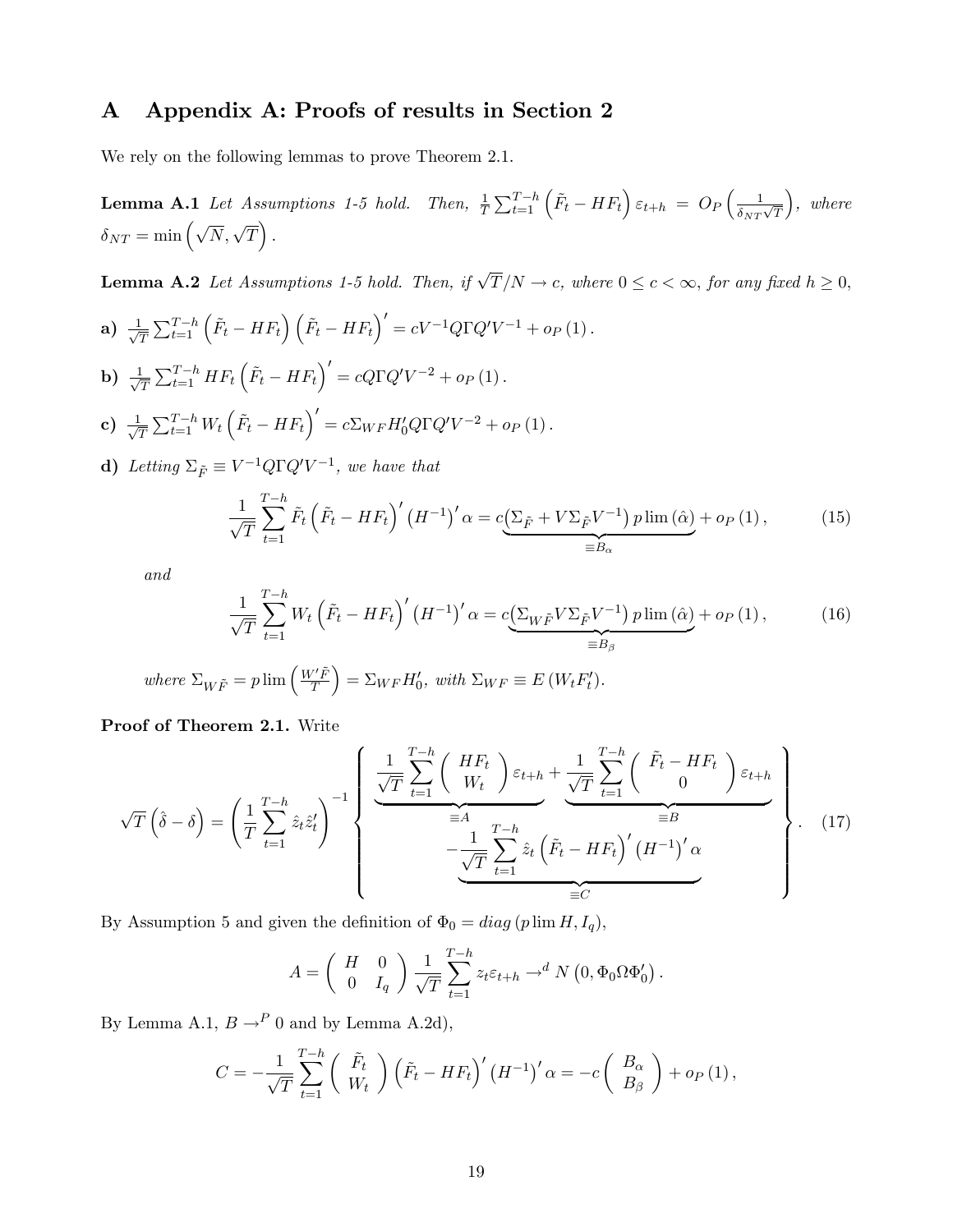where  $B_{\alpha}$  and  $B_{\beta}$  are as defined in (15) and (16). Given Assumptions 1-5,

$$
\frac{1}{T} \sum_{t=1}^{T-h} \hat{z}_t \hat{z}'_t = \Phi_0 \left( \frac{1}{T} \sum_{t=1}^{T-h} z_t z'_t \right) \Phi'_0 + o_P(1) = \Phi_0 \Sigma_{zz} \Phi'_0 + o_P(1).
$$

This implies that if  $\sqrt{T}/N \to c$ ,  $\sqrt{T} (\hat{\delta} - \delta) \to^d N (-c\Delta_{\delta}, \Sigma_{\delta})$ , with  $\Sigma_{\delta} = \Phi_0'^{-1} \Sigma_{zz}^{-1} \Omega \Sigma_{zz}^{-1} \Phi_0^{-1}$ , and

$$
\Delta_{\delta} \equiv \begin{pmatrix} \Delta_{\alpha} \\ \Delta_{\beta} \end{pmatrix} = (\Phi_0 \Sigma_{zz} \Phi'_0)^{-1} \begin{pmatrix} \Sigma_{\tilde{F}} + V \Sigma_{\tilde{F}} V^{-1} \\ \Sigma_{W \tilde{F}} V \Sigma_{\tilde{F}} V^{-1} \end{pmatrix} p \lim (\hat{\alpha}).
$$

When  $\Sigma_{WF} \equiv E(W_t F_t') = 0$ , we have that  $\Sigma_{WF} = 0$ , implying that

$$
\Delta_{\delta} = \begin{pmatrix} H_0'^{-1} \Sigma_F^{-1} H_0^{-1} & 0 \\ 0 & \Sigma_W^{-1} \end{pmatrix} \begin{pmatrix} \Sigma_{\tilde{F}} + V \Sigma_{\tilde{F}} V^{-1} \\ 0 \times V \Sigma_{\tilde{F}} V^{-1} \end{pmatrix} p \lim (\hat{\alpha}) = \begin{pmatrix} \Sigma_{\tilde{F}} + V \Sigma_{\tilde{F}} V^{-1} \\ 0 \end{pmatrix} p \lim (\hat{\alpha}),
$$

since  $H_0'^{-1} \Sigma_F^{-1} H_0^{-1} = I_r$  given that we can show that  $H_0 \Sigma_F = Q = (H_0')^{-1}$ .

Proof of Lemma A.1. The proof is based on the following identity:

$$
\tilde{F}_t - HF_t = \tilde{V}^{-1} \left( \frac{1}{T} \sum_{s=1}^T \tilde{F}_s \gamma_{st} + \frac{1}{T} \sum_{s=1}^T \tilde{F}_s \zeta_{st} + \frac{1}{T} \sum_{s=1}^T \tilde{F}_s \eta_{st} + \frac{1}{T} \sum_{s=1}^T \tilde{F}_s \xi_{st} \right)
$$
\n
$$
\equiv \tilde{V}^{-1} \left( A_{1t} + A_{2t} + A_{3t} + A_{4t} \right), \tag{18}
$$

where  $\gamma_{st} = E\left(\frac{1}{N}\right)$  $\frac{1}{N} \sum_{i=1}^{N} e_{is} e_{it} \right), \zeta_{st} = \frac{1}{N}$  $\frac{1}{N}\sum_{i=1}^{N}\left(e_{is}e_{it}-E\left(e_{is}e_{it}\right)\right),\eta_{st}=\frac{1}{N}$  $\frac{1}{N} \sum_{i=1}^{N} \lambda_i' F_s e_{it} = F_s' \frac{\Lambda' e_t}{N}$  and  $\xi_{st} = F_t' \frac{\Lambda' e_s}{N} = \eta_{ts}$ . Using the identity (18), we have that

$$
\frac{1}{T}\sum_{t=1}^{T-h} \left(\tilde{F}_t - HF_t\right)\varepsilon_{t+h} = \tilde{V}^{-1} \left(I + II + III + IV\right),\,
$$

where  $I = T^{-2} \sum_{t=1}^{T-h} \sum_{s=1}^{T} \tilde{F}_s \gamma_{st} \varepsilon_{t+h}$ , and

$$
II = T^{-2} \sum_{t=1}^{T-h} \sum_{s=1}^{T} \tilde{F}_s \zeta_{st} \varepsilon_{t+h}, \ III = T^{-2} \sum_{t=1}^{T-h} \sum_{s=1}^{T} \tilde{F}_s \eta_{st} \varepsilon_{t+h}; \ \text{and} \ IV = T^{-2} \sum_{t=1}^{T-h} \sum_{s=1}^{T} \tilde{F}_s \xi_{st} \varepsilon_{t+h}.
$$

Since  $\tilde{V}^{-1} = O_P(1)$  (see Lemma A.3 of Bai (2003), which shows that  $\tilde{V} \rightarrow P V > 0$ ), we can ignore  $\tilde{V}^{-1}$ .  $I = O_P(T^{-1/2}\delta_{NT}^{-1})$  by the same argument as given in the proof of Lemma A1 of Bai and Ng (2006) (this uses the fact that  $\frac{1}{T} \sum_{s=1}^{T}$  $\left\| \tilde{F}_{s}-HF_{s}\right\|$  $\sigma^2 = O_P\left(\delta_{NT}^{-2}\right)$  under our assumptions; see Lemma A.1 of Bai  $(2003)$ ). For  $II$ , we have

$$
||II|| \leq \left(\frac{1}{T}\sum_{s=1}^T \left\|\tilde{F}_s\right\|^2\right)^{1/2} \left(\frac{1}{T}\sum_{s=1}^T \left|\frac{1}{T}\sum_{t=1}^{T-h} \zeta_{st} \varepsilon_{t+h}\right|^2\right)^{1/2} = O_P\left(\frac{1}{\sqrt{NT}}\right) = O_P\left(\frac{1}{\sqrt{T}\delta_{NT}}\right),
$$

given that  $\frac{1}{T} \sum_{s=1}^{T}$  $\left\Vert \tilde{F}_{s}\right\Vert$ 2  $\leq \frac{2}{T}$  $\frac{2}{T} \sum_{s=1}^{T}$  $\left\| \tilde{F}_{s}-HF_{s}\right\|$  $^{2}+\frac{2}{7}$  $\frac{2}{T}$   $||H||^2 \sum_{s=1}^T ||F_s||^2 = O_P(1)$ , and

$$
\frac{1}{T} \sum_{s=1}^{T} E \left| \frac{1}{T} \sum_{t=1}^{T-h} \zeta_{st} \varepsilon_{t+h} \right|^2 = \frac{1}{TN} \frac{1}{T} \sum_{s=1}^{T} E \left| \frac{1}{\sqrt{TN}} \sum_{t=1}^{T-h} \sum_{i=1}^{N} \left( e_{is} e_{it} - E \left( e_{is} e_{it} \right) \right) \varepsilon_{t+h} \right|^2 = O\left(\frac{1}{TN}\right),
$$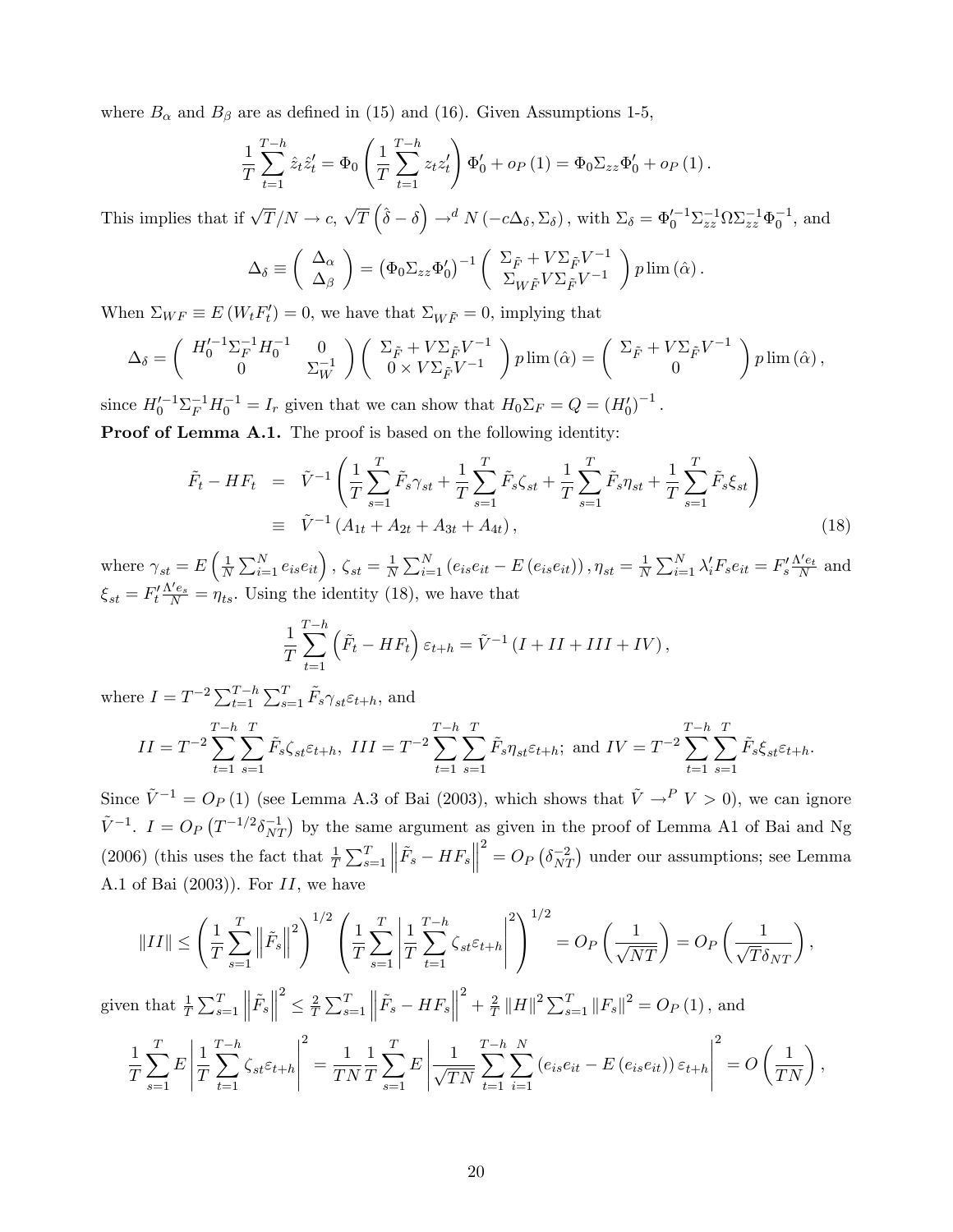by Assumption 4(a). For  $III$ , a similar argument yields

$$
III \le \left(\frac{1}{T} \sum_{s=1}^{T} \left\|\tilde{F}_{s}\right\|^{2}\right)^{1/2} \left(\frac{1}{T} \sum_{s=1}^{T} \left|\frac{1}{T} \sum_{t=1}^{T-h} \eta_{st} \varepsilon_{t+h}\right|^{2}\right)^{1/2} = O_{P}\left(\frac{1}{\sqrt{NT}}\right),
$$

since

$$
\frac{1}{T} \sum_{s=1}^{T} \left( \frac{1}{T} \sum_{t=1}^{T-h} \eta_{st} \varepsilon_{t+h} \right)^2 \leq \underbrace{\frac{1}{T} \sum_{s=1}^{T} ||F_s||^2}_{=O_P(1)} \cdot \frac{1}{TN} \left\| \frac{1}{\sqrt{TN}} \sum_{t=1}^{T-h} \Lambda' e_t \varepsilon_{t+h} \right\|^2 = O_P\left(\frac{1}{TN}\right).
$$

Finally, for  $IV$ , we have that

$$
||IV|| \le \left(\frac{1}{T} \sum_{s=1}^{T} \left\|\tilde{F}_s\right\|^2\right)^{1/2} \left(\frac{1}{T} \sum_{s=1}^{T} \left(\frac{1}{T} \sum_{t=1}^{T-h} \xi_{st} \varepsilon_{t+h}\right)^2\right)^{1/2} = O_P\left(\frac{1}{\sqrt{NT}}\right),
$$

since

$$
\frac{1}{T} \sum_{s=1}^T \left( \frac{1}{T} \sum_{t=1}^{T-h} \xi_{st} \varepsilon_{t+h} \right)^2 \le \frac{1}{TN} \underbrace{\left( \frac{1}{T} \sum_{s=1}^T \left\| \frac{e_s' \Lambda}{\sqrt{N}} \right\|^2 \right)}_{=O_P(1) \text{ by Assumption 3(d)}} \underbrace{\left( \left\| \frac{1}{\sqrt{T}} \sum_{t=1}^{T-h} F_t \varepsilon_{t+h} \right\|^2 \right)}_{=O_P(1) \text{ by Assumption 5(c)}} = O_P\left( \frac{1}{TN} \right).
$$

Proof of Lemma A.2. Proof of part a) Using the identity (18), we can write

$$
\frac{1}{\sqrt{T}}\sum_{t=1}^{T-h} (\tilde{F}_t - HF_t) (\tilde{F}_t - HF_t)' = \tilde{V}^{-1} \frac{1}{\sqrt{T}}\sum_{t=1}^{T-h} (A_{1t} + A_{2t} + A_{3t} + A_{4t}) (A_{1t} + A_{2t} + A_{3t} + A_{4t})' \tilde{V}^{-1},
$$

where  $A_{it}$   $(i = 1, \ldots, 4)$  are defined in (18). We analyze each term separately (ignoring  $\tilde{V}^{-1}$ ). We can show that  $\frac{1}{T} \sum_{t=1}^{T-h} A_{1t} A'_{1t} = O_P(T^{-1})$ , implying that  $\frac{1}{\sqrt{2}}$  $\frac{1}{T} \sum_{t=1}^{T-h} A_{1t} A'_{1t} = O_P(T^{-1/2}) = o_P(1)$ . Indeed, by Cauchy-Schwartz

$$
\left\| \frac{1}{T} \sum_{t=1}^{T-h} A_{1t} A'_{1t} \right\| \leq \frac{1}{T} \sum_{t=1}^{T-h} \|A_{1t}\|^2 \leq \frac{1}{T} \left( \frac{1}{T} \sum_{s=1}^{T} \left\| \tilde{F}_s \right\|^2 \right) \left( \frac{1}{T} \sum_{t=1}^{T} \sum_{s=1}^{T} \gamma_{st}^2 \right) = O_P\left(\frac{1}{T}\right).
$$

We can show that  $\frac{1}{T} \sum_{t=1}^{T-h} A_{2t} A'_{2t} = O_P\left((NT)^{-1}\right) + O_P\left(N^{-1} \delta_{NT}^{-2}\right)$ , implying that  $\frac{1}{\sqrt{2}}$  $\frac{1}{T}\sum_{t=1}^{T-h}A_{2t}A_{2t}^{\prime}=$  $O_P\left(\frac{1}{\sqrt{T}N}\right) + O_P\left(\frac{\sqrt{T}}{N}\right)$  $\left(\frac{\sqrt{T}}{N}\delta_{NT}^{-2}\right) = o_P(1)$ , if  $\sqrt{T}/N \to c < \infty$ . Indeed,

$$
\left\| \frac{1}{T} \sum_{t=1}^{T-h} A_{2t} A'_{2t} \right\| \leq \frac{1}{T} \sum_{t=1}^{T-h} \|A_{2t}\|^2 = \frac{1}{T} \sum_{t=1}^{T-h} \left\| \frac{1}{T} \sum_{s=1}^{T} \left( \tilde{F}_s - HF_s + HF_s \right) \zeta_{st} \right\|^2
$$
  

$$
\leq \frac{1}{T} \sum_{t=1}^{T-h} \left\| \frac{1}{T} \sum_{s=1}^{T} \left( \tilde{F}_s - HF_s \right) \zeta_{st} \right\|^2 + \frac{1}{T} \sum_{t=1}^{T-h} \left\| H \frac{1}{T} \sum_{s=1}^{T} F_s \zeta_{st} \right\|^2 \equiv a_{22.1} + a_{22.2},
$$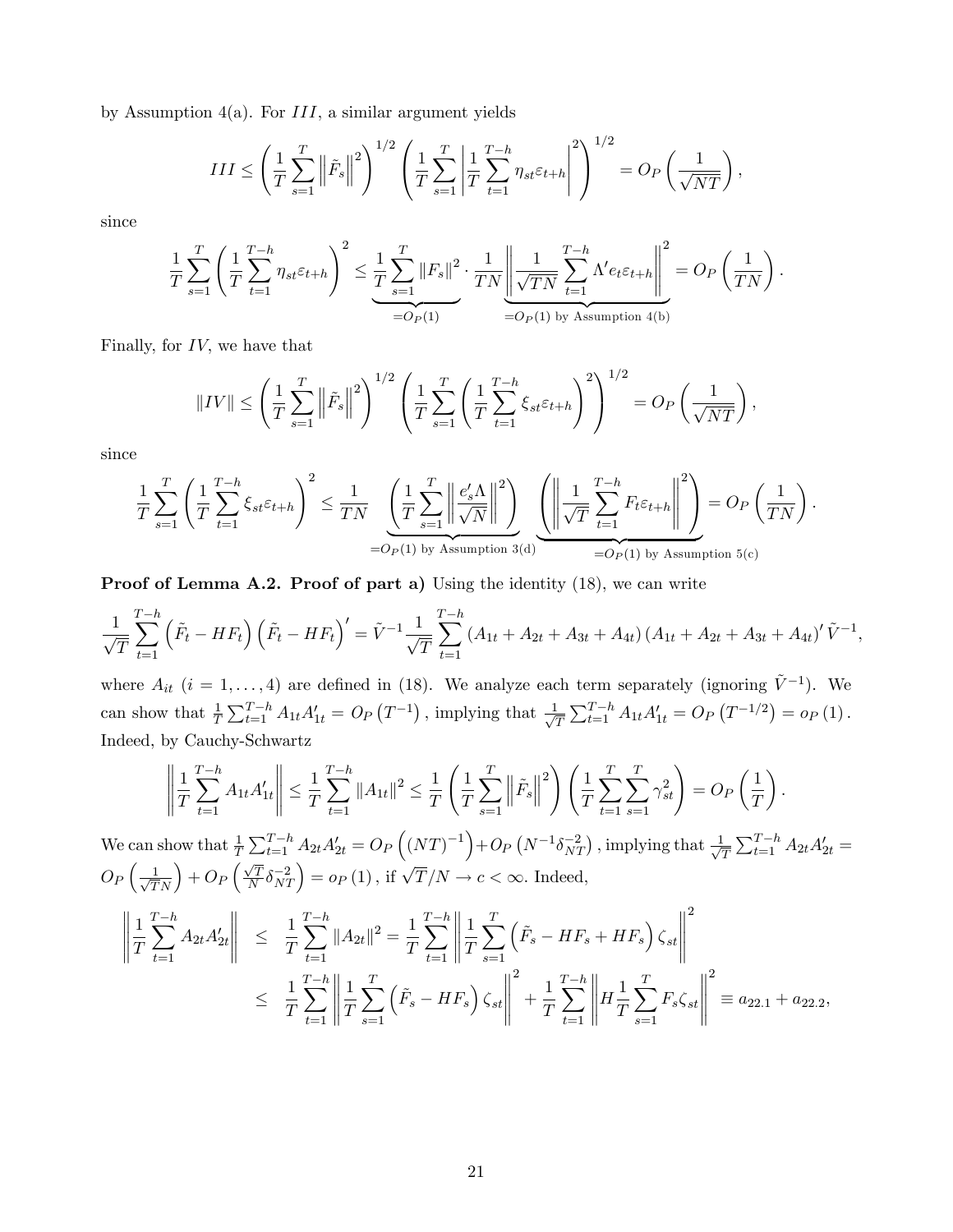where

$$
a_{22.1} \equiv \frac{1}{T} \sum_{t=1}^{T-h} \left\| \frac{1}{T} \sum_{s=1}^{T} \left( \tilde{F}_s - HF_s \right) \zeta_{st} \right\|^2 \le \underbrace{\left( \frac{1}{T} \sum_{s=1}^{T} \left\| \tilde{F}_s - HF_s \right\|^2 \right)}_{=O_P(\delta_{NT}^{-2})} \underbrace{\left( \frac{1}{T^2} \sum_{t=1}^{T} \sum_{s=1}^{T} \left| \zeta_{st} \right|^2 \right)}_{=O_P(N^{-1}) \text{ by Assumption 2(c)}} = O_P\left( \frac{1}{N \delta_{NT}^2} \right),
$$

and

$$
a_{22.2} \leq ||H||^2 \frac{1}{T} \sum_{t=1}^{T-h} \left\| \frac{1}{T} \sum_{s=1}^T F_s \zeta_{st} \right\|^2 = ||H||^2 \frac{1}{TN} \frac{1}{T} \sum_{t=1}^{T-h} \left\| \frac{1}{\sqrt{TN}} \sum_{s=1}^T \sum_{i=1}^N F_s \left( e_{is} e_{it} - E \left( e_{is} e_{it} \right) \right) \right\|^2 = O_P \left( \frac{1}{TN} \right).
$$
  
=  $O_P(1)$  by Assumption 3(b)

We can show that if  $\sqrt{T}/N \to c$ ,  $\frac{1}{\sqrt{2}}$  $\frac{1}{T} \sum_{t=1}^{T-h} A_{3t} A'_{3t} = cQ\Gamma Q' + o_P(1)$ . Indeed,

$$
\frac{1}{T} \sum_{t=1}^{T-h} A_{3t} A'_{3t} = \frac{1}{T} \sum_{t=1}^{T-h} \left( \frac{1}{T} \sum_{s=1}^{T} \left( \tilde{F}_{s} - HF_{s} + HF_{s} \right) \eta_{st} \right) \left( \frac{1}{T} \sum_{s=1}^{T} \left( \tilde{F}_{s} - HF_{s} + HF_{s} \right) \eta_{st} \right)^{\prime}
$$
\n
$$
\equiv a_{33.1} + a_{33.2} + a'_{33.2} + a_{33.3},
$$

where  $||a_{33.1}|| \leq \frac{1}{T} \sum_{s=1}^{T}$  $\left\| \tilde{F}_{s}-HF_{s}\right\|$  $\frac{2}{T^2} \sum_{t=1}^{T-h} \sum_{s=1}^{T} |\eta_{st}|^2 = O_P \left( \frac{1}{N \delta_{NT}^2} \right)$  under our assumptions (in particular, Assumption 3(d) is useful here). Thus,  $\sqrt{T}a_{33.1} = O_P\left(\frac{\sqrt{T}}{N}\right)$ N 1  $\delta_{NT}^2$  $= o_P(1)$ , if  $\sqrt{T}/N \to c$ . Using similar arguments, we can show that  $\sqrt{T} a_{33.2} = O_P\left(\frac{\sqrt{T}}{N}\right)$ N  $\left(\frac{1}{\delta_{NT}}\right) = o_P(1)$ . For  $a_{33.3}$ , write

$$
a_{33.3} = \frac{1}{T} \sum_{t=1}^{T-h} \left( \frac{1}{T} \sum_{s=1}^{T} H F_s \eta_{st} \right) \left( \frac{1}{T} \sum_{s=1}^{T} H F_s \eta_{st} \right)' = H \frac{1}{T} \sum_{t=1}^{T-h} \left( \frac{1}{T} \sum_{s=1}^{T} F_s F_s' \frac{\Lambda' e_t}{N} \right) \left( \frac{1}{T} \sum_{s=1}^{T} \frac{e_t' \Lambda}{N} F_s F_s' \right) H' = H \left( \frac{F'F}{T} \right) \frac{1}{T} \sum_{t=1}^{T-h} \left( \frac{\Lambda' e_t}{N} \right) \left( \frac{e_t' \Lambda}{N} \right) \left( \frac{F'F}{T} \right) H' = O_P \left( \frac{1}{N} \right),
$$

given Assumption 3(e). When multiplied by  $\sqrt{T}$ , this term is of order  $O_P\left(\frac{\sqrt{T}}{N}\right)$ N ) and therefore it will not converge to zero in probability when  $c \neq 0$ . To compute its probability limit, note that

$$
\frac{HF'F}{T} = \frac{\left(FH' - \tilde{F} + \tilde{F}\right)'F}{T} = -\frac{\left(\tilde{F} - FH'\right)'F}{T} + \frac{\tilde{F}'F}{T} = -Q + o_P\left(1\right)
$$

since  $\frac{(\tilde{F}-FH')'F}{T} = O_P(\delta_{NT}^{-2}) = o_P(1)$  (see Lemma B.2 of Bai (2003)) and  $p \lim \frac{\tilde{F}'F}{T} = Q$ . Thus,

$$
\sqrt{T}a_{33.3} = \frac{\sqrt{T}}{N}H\left(\frac{F'F}{T}\right)\left\{\frac{1}{T}\sum_{t=1}^{T-h}\left(\frac{\Lambda'e_t}{\sqrt{N}}\right)\left(\frac{e'_t\Lambda}{\sqrt{N}}\right)\right\}\left(\frac{F'F}{T}\right)H' = cQ\Gamma Q' + o_P\left(1\right),\,
$$

where we have used Assumption 3(e) and the fact that  $\sqrt{T}/N = c + o(1)$ . To complete the proof, we show that the remaining terms are asymptotically negligible. We can show that  $\frac{1}{T} \sum_{t=1}^{T-h} A_{4t} A'_{4t} =$  $O_P\left(\frac{1}{N\delta_{NT}^2}\right)$  $\left(1 + O_P\left(\frac{1}{N\delta_{NT}}\right) + O_P\left(\frac{1}{TN}\right),\right.$  which implies that if  $\sqrt{T}/N \to c, \frac{1}{\sqrt{2}}$  $\frac{1}{T}\sum_{t=1}^{T-h}A_{4t}A_{4t}' = O_P\left(\frac{\sqrt{T}}{N\delta_{NT}^2}\right)$  $+$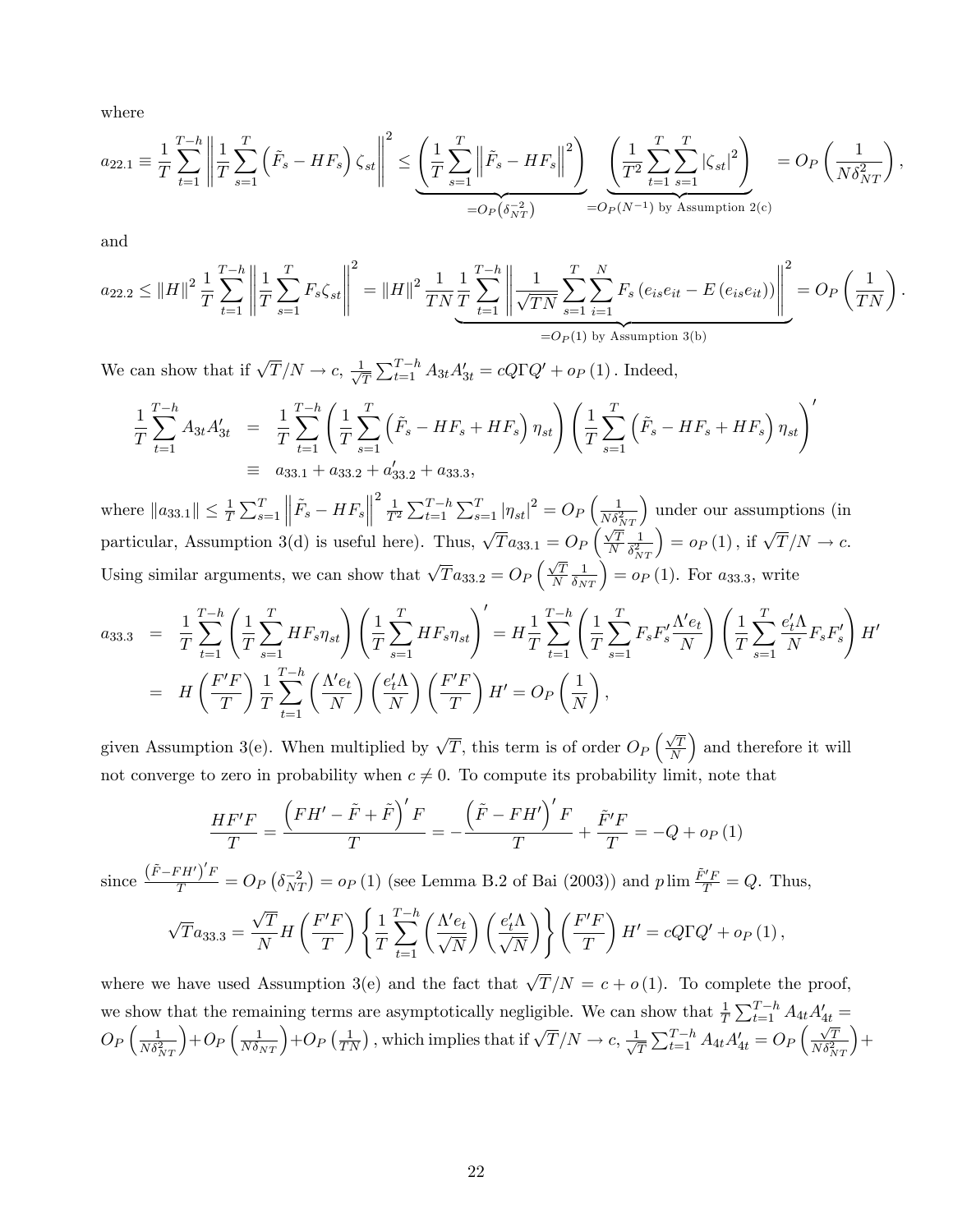$$
O_P\left(\frac{\sqrt{T}}{N\delta_{NT}}\right) + O_P\left(\frac{1}{\sqrt{T}N}\right) = o_P\left(1\right).
$$
 Indeed, given the definition of  $A_{4t}$ ,  

$$
\frac{1}{T} \sum_{t=1}^{T-h} A_{4t} A'_{4t} = \frac{1}{T} \sum_{t=1}^{T-h} \left(\frac{1}{T} \sum_{s=1}^{T} \left(\tilde{F}_s - HF_s + HF_s\right) \xi_{st}\right) \left(\frac{1}{T} \sum_{s=1}^{T} \left(\tilde{F}_s - HF_s + HF_s\right) \xi_{st}\right)'
$$

$$
\equiv a_{44.1} + a_{44.2} + a'_{44.2} + a_{44.3},
$$

where by Cauchy-Schwartz and Assumption 3(d),

$$
\|a_{44.1}\| \leq \frac{1}{T} \sum_{t=1}^{T-h} \left\| \frac{1}{T} \sum_{s=1}^{T} \left( \tilde{F}_s - HF_s \right) \xi_{st} \right\|^2 \leq \frac{1}{T} \sum_{s=1}^{T} \left\| \tilde{F}_s - HF_s \right\|^2 \frac{1}{T^2} \sum_{t=1}^{T-h} \sum_{s=1}^{T} \left| \xi_{st} \right|^2 = O_P\left( \delta_{NT}^{-2} \right) O_P\left( N^{-1} \right),
$$

and

$$
\|a_{44.2}\| \leq \left(\frac{1}{T} \sum_{t=1}^{T-h} \left\| \frac{1}{T} \sum_{s=1}^{T} HF_s \xi_{st} \right\|^2\right)^{1/2} \left(\frac{1}{T} \sum_{t=1}^{T-h} \left\| \frac{1}{T} \sum_{s=1}^{T} \left(\tilde{F}_s - HF_s\right) \xi_{st} \right\|^2\right)^{1/2} = O_P\left(N^{-1/2}\right) O_P\left(N^{-1/2} \delta_{NT}^{-1}\right).
$$
  
Thus,  $\sqrt{T} s_{N-1} = O_P\left(\delta^{-2} \right) O_P\left(\sqrt{T} N^{-1} \right) = o_P(1)$  and  $\sqrt{T} s_{N-1} = O_P\left(\sqrt{T} N^{-1} \right) O_P\left(\delta^{-1} \right) = o_P(1)$ .

Thus,  $\sqrt{T} a_{44.1} = O_P \left( \delta_{NT}^{-2} \right) O_P \left( \sqrt{T} N^{-1} \right) = o_P \left( 1 \right)$  and  $\sqrt{T} a_{44.2} = O_P \left( \sqrt{T} N^{-1} \right) O_P \left( \delta_{NT}^{-1} \right) = o_P \left( 1 \right)$ if  $\sqrt{T}/N \to c$ . Finally, for  $a_{44.3}$ , by Assumption 3(c),

$$
a_{44.3} = H_{\overline{T}} \sum_{t=1}^{T-h} \left( \frac{1}{T} \sum_{s=1}^{T} F_s \xi_{st} \right) \left( \frac{1}{T} \sum_{s=1}^{T} \xi_{st} F_s' \right) H'
$$
  
= 
$$
H \left( \frac{1}{T} \sum_{s=1}^{T} F_s \frac{e_s' \Lambda}{N} \right) \frac{1}{T} \sum_{t=1}^{T-h} F_t F_t' \left( \frac{1}{T} \sum_{s=1}^{T} \frac{\Lambda' e_s}{N} F_s' \right) H' = O_P \left( (NT)^{-1/2} \right) O_P \left( 1 \right) O_P \left( (NT)^{-1/2} \right),
$$

implying that  $\sqrt{T} a_{44.3} = o_P (1)$ . We now deal with the cross terms. From Cauchy-Schwartz and the fact that  $T^{-1} \sum_{t=1}^{T-h} ||A_{1t}||^2 = O_P(T^{-1})$  and  $T^{-1} \sum_{t=1}^{T-h} ||A_{2t}||^2 = O_P(N^{-1} \delta_{NT}^{-2})$ , it follows that  $T^{-1} \sum_{t=1}^{T-h} A_{1t} A'_{2t} = O_P\left(\delta_{NT}^{-1} (TN)^{-1/2}\right)$ , which implies that  $T^{-1/2} \sum_{t=1}^{T-h} A_{1t} A'_{2t} = o_P(1)$ . Similarly, we can show that  $T^{-1} \sum_{t=1}^{T-h} A_{1t} A'_{3t} = O_P((TN)^{-1/2})$  since  $T^{-1} \sum_{t=1}^{T-h} ||A_{3t}||^2 = O_P(N^{-1})$ ;  $T^{-1} \sum_{t=1}^{T-h} A_{1t} A'_{4t} = O_P((TN)^{-1/2}),$  given that  $T^{-1} \sum_{t=1}^{T-h} ||A_{4t}||^2 = O_P(N^{-1});$   $T^{-1} \sum_{t=1}^{T-h} A_{2t} A'_{3t} = O_P(N^{-1})$  $O_P(N^{-1}\delta_{NT}^{-1});$   $T^{-1}\sum_{t=1}^{T-h}A_{2t}A'_{4t} = O_P(N^{-1}\delta_{NT}^{-1})$ ; and  $T^{-1}\sum_{t=1}^{T-h}A_{3t}A'_{4t} = O_P(N^{-1}\delta_{NT}^{-1})$ . For this last term, an application of Cauchy-Schwartz inequality is not enough since it would imply that this term is of order  $O_P(N^{-1})$ , which when multiplied by  $\sqrt{T}$  would not go to zero if  $\lim_{N \to \infty} \sqrt{T}/N = c \neq 0$ . Therefore, a different argument is required. In particular, we write

$$
\frac{1}{T} \sum_{t=1}^{T-h} A_{3t} A'_{4t} = \frac{1}{T} \sum_{t=1}^{T-h} A_{3t} \left( \frac{1}{T} \sum_{s=1}^{T} \tilde{F}_{s} \xi_{st} \right)' = \frac{1}{T} \sum_{t=1}^{T-h} A_{3t} \left( \frac{1}{T} \sum_{s=1}^{T} \left( \tilde{F}_{s} - HF_{s} \right) \xi_{st} + H \frac{1}{T} \sum_{s=1}^{T} F_{s} \xi_{st} \right)'
$$
\n
$$
= \frac{1}{T} \sum_{t=1}^{T-h} A_{3t} \frac{1}{T} \sum_{s=1}^{T} \left( \tilde{F}_{s} - HF_{s} \right)' \xi_{st} + H \frac{1}{T^{2}} \sum_{t=1}^{T-h} A_{3t} \left( \sum_{s=1}^{T} F_{s} \xi_{st} \right)'
$$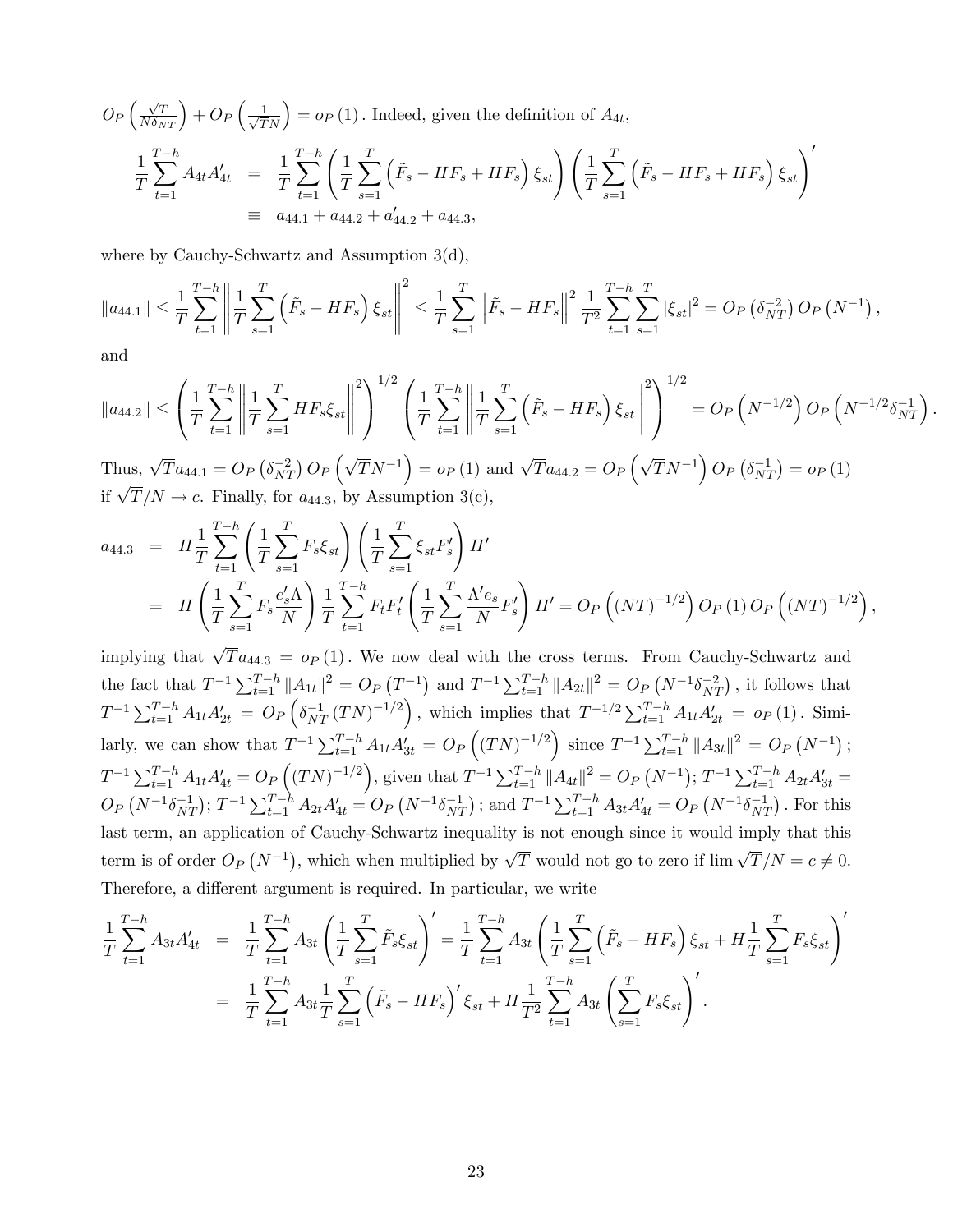The first term is of order  $O_P(N^{-1}\delta_{NT}^{-1})$  by Cauchy-Schwartz inequality. For the second term, we decompose  $A_{3t}$  as follows,

$$
A_{3t} = \frac{1}{T} \sum_{s=1}^{T} \tilde{F}_s \eta_{st} = \frac{1}{T} \sum_{s=1}^{T} (\tilde{F}_s - HF_s) \eta_{st} + H \frac{1}{T} \sum_{s=1}^{T} F_s \eta_{st}.
$$

Thus, we get that

$$
\frac{1}{T^2} \sum_{t=1}^{T-h} A_{3t} \sum_{s=1}^{T} F_s \xi_{st} = \frac{1}{T} \sum_{t=1}^{T-h} \left( \frac{1}{T} \sum_{s=1}^{T} \left( \tilde{F}_s - HF_s \right) \eta_{st} \right) \left( \frac{1}{T} \sum_{s=1}^{T} F_s \xi_{st} \right)' + H \frac{1}{T} \sum_{t=1}^{T-h} \left( \frac{1}{T} \sum_{s=1}^{T} F_s \eta_{st} \right) \left( \frac{1}{T} \sum_{s=1}^{T} F_s \xi_{st} \right)'
$$

:

The first term is of order  $O_P(N^{-1}\delta_{NT}^{-1})$  using Cauchy-Schwartz and the bounds found before. For the second term, we use the definitions of  $\eta_{st}$  and  $\xi_{st}$  to write

$$
\frac{1}{T} \sum_{t=1}^{T-h} \left( \frac{1}{T} \sum_{s=1}^{T} F_s \eta_{st} \right) \left( \frac{1}{T} \sum_{s=1}^{T} F_s \xi_{st} \right)' = \frac{1}{NT} \left( \frac{F'F}{T} \right) \left( \frac{1}{\sqrt{TN}} \sum_{t=1}^{T-h} \Lambda' e_t F'_t \right) \left( \frac{1}{\sqrt{TN}} \sum_{s=1}^{T-h} \Lambda' e_s F'_s \right) \n= \frac{1}{NT} O_P(1) O_P(1) O_P(1) = O_P\left( \frac{1}{TN} \right),
$$

given Assumption  $3(c)$ . This completes the proof of part a) since it shows that all the terms except the term that depends on  $\frac{1}{T} \sum_{t=1}^{T-h} A_{3t} A'_{3t}$  are asymptotically negligible when  $\sqrt{T}/N \to c$ . **Proof of part b).** Replacing  $\tilde{F}_t - HF_t = \tilde{V}^{-1} (A_{1t} + A_{2t} + A_{3t} + A_{4t})$  yields

$$
H\frac{1}{\sqrt{T}}\sum_{t=1}^{T-h}F_t\left(\tilde{F}_t - HF_t\right)' = H\frac{1}{\sqrt{T}}\sum_{t=1}^{T-h}F_t\left(A_{1t} + A_{2t} + A_{3t} + A_{4t}\right)'\tilde{V}^{-1} \equiv \sqrt{T}H\left(b_{f1} + b_{f2} + b_{f3} + b_{f4}\right)\tilde{V}^{-1},
$$

where  $A_{it}$  are as defined previously. Again, we consider each term separately. We can show that  $T^{-1} \sum_{t=1}^{T-h} F_t A'_{1t} = O_P\left(\delta_{NT}^{-1} T^{-1/2}\right)$ , which implies that  $\sqrt{T} H b_{f1} \tilde{V}^{-1} = o_P\left(1\right)$  under our assumptions. Indeed, using the decomposition of  $A_{1t}$ ,

$$
b_{f1} \equiv \frac{1}{T} \sum_{t=1}^{T-h} F_t A'_{1t} = \frac{1}{T} \sum_{t=1}^{T-h} F_t \left( \frac{1}{T} \sum_{s=1}^{T} \left( \tilde{F}_s - HF_s \right)' \gamma_{st} \right) + \frac{1}{T} \sum_{t=1}^{T-h} F_t \left( \frac{1}{T} \sum_{s=1}^{T} F'_s \gamma_{st} \right) H' \equiv b_{f1.1} + b_{f1.2},
$$

where  $||b_{f1.1}|| \leq O_P(1) O_P(\delta_{NT}^{-1}T^{-1/2})$  by an application of Cauchy-Schwartz inequality and the fact that  $T^{-1} \sum_{t=1}^{T-h} ||F_t||^2 = O_P(1)$  and  $T^{-1} \sum_{t=1}^{T-h}$  $\begin{array}{c} \begin{array}{c} \begin{array}{c} \end{array} \\ \begin{array}{c} \end{array} \end{array} \end{array}$ 1  $\frac{1}{T}\sum_{s=1}^T \left(\tilde{F}_s - HF_s\right)'\gamma_{st}$  $\begin{tabular}{|c|c|c|} \hline \quad \quad & \quad \quad & \quad \quad \\ \hline \quad \quad & \quad \quad & \quad \quad \\ \hline \quad \quad & \quad \quad & \quad \quad \\ \hline \end{tabular}$ 2  $= O_P\left(\delta_{NT}^{-2}T^{-1}\right)$ . For  $b_{f1.2}$ , we have

$$
b_{f1.2} \equiv \frac{1}{T} \sum_{t=1}^{T-h} F_t \left( \frac{1}{T} \sum_{s=1}^{T} F'_s \gamma_{st} \right) H' = \frac{1}{T} \left( \frac{1}{T} \sum_{t=1}^{T-h} \sum_{s=1}^{T} F_t F'_s \gamma_{st} \right) H' = O_P \left( T^{-1} \right),
$$

since

$$
E\left\|\frac{1}{T}\sum_{t=1}^{T-h}\sum_{s=1}^{T}F_{t}F_{s}^{\prime}\gamma_{st}\right\| \leq \frac{1}{T}\sum_{t=1}^{T}\sum_{s=1}^{T}E\left\|F_{t}F_{s}^{\prime}\gamma_{st}\right\| \leq \frac{1}{T}\sum_{t=1}^{T}\sum_{s=1}^{T}|\gamma_{st}|\left(E\left\|F_{t}\right\|^{2}\right)^{1/2}\left(E\left\|F_{s}\right\|^{2}\right)^{1/2}=O\left(1\right),
$$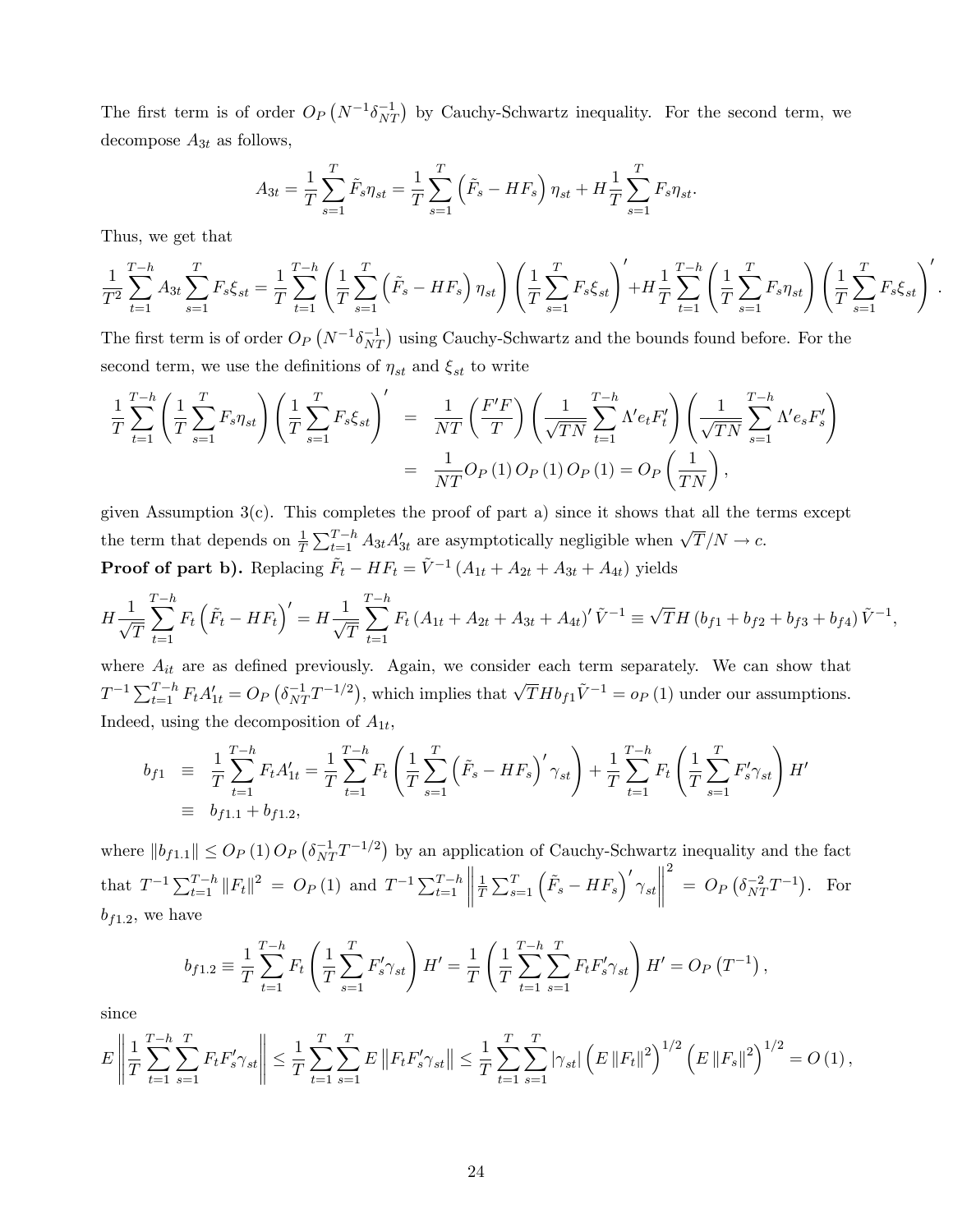given Assumptions 1 and 2. Thus,  $b_{f1} = O_P(\delta_{NT}^{-1}T^{-1/2})$ . Similarly, we can show that  $b_{f2} \equiv$  $T^{-1} \sum_{t=1}^{T-h} F_t A'_{2t} = O_P((TN)^{-1/2})$  since by definition of  $A_{2t}$ ,

$$
||b_{f2}|| = \left\| \frac{1}{T^2} \sum_{t=1}^{T-h} \sum_{s=1}^{T} F_t \zeta_{st} \tilde{F}'_s \right\| \le \left( \frac{1}{T} \sum_{s=1}^{T} \left\| \tilde{F}_s \right\|^2 \right)^{1/2} \left( \frac{1}{T} \sum_{s=1}^{T} \left\| \frac{1}{T} \sum_{t=1}^{T-h} F_t \zeta_{st} \right\|^2 \right)^{1/2} = O_P(1) O_P\left( \frac{1}{\sqrt{TN}} \right),
$$

where Assumption 3(b) is used to bound the second term. The same exact reasoning applies to show that  $b_{f3} \equiv T^{-1} \sum_{t=1}^{T-h} F_t A'_{3t} = O_P((TN)^{-1/2})$ , with the difference that we use Assumption 3(c) to conclude that  $T^{-1} \sum_{s=1}^{T}$  $\left\|T^{-1}\sum_{t=1}^{T-h}F_t\eta_{st}\right\|$  $2^2 = O_P((TN)^{-1/2})$ . To end the proof, we show that  $\sqrt{T}b_{f4} = c\Sigma_F\Gamma Q'V^{-1} + o_P(1)$ . Replacing  $A_{4t}$  with its definition (and decomposing it into two terms) yields

$$
b_{f4} \equiv \frac{1}{T} \sum_{t=1}^{T-h} F_t A'_{4t} = \frac{1}{T} \sum_{t=1}^{T-h} F_t \left( \frac{1}{T} \sum_{s=1}^{T} \left( \tilde{F}_s - HF_s \right)' \xi_{st} \right) + \frac{1}{T} \sum_{t=1}^{T-h} F_t \left( \frac{1}{T} \sum_{s=1}^{T} \left( HF_s \right)' \xi_{st} \right) \equiv b_{f4.1} + b_{f4.2}.
$$

Starting with  $b_{f4.2}$ , and given that  $\xi_{st} = F_t' \frac{\Lambda' e_s}{N}$ , we have that

$$
b_{f4.2} = \frac{1}{\sqrt{TN}} \left( \frac{1}{T} \sum_{t=1}^{T-h} F_t F_t' \right) \left( \frac{1}{\sqrt{TN}} \sum_{s=1}^{T} \Lambda' e_s F_s' \right) H' = O\left( \frac{1}{\sqrt{TN}} \right),
$$

given Assumptions 1, 3(c) and the fact that  $H = O_P(1)$ . Thus,  $\sqrt{T}b_{4f,2} = o_P(1)$ . Next, consider  $b_{f4.1}$ . We have that

$$
b_{f4.1} = \frac{1}{T} \sum_{t=1}^{T-h} F_t \frac{1}{T} \sum_{s=1}^{T} (\tilde{F}_s - HF_s) \left( F_t' \frac{\Lambda' e_s}{N} \right) = \left( \frac{1}{T} \sum_{t=1}^{T-h} F_t F_t' \right) \left( \frac{1}{T} \sum_{s=1}^{T} \frac{\Lambda' e_s}{N} (\tilde{F}_s - HF_s) \right),
$$

where the first term is  $O_P(1)$  and the second term can be shown to be  $O_P(N^{-1})$ . Thus, we will get a non negligible contribution from  $b_{f4,1}$  when multiplying by  $\sqrt{T}$ . Specifically, using the usual decomposition for  $\tilde{F}_s - HF_s$ , we have that

$$
\frac{1}{T} \sum_{s=1}^{T} \frac{\Lambda' e_s}{N} \left( \tilde{F}_s - HF_s \right)' = \frac{1}{T} \sum_{s=1}^{T} \frac{\Lambda' e_s}{N} \left( A_{1s} + A_{2s} + A_{3s} + A_{4s} \right)' \tilde{V}^{-1}.
$$
\n(19)

We will show that the only non-negligible term is the term involving  $A_{3s}$ . The first term is  $O_P\left((NT)^{-1/2}\right)$ by an application of the Cauchy-Schwartz inequality, given Assumption 3(d) and the fact that  $T^{-1} \sum_{s=1}^{T} ||A_{1s}||^2 =$  $O_P(T^{-1})$ ; so this term is  $o_P(1)$  when multiplied by  $\sqrt{T}$ . Similarly, the second term is  $O_P(N^{-1}\delta_{NT}^{-1})$ , given Assumption 3(d) and the fact that  $T^{-1} \sum_{s=1}^{T} ||A_{2s}||^2 = O_P(N^{-1} \delta_{NT}^{-2})$ . For the last term in (19), a more careful analysis is required. We have that

$$
\frac{1}{T} \sum_{s=1}^{T} \frac{\Lambda' e_s}{N} A'_{4s} = \frac{1}{T} \sum_{s=1}^{T} \frac{\Lambda' e_s}{N} \frac{1}{T} \sum_{t=1}^{T} \left( \tilde{F}_t - HF_t \right)' \xi_{ts} + H \frac{1}{T} \sum_{s=1}^{T} \frac{\Lambda' e_s}{N} \frac{1}{T} \sum_{t=1}^{T} F'_t \xi_{ts}.
$$
 (20)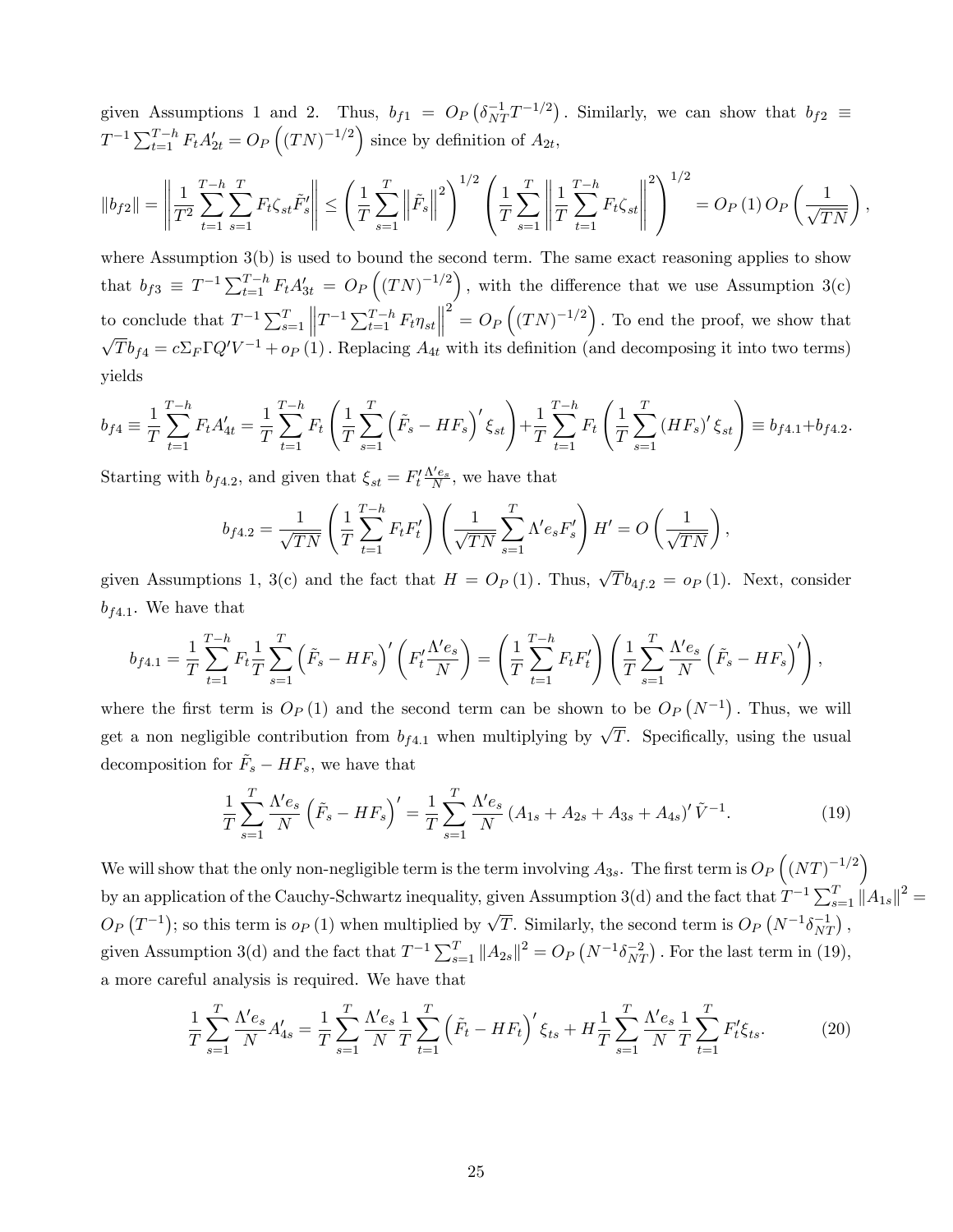By Cauchy-Schwartz inequality, we can bound the first term in (20) by

$$
\left(\frac{1}{T}\sum_{t=1}^T \left\|\tilde{F}_t - HF_t\right\|^2\right)^{1/2} \left(\frac{1}{T}\sum_{t=1}^T \left\|\frac{1}{T}\sum_{s=1}^T \frac{\Lambda' e_s}{N} \xi_{ts}\right\|^2\right)^{1/2} = O_P\left(\frac{1}{\delta_{NT}}\right) O_P\left(\frac{1}{N}\right) = O_P\left(\frac{1}{N\delta_{NT}}\right),
$$

since  $\xi_{st} = \eta_{st}$ , implying that

$$
\frac{1}{T} \sum_{t=1}^T \left\| \frac{1}{T} \sum_{s=1}^T \frac{\Lambda' e_s}{N} \xi_{ts} \right\|^2 = \frac{1}{T} \sum_{t=1}^T \left\| \frac{1}{T} \sum_{s=1}^T \frac{\Lambda' e_s}{N} \eta_{st} \right\|^2 \le \frac{1}{T} \sum_{s=1}^T \left\| \frac{\Lambda' e_s}{N} \right\|^2 \frac{1}{T^2} \sum_{t=1}^T \sum_{s=1}^T |\eta_{st}|^2 = O_P\left(\frac{1}{N^2}\right).
$$

The second term in (20) can be shown to be  $O_P((TN)^{-1})$  given Assumption 3(c). Thus, (20) is  $O_P(N^{-1}\delta_{NT}^{-1})$ , which is  $o_P(1)$  when multiplied by  $\sqrt{T}$ . To complete the proof, we analyze the dominant term in  $b_{f4.1}$  which comes from the contribution involving  $A_{3s}$ . Using the definition of  $A_{3s}$ , it follows that

$$
\frac{1}{T} \sum_{s=1}^{T} \frac{\Lambda' e_s}{N} A'_{3s} \tilde{V}^{-1} = \frac{1}{N} \frac{1}{T} \sum_{s=1}^{T} \left( \frac{\Lambda' e_s}{\sqrt{N}} \right) \left( \frac{e'_s \Lambda}{\sqrt{N}} \right) \frac{F' \tilde{F}}{T} \tilde{V}^{-1} = \frac{1}{N} \left( \Gamma + o_P \left( 1 \right) \right) Q' V^{-1},
$$

given Assumption 3(e) and the fact that  $\frac{F'\tilde{F}}{T}=Q'+o_P(1)$  and  $\tilde{V}\to^P V$ . Thus,

$$
\sqrt{T}b_{f4.1} = \left(\frac{1}{T}\sum_{t=1}^{T-h} F_t F_t'\right) \left(\frac{\sqrt{T}}{N} \left(\Gamma + o_P\left(1\right)\right) Q' V^{-1}\right) = c \Sigma_F \Gamma Q' V^{-1} + o_P\left(1\right).
$$

This implies that  $\sqrt{T} H b_{f4.1} \tilde{V}^{-1} = c H_0 \Sigma_F \Gamma Q' V^{-1} V^{-1} + o_P (1) = c Q \Gamma Q' V^{-2} + o_P (1)$ , because  $H_0 =$  $p \lim H$  is such that  $H_0 \Sigma_F = Q$ .

**Proof of part c).** The proof follows closely the proof of part b) by relying on moment and dependence conditions involving the extra regressors  $W_t$ . In particular, writing

$$
\frac{1}{\sqrt{T}}\sum_{t=1}^{T-h}W_t\left(\tilde{F}_t - HF_t\right)' = \frac{1}{\sqrt{T}}\sum_{t=1}^{T-h}W_t\left(A_{1t} + A_{2t} + A_{3t} + A_{4t}\right)'\tilde{V}^{-1} \equiv \sqrt{T}\left(d_1 + d_2 + d_3 + d_4\right)\tilde{V}^{-1},
$$

we verify that  $\sqrt{T} d_i = o_P (1)$  for  $i = 1, 2, 3$  by using the same arguments as for  $b_{f1}$ ,  $b_{f2}$  and  $b_{f3}$ . The only term that has a nonzero contribution is  $d_4$ . Following the same arguments as for  $b_{f4}$ ,

$$
\sqrt{T}d_{4}\tilde{V}^{-1} = \sqrt{T}\left(\frac{1}{T}\sum_{t=1}^{T-h}W_{t}F_{t}'\right)\left(\frac{1}{T}\sum_{s=1}^{T}\frac{\Lambda'e_{s}}{N}\left(\tilde{F}_{s}-HF_{s}\right)'\right)\tilde{V}^{-1} = c\Sigma_{WF}\Gamma Q'V^{-2} + o_{P}(1)
$$
  
\n
$$
= c\Sigma_{WF}H'_{0}V\left(V^{-1}Q\Gamma Q'V^{-1}\right)V^{-1} + o_{P}(1), \text{ since } H'_{0}Q = I_{r}
$$
  
\n
$$
= c\Sigma_{W\tilde{F}}V\Sigma_{\tilde{F}}V^{-1} + o_{P}(1), \text{ since } \Sigma_{W\tilde{F}} = \Sigma_{WF}H'_{0} \text{ and } \Sigma_{\tilde{F}} = V^{-1}Q\Gamma Q'V^{-1}.
$$

**Proof of part d).** This follows immediately from parts a), b) and c) of this Lemma.

## B Appendix B: Proofs of results in Section 3

This Appendix is organized as follows. First, we provide some auxiliary lemmas, then we prove the results in Section 3, and finally we prove the auxiliary lemmas. In the proofs we will repeatedly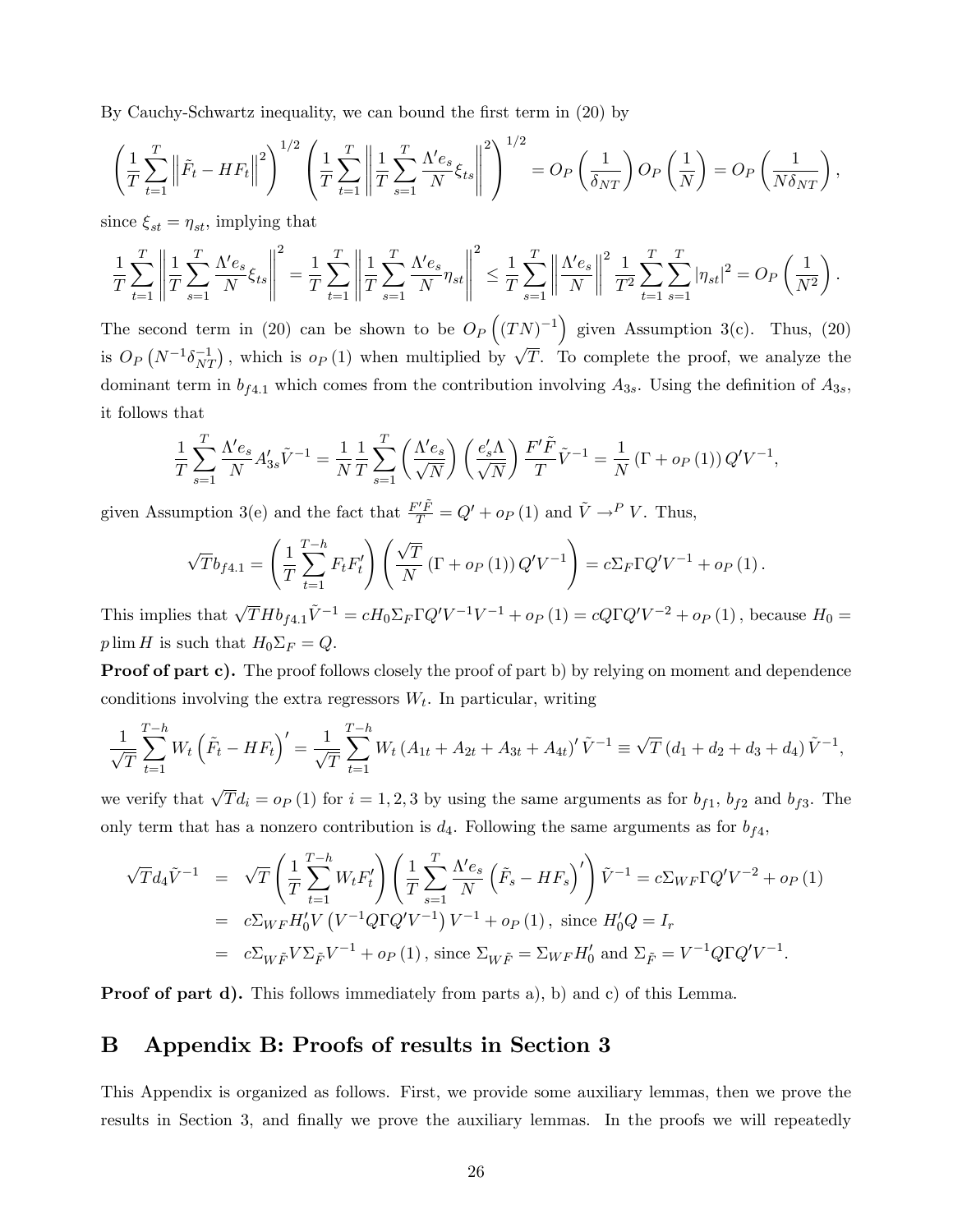use the fact that  $O_{P^*}(1) O_P(1) = O_{P^*}(1) O_{P^*}(1) = O_{P^*}(1)$  in probability and  $O_{P^*}(1) O_P(1) = O_{P^*}(1) O_{P^*}(1)$  $O_{P^*}(1)$   $o_{P^*}(1) = o_{P^*}(1)$  in probability. For a proof of these properties as well as other properties that justify the transition between the bootstrap stochastic orders and the stochastic orders for the original sample see Cheng and Huang (2010, Lemma 3) or Chang and Park (2003, Lemma 1).

**Lemma B.1** Let 
$$
H^* = \tilde{V}^{*-1} \frac{\tilde{F}^{*t}\tilde{F}}{T} \frac{\tilde{\Lambda}'\tilde{\Lambda}}{N}
$$
. Under Conditions  $A^* \text{-} D^*$ , we have that if  $\delta_{NT} = \min\left(\sqrt{N}, \sqrt{T}\right)$ ,

- a)  $H^*H^{*'} = I_r + O_{P^*}(\delta_{NT}^{-2})$ , in probability, i.e.  $H^*$  is asymptotically an orthogonal matrix.
- **b**)  $H^* = H_0^* + O_{P^*}(\delta_{NT}^{-2})$ , in probability, where  $H_0^*$  is a diagonal matrix with  $\pm 1$  on the main diagonal.
- c)  $\tilde{V}^* = H^* \tilde{V} H^{*'} + O_{P^*} (\delta_{NT}^{-2}) = \tilde{V} + O_{P^*} (\delta_{NT}^{-2}),$  in probability.

**Lemma B.2** Let Assumptions 1-5 hold and suppose we generate bootstrap data  $\{y^*_{t+h}, X^*_t\}$  according to the residual-based bootstrap DGP (7) and (8) by relying on bootstrap residuals  $\{\varepsilon^*_{t+h}\}$  and  $\{e_t^*\}$  such that Conditions  $A^*$ - $D^*$  are satisfied. Then, as  $N, T \rightarrow \infty$ ,

$$
\frac{1}{T} \sum_{t=1}^{T-h} \left( \tilde{F}_t^* - H^* \tilde{F}_t \right) \varepsilon_{t+h}^* = O_{P^*} \left( \frac{1}{\delta_{NT} \sqrt{T}} \right),
$$

in probability, for  $h \geq 0$ .

**Lemma B.3** Suppose conditions  $A^*D^*$  hold. Then, the following statements hold in probability, as  $N, T \rightarrow \infty,$ 

$$
a) \frac{1}{T} \sum_{t=1}^{T-h} \left( \tilde{F}_t^* - H^* \tilde{F}_t \right) \left( \tilde{F}_t^* - H^* \tilde{F}_t \right)' = \frac{1}{N} \tilde{V}^{*-1} H^* \left[ \frac{1}{T} \sum_{t=1}^{T-h} \left( \frac{\tilde{\Lambda}' e_t^*}{\sqrt{N}} \right) \left( \frac{e_t^* \tilde{\Lambda}}{\sqrt{N}} \right) \right] H^{*t} \tilde{V}^{*-1} + O_{P^*} \left( \frac{1}{N \delta_{NT}} \right) + O_{P^*} \left( \frac{1}{\sqrt{NT}} \right).
$$
  

$$
b) \frac{1}{T} \sum_{t=1}^{T-h} H^* \tilde{F}_t \left( \tilde{F}_t^* - H^* \tilde{F}_t \right)' = H^* \frac{1}{N} \left( \frac{1}{T} \sum_{t=1}^{T-h} \tilde{F}_t \tilde{F}_t' \right) \left[ \frac{1}{T} \sum_{s=1}^{T} \left( \frac{\tilde{\Lambda}' e_s^*}{\sqrt{N}} \right) \left( \frac{e_s^* \tilde{\Lambda}}{\sqrt{N}} \right) \right] \left( \frac{\tilde{F}' \tilde{F}^*}{T} \right) \tilde{V}^{*-2} + O_{P^*} \left( \frac{1}{\delta_{NT} \sqrt{T}} \right) + O_{P^*} \left( \frac{1}{N \delta_{NT}} \right).
$$

$$
c) \frac{1}{T} \sum_{t=1}^{T-h} W_t \left( \tilde{F}_t^* - H^* \tilde{F}_t \right)' = \frac{1}{N} \left( \frac{1}{T} \sum_{t=1}^{T-h} W_t \tilde{F}_t' \right) \left[ \frac{1}{T} \sum_{s=1}^{T} \left( \frac{\tilde{\Lambda}' e_s^*}{\sqrt{N}} \right) \left( \frac{e_s^* \tilde{\Lambda}}{\sqrt{N}} \right) \right] \left( \frac{\tilde{F}' \tilde{F}^*}{T} \right) \tilde{V}^{*-2} + Op_* \left( \frac{1}{\delta_{NT} \sqrt{T}} \right) + Op_* \left( \frac{1}{N \delta_{NT}} \right).
$$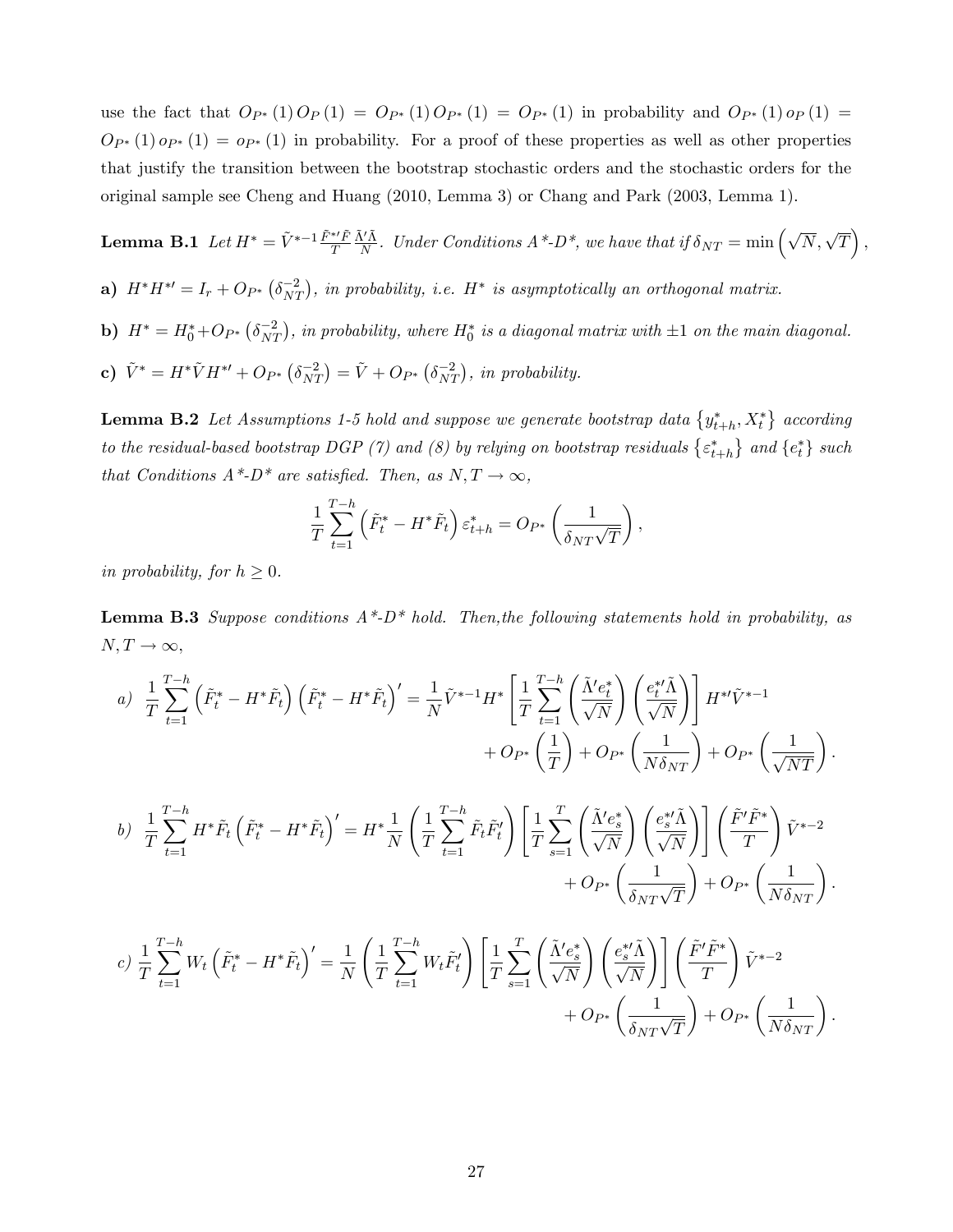**Lemma B.4** Suppose conditions  $A^*$ - $D^*$  hold. For any  $h \geq 0$ , if  $\sqrt{T}/N \to c$ ,  $0 \leq c < \infty$ , then

$$
\frac{1}{\sqrt{T}} \sum_{t=1}^{T-h} \tilde{F}_t^* \left( \tilde{F}_t^* - H^* \tilde{F}_t \right)' \left( H^{*} \right)^{-1} \hat{\alpha} = c \left( H_0^{*} \right)^{-1} \left[ \tilde{V}^{-1} \Gamma^* \tilde{V}^{-1} + \Gamma^* \tilde{V}^{-2} \right] \hat{\alpha} + o_{P^*} (1),
$$
  
\n
$$
\frac{1}{\sqrt{T}} \sum_{t=1}^{T-h} W_t \left( \tilde{F}_t^* - H^* \tilde{F}_t \right)' \left( H^{*} \right)^{-1} \hat{\alpha} = c \left[ \tilde{\Sigma}_{W \tilde{F}} \Gamma^* \tilde{V}^{-2} \right] \hat{\alpha} + o_{P^*} (1),
$$
  
\n
$$
= B_{\beta}^*
$$

in probability, where  $\tilde{\Sigma}_{W\tilde{F}} = \frac{1}{T}$  $\frac{1}{T} \sum_{t=1}^{T-h} W_t \tilde{F}'_t.$ 

Proof of Lemma 3.1. The proof is based on the following identity:

$$
\tilde{F}_{t}^{*} - H^{*} \tilde{F}_{t} = \tilde{V}^{*-1} \left( \underbrace{\frac{1}{T} \sum_{s=1}^{T} \tilde{F}_{s}^{*} \gamma_{st}^{*}}_{\equiv A_{1t}^{*}} + \underbrace{\frac{1}{T} \sum_{s=1}^{T} \tilde{F}_{s}^{*} \zeta_{st}^{*}}_{\equiv A_{2t}^{*}} + \underbrace{\frac{1}{T} \sum_{s=1}^{T} \tilde{F}_{s}^{*} \eta_{st}^{*}}_{\equiv A_{3t}^{*}} + \underbrace{\frac{1}{T} \sum_{s=1}^{T} \tilde{F}_{s}^{*} \xi_{st}^{*}}_{\equiv A_{4t}^{*}} \right),
$$

where  $\gamma_{st}^* = E^* \left( \frac{1}{N} \right)$  $\frac{1}{N} \sum_{i=1}^{N} e_{is}^{*} e_{it}^{*} \Big), \zeta_{st}^{*} = \frac{1}{N}$  $\frac{1}{N}\sum_{i=1}^{N}\left(e_{is}^{*}e_{it}^{*}-E^{*}\left(e_{is}^{*}e_{it}^{*}\right)\right),\ \eta_{st}^{*}=\frac{1}{N}$  $\frac{1}{N}\sum_{i=1}^N \tilde{\lambda}_i' \tilde{F}_s e_{it}^* = \tilde{F}_s'$  $\frac{\tilde{\Lambda}' e_t^*}{N}$ and  $\xi_{st}^* = \frac{1}{N}$  $\frac{1}{N}\sum_{i=1}^{N}\tilde{\lambda}_{i}'\tilde{F}_{t}e_{is}^{*}=\eta_{ts}^{*}$ . Ignoring  $\tilde{V}^{*-1}$  (which is  $O_{P^{*}}(1)$ ), it follows that

$$
\frac{1}{T}\sum_{t=1}^T \left\|\tilde{F}_t^* - H^*\tilde{F}_t\right\|^2 \le \frac{4}{T}\sum_{t=1}^T \left(\|A_{1t}^*\|^2 + \|A_{2t}^*\|^2 + \|A_{3t}^*\|^2 + \|A_{4t}^*\|^2\right),
$$

By the Cauchy-Schwartz inequality,  $\Big\|$  $\sum_{s=1}^T \tilde{F}^*_s \gamma^*_{st}$  2  $\leq \left( \sum_{s=1}^T$  $\Big\| \tilde{F}^*_s$   $\binom{2}{\sum_{s=1}^{T} \gamma_{st}^{*2}}$ , implying that

$$
\frac{1}{T} \sum_{t=1}^{T} \|A_{1t}^*\|^2 \leq \frac{1}{T} \underbrace{\left(\frac{1}{T} \sum_{s=1}^{T} \left\| \tilde{F}_s^*\right\|^2\right)}_{=\frac{\|\tilde{F}^*\|^2}{T} = r \text{ because } \frac{\tilde{F}^* \tilde{F}^*}{T} = I_r = O_P(1) \text{ by Condition A*(b).}}_{\text{Condition A*(b)}} = O_P\left(\frac{1}{T}\right).
$$

For the second term, we have that  $\frac{1}{T} \sum_{t=1}^{T} ||A_{2t}^*||^2 \leq \left(\frac{1}{T}\right)$  $\frac{1}{T} \sum_{s=1}^{T}$  $\Bigl\|\tilde{F}^*_s$   $\left( \frac{1}{T^2} \sum_{t=1}^T \sum_{s=1}^T |\zeta_{st}^*|^2 \right) =$  $O_{P^*}\left(\frac{1}{N}\right)$  $\frac{1}{N}$ ). In particular, by Condition A<sup>\*</sup>(c), we can show that

$$
\frac{1}{T^2} \sum_{t=1}^T \sum_{s=1}^T E^* |\zeta_{st}^*|^2 = \frac{1}{N} \frac{1}{T^2} \sum_{t=1}^T \sum_{s=1}^T E^* \left| \frac{1}{\sqrt{N}} \sum_{i=1}^N (e_{is}^* e_{it}^* - E^* (e_{is}^* e_{it}^*)) \right|^2 = O_P\left(\frac{1}{N}\right),
$$

which explains why the second term is  $O_{P^*}\left(\frac{1}{N}\right)$  $\frac{1}{N}$ ). For the third term,

$$
\frac{1}{T}\sum_{t=1}^T\|A_{3t}^*\|^2 = \frac{1}{T}\sum_{t=1}^T T^{-2}\left\|\sum_{s=1}^T \tilde{F}_s^*\tilde{F}_s'\frac{\tilde{\Lambda}'e_t^*}{N}\right\|^2 \le \frac{1}{T}\sum_{t=1}^T\left\|\frac{\tilde{\Lambda}'e_t^*}{N}\right\|^2 \left\|T^{-1}\sum_{s=1}^T \tilde{F}_s^*\tilde{F}_s'\right\|^2 = O_{P^*}\left(\frac{1}{N}\right),
$$

since  $\left\|T^{-1}\sum_{s=1}^T \tilde{F}_s^* \tilde{F}_s'\right\|$   $2 \leq r^2$ , whereas by Condition B<sup>\*</sup>(d) and Markov's inequality,  $\frac{1}{T} \sum_{t=1}^T$   $\frac{\tilde{\Lambda}' e_t^*}{N}$  $\begin{array}{c} \vspace{0.1cm} \rule{0.2cm}{0.1cm} \vspace{0.1cm} \rule{0.1cm}{0.1cm} \vspace{0.1cm} \vspace{0.1cm} \end{array}$  $2 =$  $O_{P^*}\left(\frac{1}{N}\right)$  $\frac{1}{N}$ ). The fourth term follows by the same arguments.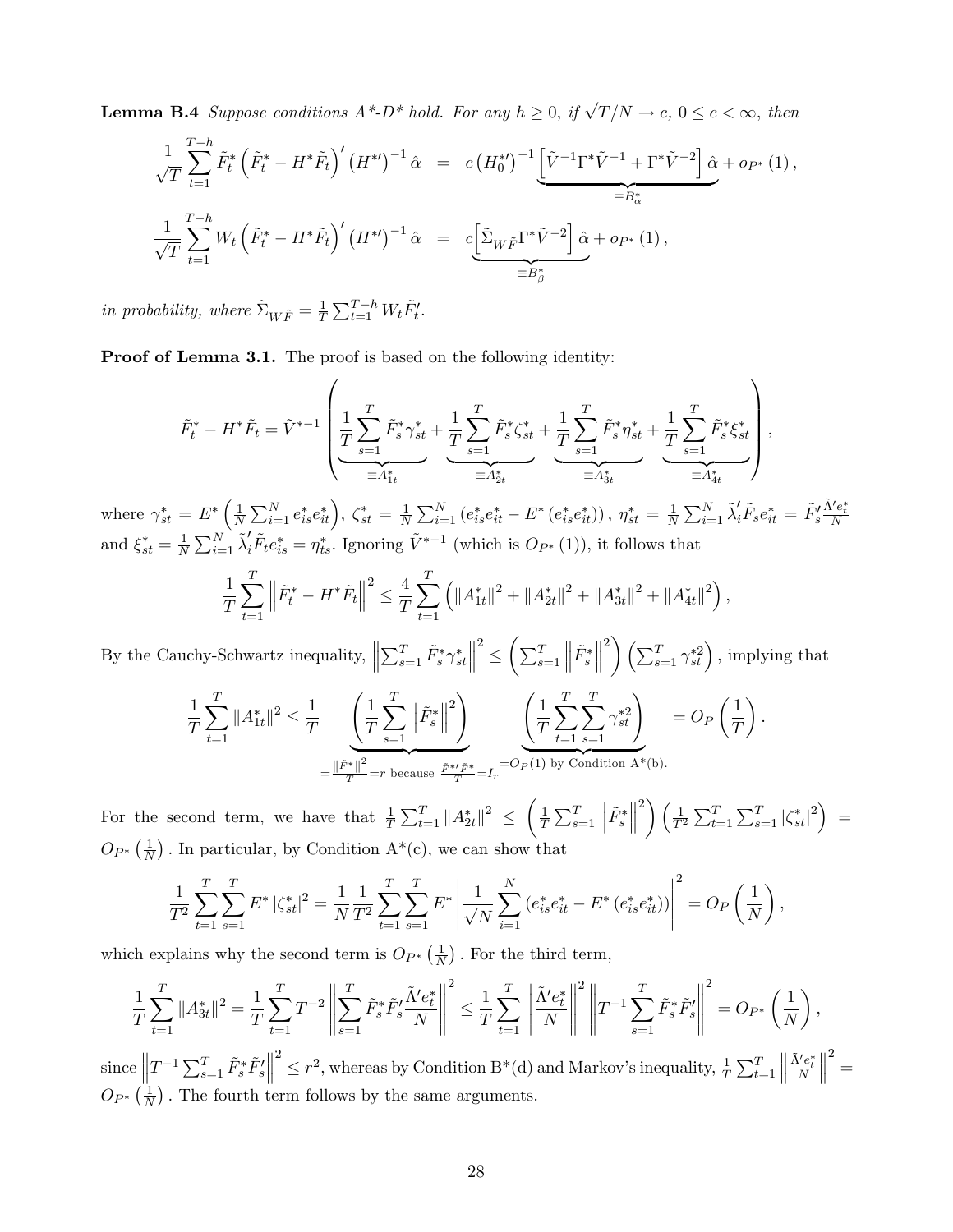**Proof of Theorem 3.1.** The proof follows the proof of Theorem 2.1. In particular, we can write the bootstrap analogue of (17), viz  $\sqrt{T} \left( \hat{\delta}^* - \delta^* \right) = \left( \frac{1}{T} \right)$  $\frac{1}{T}\sum_{t=1}^{T-h} \hat{z}_t^* \hat{z}_t^{*\prime}$  $\big)^{-1}$   $(A^* + B^* + C^*)$ , where conditional on the original data, with probability converging to one, we have that

$$
A^* = \Phi^* \frac{1}{\sqrt{T}} \sum_{t=1}^{T-h} \hat{z}_t \varepsilon_{t+h}^* \rightharpoonup^{d^*} N\left(0, \Phi_0^* \left(\Phi_0 \Omega \Phi_0'\right) \Phi_0^{*'}\right),
$$

given Conditions D<sup>\*</sup>(b) and E<sup>\*</sup>, and given that  $\Phi_0^* \equiv p \lim \Phi^*$ . In addition,  $B^* = \frac{1}{\sqrt{2}}$  $\frac{1}{\overline{T}}\sum_{t=1}^{T-h}\left(\tilde{F}_{t}^{*}-H^{*}\tilde{F}_{t}\right)\varepsilon_{t+h}^{*}=$  $o_{P^*}(1)$  (given Lemma B.2); and

$$
C^* = -\frac{1}{\sqrt{T}} \sum_{t=1}^{T-h} \hat{z}_t^* \left( \tilde{F}_t^* - H^* \tilde{F}_t \right)' \left( H^{*-1} \right)' \hat{\alpha} \to^{P^*} -c \left( \Phi_0^* \right)^{-1} \left( \begin{array}{c} B_{\alpha}^* \\ B_{\beta}^* \end{array} \right),
$$

where  $B^*_{\alpha}$  and  $B^*_{\beta}$  are defined in Lemma B.4. Under Assumptions 1-5,  $p \lim \tilde{V} = V$ ,  $p \lim \hat{\alpha} = (H_0')^{-1} \alpha$ ,  $p \lim \tilde{\Sigma}_{W\tilde{F}} = \Sigma_{W\tilde{F}}$ , and  $p \lim \Gamma^* = Q\Gamma Q'$  by Condition  $\Gamma^*$ , which implies that  $B^*_{\alpha} \to^P B_{\alpha}$  and  $B^*_{\beta} \to^P B_{\beta}$  $B_{\beta}$ ; and finally  $\frac{1}{T} \sum_{t=1}^{T-h} \hat{z}_t^* \hat{z}_t^{*\prime} = \Phi_0^* (\Phi_0 \Sigma_{zz} \Phi_0') \Phi_0^{*\prime} + op_* (1)$ . This implies that  $\sqrt{T} (\hat{\delta}^* - \delta^*) \rightarrow d^*$  $N\left(-c\left(\Phi_0^*\right)^{-1}\Delta_\delta,\left(\Phi_0^*\right)^{-1}\Sigma_\delta\left(\Phi_0^*\right)^{-1}\right)$ , in probability.

**Proof of Corollary 3.1.** By Theorem 2.1, under Assumptions 1-5, and if  $\sqrt{T}/N \rightarrow c, 0 \le c <$  $\infty$ ,  $\sqrt{T}(\hat{\delta}-\delta) \to^d Z \sim N(-c\Delta_{\delta},\Sigma_{\delta})$ . Thus, from a multivariate version of Polya's Theorem (cf. Bhattacharya and Rao (1986)), it follows that  $\sup_x \left| P\left(\sqrt{T}\left(\hat{\delta}-\delta\right) \leq x\right) - \Phi\left(x; -c\Delta_{\delta}, \Sigma_{\delta}\right) \right| = o(1)$ , where  $\Phi(x; -c\Delta_{\delta}, \Sigma_{\delta})$  denotes the distribution function of Z. Then, the result follows if we show that

$$
\sup_{x} \left| P\left(\sqrt{T}\left(\Phi^{*}\delta^{*} - \hat{\delta}\right) \leq x\right) - \Phi\left(x; -c\Delta_{\delta}, \Sigma_{\delta}\right) \right| = o_{P}\left(1\right). \tag{21}
$$

Under the stated assumptions, from Theorem 3.1 we have that  $\sqrt{T}\left(\Phi^{*\prime}\hat{\delta}^* - \hat{\delta}\right) \rightarrow^{d^*} N\left(-c\Delta_{\delta}, \Sigma_{\delta}\right)$ , in probability. The result (21) follows from Polyaís Theorem.

**Proof of Lemma B.1.** Part a) follows from part b). For part b), by definition,  $H^* = \tilde{V}^{*-1}\left(\frac{\tilde{F}^{*I}\tilde{F}}{T}\right)$ T  $\Big(\frac{\tilde{\Lambda}'\tilde{\Lambda}}{N}=$  $\tilde{V}^{*-1}H^*\frac{\tilde{\Lambda}'\tilde{\Lambda}}{N}+O_{P^*}\left(\delta_{NT}^{-2}\right)$ , given that  $H^*=\tilde{F}^{*'}\tilde{F}/T+O_{P^*}\left(\delta_{NT}^{-2}\right)$ . Left multiplying both sides by  $\tilde{V}^*$ yields

$$
\tilde{V}^* H^* = H^* \frac{\tilde{\Lambda}' \tilde{\Lambda}}{N} + O_{P^*} \left( \delta_{NT}^{-2} \right) = H^* \tilde{V} + O_{P^*} \left( \delta_{NT}^{-2} \right), \tag{22}
$$

since  $\tilde{V} = \frac{\tilde{\Lambda}' \tilde{\Lambda}}{N}$  $\frac{\dot{N}\tilde{\Lambda}}{N}$  by construction of the principal components. By Lemma A.3 of Bai (2003),  $\tilde{V} \rightarrow P V > 0$ and therefore we can write that  $\tilde{V}^* H^* = H^* V + o_{P^*}(1)$ , or transposing, that  $V H^{*\prime} = H^{*\prime} \tilde{V}^* + o_{P^*}(1)$ . Thus,  $H^*$  is (for large N and T) the matrix of eigenvectors of V. Since V is a diagonal matrix,  $H^*$  is also diagonal, asymptotically. Moreover, because  $V$  has distinct eigenvalues (by assumption), it follows that its eigenvectors have only one nonzero value and this is  $+1$  or  $-1$  (because  $H^*$  is orthogonal). Therefore  $H^*$  is for large N and T a diagonal matrix with  $\pm 1$  in the main diagonal (in particular,  $H^* = diag(sign(\tilde{F}^{*\prime}\tilde{F}))$ . Part c) follows from (22) by right multiplying by  $H^{*\prime}$  and using parts a) and b).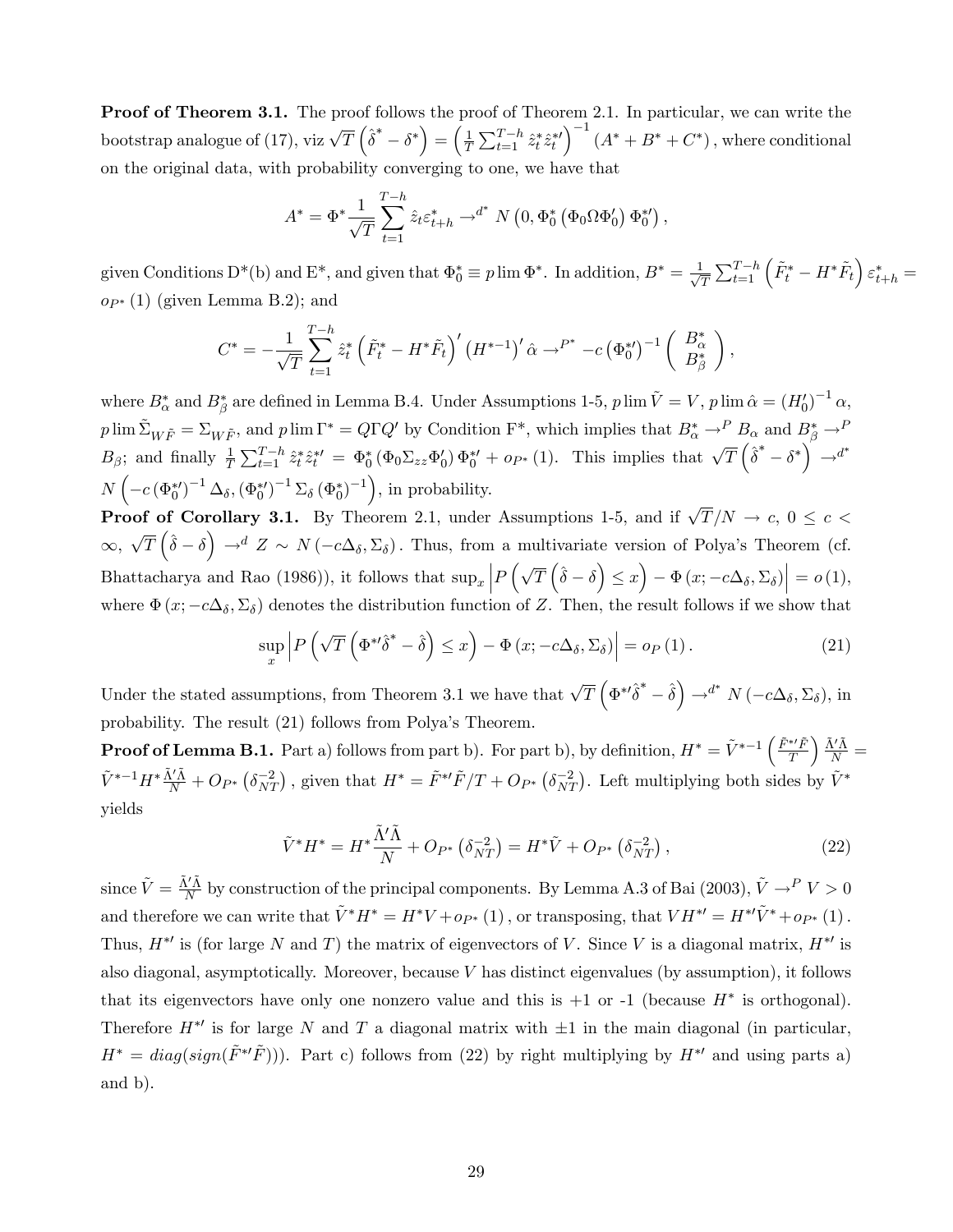**Proof of Lemma B.2.** The proof follows exactly as the proof of Lemma A.1 using conditions  $A^*$ -D<sup>\*</sup> instead of Assumptions 1-5.

**Proof of Lemma B.3.** *Proof of part a).* We follow closely the proof of Lemma A.2. Specifically, we analyze each of the terms in

$$
\frac{1}{T}\sum_{t=1}^{T-h}\left(\tilde{F}_{t}^{*}-H^{*}\tilde{F}_{t}\right)\left(\tilde{F}_{t}^{*}-H^{*}\tilde{F}_{t}\right)'=\tilde{V}^{*-1}\frac{1}{T}\sum_{t=1}^{T-h}\left(A_{1t}^{*}+A_{2t}^{*}+A_{3t}^{*}+A_{4t}^{*}\right)\left(A_{1t}^{*}+A_{2t}^{*}+A_{3t}^{*}+A_{4t}^{*}\right)'\tilde{V}^{*-1}.
$$

In particular, by Lemma 3.1, and the appropriate bootstrap high level conditions, we can show that: 1  $\frac{1}{T} \sum_{t=1}^{T-h} A_{1t}^* A_{1t}^{*'} = O_{P^*} \left( \frac{1}{T} \right)$  $(\frac{1}{T})$ , using Condition A\*(b);  $\frac{1}{T} \sum_{t=1}^{T-h} A_{2t}^{*} A_{2t}^{*} = O_{P^{*}} \left( \frac{1}{N \delta_{\rho}^{2}} \right)$  $_{NT}$  , using Conditions  $A^*(c)$  and  $B^*(b)$ ;  $\frac{1}{T} \sum_{t=1}^{T-h} A_{3t}^* A_{3t}^{*t} = \frac{1}{N} H^* \left( \frac{\tilde{F}' \tilde{F}}{T} \right)$ T  $\frac{1}{2}$  $\frac{1}{T}\sum_{t=1}^{T-h} \left(\frac{\tilde{\Lambda}' e_t^*}{\sqrt{N}}\right)$  $\binom{e^{*\prime}_t \tilde{\Lambda}}{\sqrt{N}}$  $\bigwedge \tilde{F}'\tilde{F}$ T  $\int H^{*'} + Op^* \left( \frac{1}{N \delta_{NT}} \right)$ , using Condition B<sup>\*</sup>(d); each of  $\frac{1}{T} \sum_{t=1}^{T-h} A_{4t}^* A_{4t}^{*}$ ,  $\frac{1}{T}$  $\frac{1}{T} \sum_{t=1}^{T-h} A_{2t}^* A_{3t}^{*}, \frac{1}{T}$  $\frac{1}{T} \sum_{t=1}^{T-h} A_{2t}^{*} A_{4t}^{*}$  and  $\frac{1}{T} \sum_{t=1}^{T-h} A_{3t}^{*} A_{4t}^{*}$  is  $O_{P^*}\left(\frac{1}{N\delta_{NT}}\right)$ , using condition  $\mathbf{B}^*(\mathbf{d});\frac{1}{T}\sum_{t=1}^{T-h}A_{1t}^*A_{2t}^{*t}=O_{P^*}\left(\frac{1}{\delta_{NT}\sqrt{N}}\right)$  $\frac{1}{\delta_{NT}\sqrt{NT}}$ );  $\frac{1}{T}$  $\frac{1}{T} \sum_{t=1}^{T-h} A_{1t}^* A_{3t}^{*\prime}$  and  $\frac{1}{T} \sum_{t=1}^{T-h} A_{1t}^* A_{4t}^{*\prime}$ are  $\widehat{O}_{P^*}\left(\frac{1}{\sqrt{NT}}\right)$ , in probability. This implies the result. *Proof of part b*). We analyze each of the terms in

$$
H^* \frac{1}{T} \sum_{t=1}^{T-h} \tilde{F}_t \left( A_{1t}^* + A_{2t}^* + A_{3t}^* + A_{4t}^* \right)' \tilde{V}^{*-1} = H^* \left( b_{f1}^* + b_{f2}^* + b_{f3}^* + b_{f4}^* \right) \tilde{V}^{*-1},
$$

where we let  $b_{fi}^* \equiv \frac{1}{T}$  $\frac{1}{T}\sum_{t=1}^{T-h} \tilde{F}_t A_{it}^{*t}$ , for  $j = 1, \ldots, 4$ . Following exactly the same steps as in the proof of part b) of Lemma A.2, we can show that:  $b_{f1}^* = O_{P^*}\left(\frac{1}{\delta_{NT}}\right)$  $\frac{1}{\delta_{NT}\sqrt{T}}$ ), in probability, given Condition  $B^*(a)$ and Lemma 3.1;  $b_{f2}^* = O_{P^*}\left(\frac{1}{\sqrt{TN}}\right)$ , given Condition B<sup>\*</sup>(b) and Lemma 3.1;  $b_{f3}^* = O_{P^*}\left(\frac{1}{\sqrt{TN}}\right)$ , given Condition B<sup>\*</sup>(c) and Lemma 3.1;  $b_{f4}^* = \frac{1}{N}$ N  $\sqrt{1}$  $\frac{1}{T}\sum_{t=1}^{T-h} \tilde{F}_t \tilde{F}_t'\Big)\Big[\frac{1}{T}$  $\frac{1}{T} \sum_{s=1}^{T} \left( \frac{\tilde{\Lambda}' e_s^*}{\sqrt{N}} \right)$  $\binom{e^{*\prime}_s \tilde{\Lambda}}{\sqrt{N}}$  $\bigcap \left[ \tilde{F}^{\prime }\tilde{F}^{\ast }\right]$  $\overline{T}$  $\big)$   $\tilde{V}^{* - 1}$  +  $O_{P^*}\left(\frac{1}{\sqrt{TN}}\right) + O_{P^*}\left(\frac{1}{N\delta_{NT}}\right)$ , given Condition B<sup>\*</sup>(c) and Lemma 3.1. Proof of part c). This follows by the same arguments used in the proof of Lemma A.1.c).

Proof of Lemma B.4. Part a) follows from Lemma B.3.a) and Lemma B.1.c), given in particular the assumption that  $\sqrt{T}/N \to c$ , the fact that  $H_0^* = diag(\pm 1)$ , and given Condition B<sup>\*</sup>(e). Similarly, part b) follows from part b) of Lemma B.3 and part c) of Lemma B.1, given Condition B\*(e) and the fact that  $\frac{1}{T} \sum_{t=1}^{T-h} \tilde{F}_t \tilde{F}'_t = I_r + o_P(1)$ , that  $\frac{\tilde{F}' \tilde{F}^*}{T} \tilde{V}^{*-1} = \tilde{V}^{-1} H^{*\prime}$ , and that  $H^{*-1} (H^{*\prime})^{-1} = I_r + o_{P^*}(1)$ , in probability. Part c) follows similarly using part c) of Lemma B.3.

# C Appendix C: Proofs of results in Section 4

First, we state an auxiliary result and its proof. Then we prove Theorem 4.1.

**Lemma C.1** Suppose Assumptions 1-5 hold. If in addition either: (1)  $\{F_s\}$ ,  $\{\lambda_i\}$  and  $\{e_{it}\}$  are mutually independent and for some  $p \geq 2$ ,  $E |e_{it}|^{2p} \leq M < \infty$ ,  $E ||\lambda_i||^p \leq M < \infty$  and  $E ||F_t||^p \leq$  $M < \infty$ , or (2) for some  $p \geq 2$ ,  $E |e_{it}|^{3p} \leq M < \infty$ ,  $E ||\lambda_i||^{3p} \leq M < \infty$  and  $E ||F_t||^{3p} \leq M < \infty$ , it follows that (i)  $\frac{1}{T} \sum_{t=1}^{T}$  $\left\| \tilde{F}_{t}-HF_{t}\right\|$  $p^p = O_P(1)$ ; (ii)  $\frac{1}{N} \sum_{i=1}^{N}$  $\left\Vert \tilde{\lambda}_{i}-H^{-1{\prime}}{\lambda}_{i}\right\Vert$  $p^p = O_P(1)$ ; and (iii) 1  $\frac{1}{TN} \sum_{t=1}^{T} \sum_{i=1}^{N} \tilde{e}_{it}^p = O_P(1).$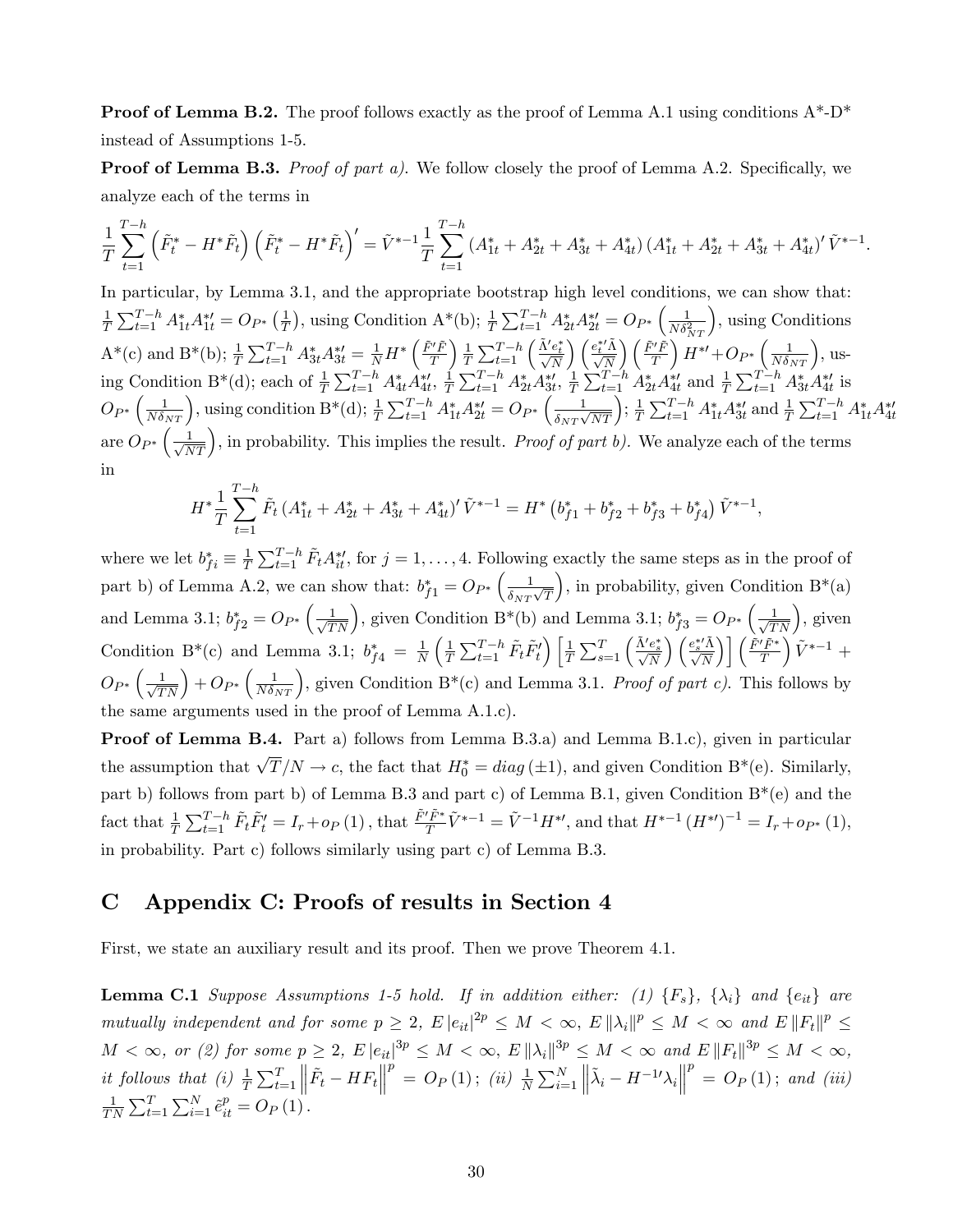**Proof of Lemma C.1. Proof of (i).** We rely on the following identity (see Bai and Ng (2002), proof of Theorem 1):  $\tilde{F}_t - HF_t = \tilde{V}^{-1} \left( \frac{1}{T} \right)$  $\frac{1}{T}\sum_{s=1}^T \tilde{F}_s \psi_{st} + \frac{1}{T}$  $\frac{1}{T}\sum_{s=1}^T \tilde{F}_s \eta_{st} + \frac{1}{T}$  $\frac{1}{T} \sum_{s=1}^{T} \tilde{F}_s \xi_{st}$ , where  $\psi_{st} =$ 1  $\frac{1}{N} \sum_{i=1}^{N} e_{is} e_{it}; \eta_{st} = \frac{1}{N}$  $\frac{1}{N} \sum_{i=1}^{N} \lambda_i' F_s e_{it}$ ; and  $\xi_{st} = \eta_{ts}$ . It follows that by the  $c_r$  inequality,

$$
\frac{1}{T} \sum_{t=1}^{T} \left\| \tilde{F}_t - HF_t \right\|^p \le 3^{p-1} \left\| \tilde{V}^{-1} \right\|^p \left( \frac{1}{T} \sum_{t=1}^{T} a_t + \frac{1}{T} \sum_{t=1}^{T} b_t + \frac{1}{T} \sum_{t=1}^{T} c_t \right),
$$

where  $a_t = \frac{1}{T^p}$   $\sum_{s=1}^T \tilde{F}_s \psi_{st}$  $p^p$ ;  $b_t = \frac{1}{T^p}$   $\sum_{s=1}^T \tilde{F}_s \eta_{st}$  $p$ ; and  $c_t = \frac{1}{T^p}$   $\sum_{s=1}^T \tilde{F}_s \xi_{st}$  $\stackrel{p}{\text{.}}$  Let  $\chi_{st}$  denote either  $\psi_{st}$ ,  $\eta_{st}$  or  $\xi_{st}$ . We can write

$$
\left\| \sum_{s=1}^T \tilde{F}_s \chi_{st} \right\|^p = \left( \left\| \sum_{s=1}^T \tilde{F}_s \chi_{st} \right\|^2 \right)^{p/2} \le \left( \sum_{s=1}^T \left\| \tilde{F}_s \right\|^2 \sum_{s=1}^T |\chi_{st}|^2 \right)^{p/2}.
$$

It follows that

$$
\frac{1}{T} \sum_{t=1}^T \frac{1}{T^p} \left\| \sum_{s=1}^T \tilde{F}_s \chi_{st} \right\|^p \le r^{p/2} \frac{1}{T} \sum_{t=1}^T \left( \frac{1}{T} \sum_{s=1}^T |\chi_{st}|^2 \right)^{p/2} \le r^{p/2} \frac{1}{T^2} \sum_{t=1}^T \sum_{s=1}^T |\chi_{st}|^p,
$$

given that  $\frac{1}{T} \sum_{s=1}^{T}$  $\left\Vert \tilde{F}_{s}\right\Vert$  $2<sup>2</sup>$  = r and where the last inequality follows again by the  $c<sub>r</sub>$  inequality. Thus it suffices to show that  $E |\chi_{st}|^p \leq M < \infty$  to prove that the above term is  $O_P(1)$ . Starting with  $\chi_{st} = \psi_{st},$ 

$$
E |\psi_{st}|^p = E \left| \frac{1}{N} \sum_{i=1}^N e_{it} e_{is} \right|^p \le \frac{1}{N} \sum_{i=1}^N E |e_{it} e_{is}|^p \le \frac{1}{N} \sum_{i=1}^N \left( E |e_{it}|^{2p} \right)^{1/2} \left( E |e_{is}|^{2p} \right)^{1/2} \le M < \infty,
$$

given that we assume  $E |e_{it}|^{2p} \leq M < \infty$ . When  $\chi_{st} = \eta_{st}$ , we have that

$$
E\left|\lambda'_{i}F_{s}e_{it}\right|^{p} \leq \left(E\left\|\lambda_{i}e_{it}\right\|^{\frac{3p}{2}}\right)^{2/3}\left(E\left\|F_{s}\right\|^{3p}\right)^{1/3} \leq \left(E\left\|\lambda_{i}\right\|^{3p}E\left\|e_{it}\right|^{3p}\right)^{1/3}\left(E\left\|F_{s}\right\|^{3p}\right)^{1/3} \leq M,
$$

which implies  $E |\eta_{st}|^p \leq M$ . Note that if we assume that  $\{\lambda_i\}$ ,  $\{F_s\}$  and  $\{e_{it}\}$  are three mutually independent groups of random variables, then it suffices that  $E\|\lambda_i\|^p \leq M$ ,  $E\|F_s\|^p \leq M$ , and  $E |e_{it}|^p \leq M$  to bound  $E |\lambda'_i F_s e_{it}|^p$ . The term that depends on  $\chi_{st} = \xi_{st}$  can be dealt with similarly. **Proof of (ii).** Note that  $\tilde{\Lambda} = \frac{X'\tilde{F}}{T}$ . Since  $X = F\Lambda' + e$ , it follows that  $\tilde{\Lambda}' = \frac{\tilde{F}'F}{T}\Lambda' + \frac{\tilde{F}'e}{T}$  $\frac{r}{T}$ , thus implying that  $\tilde{\lambda}_i = \frac{\tilde{F}'F}{T}$  $\frac{\tilde{f}'F}{T}\lambda_i + \frac{\tilde{F}'e_i}{T}$ , where  $e_i = (e_{i1}, \ldots, e_{iT})'$ . We can write

$$
\tilde{\lambda}_i = \frac{\tilde{F}'FH'}{T} H'^{-1} \lambda_i + \frac{\tilde{F}'e_i}{T} = H'^{-1} \lambda_i - T^{-1} \tilde{F}' \left( \tilde{F} - FH' \right) H'^{-1} \lambda_i + T^{-1} \left( \tilde{F} - FH' \right)' e_i + T^{-1} \left( FH' \right)' e_i.
$$

Thus,

$$
\frac{1}{N} \sum_{i=1}^{N} \left\| \tilde{\lambda}_{i} - H^{-1} \lambda_{i} \right\|^{p} \leq 3^{p-1} \left( \frac{\frac{1}{N} \sum_{i=1}^{N} \left\| T^{-1} \tilde{F}' \left( \tilde{F} - F H' \right) H'^{-1} \lambda_{i} \right\|^{p}}{\left\| T^{-1} \left( \tilde{F} - F H' \right)' e_{i} \right\|^{p} + \frac{1}{N} \sum_{i=1}^{N} \left\| T^{-1} \left( F H' \right)' e_{i} \right\|^{p}} \right).
$$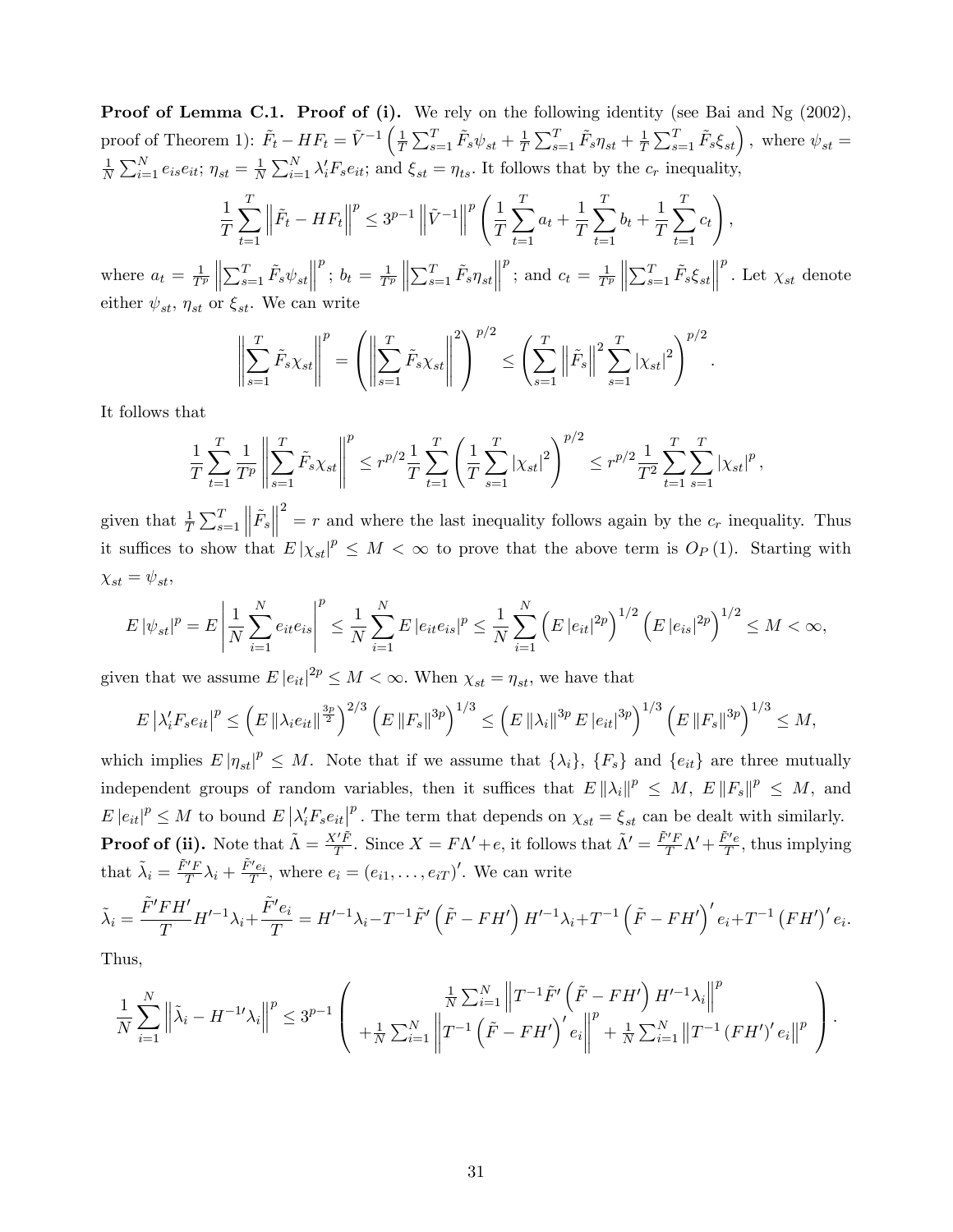For the first term, we have that

$$
\frac{1}{N} \sum_{i=1}^{N} \left\| T^{-1} \tilde{F}' \left( \tilde{F} - FH' \right) H'^{-1} \lambda_i \right\|^p \le \left\| T^{-1/2} \tilde{F} \right\|^p \left\| T^{-1/2} \left( \tilde{F} - FH' \right) \right\|^p \left\| H'^{-1} \right\|^p \frac{1}{N} \sum_{i=1}^{N} \|\lambda_i\|^p,
$$
\nwhere 
$$
\left\| T^{-1/2} \tilde{F} \right\|^p = r^{p/2}, \left\| T^{-1/2} \left( \tilde{F} - FH' \right) \right\|^p = O_P \left( \delta_{NT}^{-p} \right) = O_P \left( 1 \right), \left\| H'^{-1} \right\|^p = O_P \left( 1 \right), \text{ and the}
$$

last factor is  $O_P(1)$  given that  $E \|\lambda_i\|^p \leq M < \infty$ . For the second term,  $\frac{1}{N} \sum_{t=1}^N$   $T^{-1}\left(\tilde{F}-FH'\right)'e_i$   $\leq$  $\left\|T^{-1/2}\left(\tilde{F}-FH'\right)\right\|$  $\begin{smallmatrix} p & \\ & 1 \end{smallmatrix}$  $\frac{1}{N}\sum_{t=1}^{N}||T^{-1/2}e_i||^p$ , where the first factor is  $O_P(1)$  and the second factor is dominated by

$$
\frac{1}{N} \sum_{i=1}^{N} \left( \left\| T^{-1/2} e_i \right\|^2 \right)^{p/2} = \frac{1}{N} \sum_{t=1}^{N} \left( T^{-1} e_i' e_i \right)^{p/2} = \frac{1}{N} \sum_{t=1}^{N} \left( T^{-1} \sum_{t=1}^{T} e_{it}^2 \right)^{p/2} \le \frac{1}{NT} \sum_{t=1}^{N} \sum_{t=1}^{T} e_{it}^p,
$$

which is  $O_P(1)$  given the assumption that  $E |e_{it}|^p \leq M$ . The third term can be bounded similarly using in particular the fact that  $E \|F_t\|^2 \leq M < \infty$ .

**Proof of (iii).** We can write 
$$
\tilde{e}_{it} = e_{it} - \lambda'_i H^{-1} \left( \tilde{F}_t - H F_t \right) - \left( \tilde{\lambda}_i - H^{-1} \lambda_i \right)' \tilde{F}_t
$$
, which implies that

$$
\frac{1}{NT} \sum_{t=1}^{T} \sum_{i=1}^{N} |\tilde{e}_{it}|^{p} \leq 3^{p-1} \frac{1}{NT} \sum_{t=1}^{T} \sum_{i=1}^{N} |e_{it}|^{p} + 3^{p-1} \frac{1}{N} \sum_{i=1}^{N} ||\lambda_{i}||^{p} ||H^{-1}||^{p} \frac{1}{T} \sum_{t=1}^{T} ||\tilde{F}_{t} - HF_{t}||^{p}
$$
  
+3<sup>p-1</sup> $\frac{1}{N} \sum_{i=1}^{N} ||\tilde{\lambda}_{i} - H^{-1} \lambda_{i}||^{p} \frac{1}{T} \sum_{t=1}^{T} ||\tilde{F}_{t}||^{p}.$ 

The first term is  $O_P(1)$  given that  $E|e_{it}|^p = O(1)$ ; the second term is  $O_P(1)$  since  $E\|\lambda_i\|^p = O(1)$ and given part (i); and the third term is  $O_P(1)$  given parts (ii) and (iii), since in particular

$$
\frac{1}{T} \sum_{t=1}^T \left\| \tilde{F}_t \right\|^p \le \frac{1}{T} \sum_{t=1}^T \left\| HF_t + \left( \tilde{F}_t - HF_t \right) \right\|^p \le 2^{p-1} \left( \|H\|^p \frac{1}{T} \sum_{t=1}^T \|F_t\|^p + \frac{1}{T} \sum_{t=1}^T \left\| \tilde{F}_t - HF_t \right\|^p \right) = O_P\left(1\right).
$$

**Proof of Theorem 4.1.** We verify Condition  $A^*$ -F<sup>\*</sup>. We start with Condition  $A^*$ . Since  $e_{it}^*$  =  $\tilde{e}_{it}\eta_{it}$  where  $\eta_{it}$  is i.i.d. $(0,1)$  across  $(i, t)$ , part a) follows immediately. For part b), note that  $\gamma_{st}^* =$ 1  $\frac{1}{N}\sum_{i=1}^{N}\tilde{e}_{it}\tilde{e}_{is}1(t=s)$ , which implies that  $\frac{1}{T}\sum_{t,s}^{T}\gamma_{st}^{*2} = \frac{1}{T}$  $\frac{1}{T} \sum_{t=1}^{T} \left( \frac{1}{N} \right)$  $\frac{1}{N}\sum_{i=1}^{N} \tilde{e}_{it}^2$ <sup>2</sup>. This expression is bounded by  $\frac{1}{T} \sum_{t=1}^{T} \frac{1}{N}$  $\frac{1}{N}\sum_{i=1}^{N} \tilde{e}_{it}^4$ , which is  $O_P(1)$  under our assumptions by an application of Lemma C.1 (iii) with  $p = 4$ . For c), note that for any  $(t, s)$ ,

$$
E^* \left| \frac{1}{\sqrt{N}} \sum_{i=1}^N \left( e_{it}^* e_{is}^* - E^* \left( e_{it}^* e_{is}^* \right) \right) \right|^2 = \frac{1}{N} \sum_{i=1}^N \sum_{j=1}^N Cov^* \left( e_{it}^* e_{is}^*, e_{jt}^* e_{js}^* \right) = \frac{1}{N} \sum_{i=1}^N \tilde{e}_{it}^2 \tilde{e}_{is}^2 Var \left( \eta_{it} \eta_{is} \right),
$$

given that  $Cov^* \left(e_{it}^* e_{is}^*, e_{jt}^* e_{js}^*\right) = 1 (i = j) \tilde{e}_{it}^2 \tilde{e}_{is}^2 Var \left(\eta_{it} \eta_{is}\right)$ . Thus, condition  $A^*(c)$  becomes

$$
\frac{1}{T^2} \sum_{t=1}^T \sum_{s=1}^T \frac{1}{N} \sum_{i=1}^N \tilde{e}_{it}^2 \tilde{e}_{is}^2 \underbrace{Var\left(\eta_{it}\eta_{is}\right)}_{\leq \bar{\eta}} \leq \bar{\eta} \frac{1}{N} \sum_{i=1}^N \left(\frac{1}{T} \sum_{t=1}^T \tilde{e}_{it}^2\right)^2 \leq \bar{\eta} C \frac{1}{N} \frac{1}{T} \sum_{i=1}^N \sum_{t=1}^T \tilde{e}_{it}^4 = O_P\left(1\right),
$$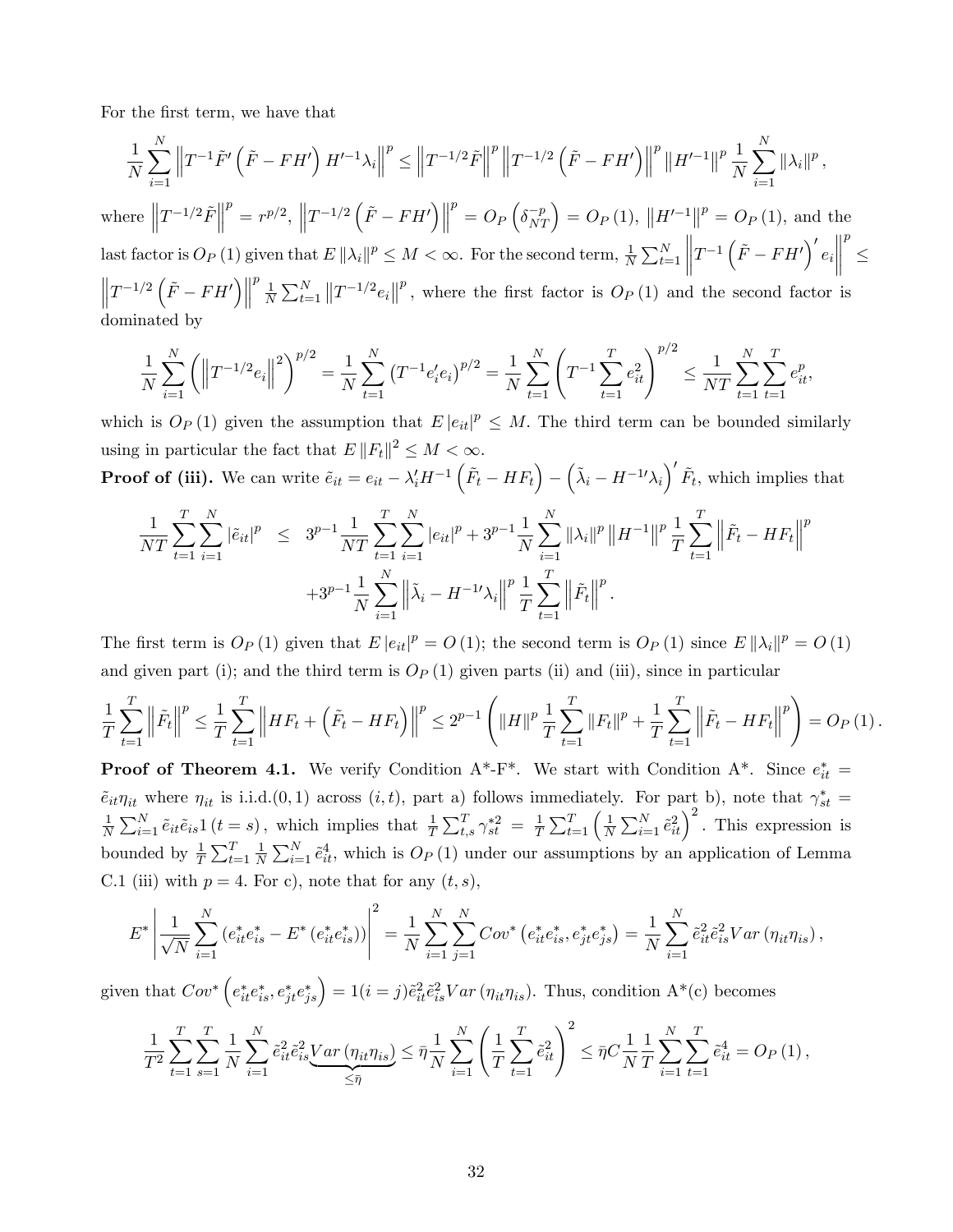for some constants  $\bar{\eta}$  and C, which holds given Lemma C.1 (iii) with  $p = 4$ . For Condition B<sup>\*</sup>(a), using the bootstrap time series independence, we have that  $\frac{1}{T} \sum_{t=1}^{T} \sum_{s=1}^{T} \tilde{F}_s \tilde{F}'_t \gamma_{st}^* = \frac{1}{T}$  $\frac{1}{T}\sum_{t=1}^T \tilde{F}_t \tilde{F}_t' \gamma_{tt}^* =$ 1  $\frac{1}{T}\sum_{t=1}^T \tilde{F}_t \tilde{F}_t'$  $\sqrt{1}$  $\frac{1}{N} \sum_{i=1}^{N} \tilde{e}_{it}^2$ , which is bounded by

$$
\left(\frac{1}{T}\sum_{t=1}^T \left\|\tilde{F}_t\tilde{F}_t'\right\|^2\right)^{1/2} \left[\frac{1}{T}\sum_{t=1}^T \left(\frac{1}{N}\sum_{i=1}^N \tilde{e}_{it}^2\right)^2\right]^{1/2} \le \left(\frac{1}{T}\sum_{t=1}^T \left\|\tilde{F}_t\right\|^4\right)^{1/2} \left[\frac{1}{T}\frac{1}{N}\sum_{t=1}^T \sum_{i=1}^N \tilde{e}_{it}^4\right]^{1/2} = O_P\left(1\right).
$$

For Condition  $B^*(b)$ , we have that

$$
\frac{1}{T} \sum_{t=1}^{T} E^* \left\| \frac{1}{\sqrt{TN}} \sum_{s=1}^{T} \sum_{i=1}^{N} \hat{z}_s \left( e_{it}^* e_{is}^* - E^* \left( e_{it}^* e_{is}^* \right) \right) \right\|^2 = \frac{1}{T} \sum_{t=1}^{T} \frac{1}{T} \sum_{s=1}^{T} \sum_{l=1}^{T} \hat{z}_s' \hat{z}_l \frac{1}{N} \sum_{i=1}^{N} \sum_{j=1}^{N} Cov^* \left( e_{it}^* e_{is}^*, e_{jt}^* e_{jl}^* \right),
$$

where by the bootstrap cross sectional independence, we can show that  $Cov^* \left(e_{it}^* e_{is}^*, e_{jt}^* e_{jl}^*\right) = 0$  when  $i \neq j$  for any  $t, s, l$ , and when  $i = j$ ,  $Cov^*(e_{it}^* e_{is}^*, e_{it}^* e_{il}^*) = 1(s = l)\tilde{e}_{it}^2 \tilde{e}_{is}^2 Var^*(\eta_{it}\eta_{is})$ . It follows that

$$
\frac{1}{T} \sum_{t=1}^{T} E^* \left\| \frac{1}{\sqrt{TN}} \sum_{s=1}^{T} \sum_{i=1}^{N} \hat{z}_s (e_{it}^* e_{is}^* - E^* (e_{it}^* e_{is}^*)) \right\|^2 \leq \bar{\eta} \frac{1}{N} \sum_{i=1}^{N} \left( \frac{1}{T} \sum_{t=1}^{T} \tilde{e}_{it}^2 \right) \left( \frac{1}{T} \sum_{s=1}^{T} \hat{z}_s' \hat{z}_s \tilde{e}_{is}^2 \right)
$$
\n
$$
\leq \bar{\eta} \left[ \frac{1}{N} \frac{1}{T} \sum_{i=1}^{N} \sum_{t=1}^{T} \tilde{e}_{it}^4 \right]^{1/2} \left[ \frac{1}{T} \sum_{s=1}^{T} \|\hat{z}_s\|^4 \frac{1}{N} \frac{1}{T} \sum_{i=1}^{N} \sum_{s=1}^{T} \tilde{e}_{is}^4 \right]^{1/2} = O_P\left( 1 \right).
$$

Next consider Condition  $B^*(c)$ . We can show that

$$
E^* \left\| \frac{1}{\sqrt{T}} \sum_{t=1}^T \frac{\tilde{\Lambda}' e_t^*}{\sqrt{N}} \hat{z}'_t \right\|^2 = \frac{1}{T} \sum_{t=1}^T \|\hat{z}_t\|^2 \frac{1}{N} \sum_{i=1}^N \left\|\tilde{\lambda}_i\right\|^2 \tilde{e}_{it}^2 \le \left(\frac{1}{T} \sum_{t=1}^T \|\hat{z}_t\|^4\right)^{1/2} \left(\frac{1}{T} \sum_{t=1}^T \left(\frac{1}{N} \sum_{i=1}^N \left\|\tilde{\lambda}_i\right\|^2 \tilde{e}_{it}^2\right)^2\right)^{1/2}
$$

;

where by Cauchy-Schwartz,

$$
\frac{1}{T} \sum_{t=1}^{T} \left( \frac{1}{N} \sum_{i=1}^{N} \left\| \tilde{\lambda}_{i} \right\|^{2} \tilde{e}_{it}^{2} \right)^{2} \leq \frac{1}{N} \sum_{i=1}^{N} \left\| \tilde{\lambda}_{i} \right\|^{4} \frac{1}{T} \sum_{t=1}^{T} \frac{1}{N} \sum_{i=1}^{N} \tilde{e}_{it}^{4} = O_{P}(1).
$$

In particular,  $\frac{1}{N} \sum_{i=1}^{N}$  $\left\Vert \tilde{\lambda}_{i}\right\Vert$  $4 \leq 2^3 \left(\frac{1}{N}\right)$  $\frac{1}{N} \sum_{i=1}^{N}$  $\left\| H^{-1'} \lambda_i \right\|$  $+\frac{1}{\lambda}$  $\frac{1}{N} \sum_{i=1}^{N}$  $\left\Vert \tilde{\lambda}_{i}-H^{-1{\prime}}{\lambda}_{i}\right\Vert$  $4\lambda$  $= O_P(1)$  by Lemma C.1(ii) with  $p = 4$ . For Condition B<sup>\*</sup>(d), we have that

$$
\frac{1}{T} \sum_{t=1}^{T} E^* \left\| \frac{\tilde{\Lambda}' e_t^*}{\sqrt{N}} \right\|^2 = \frac{1}{N} \sum_{i=1}^{N} \left\| \tilde{\lambda}_i \right\|^2 \left( \frac{1}{T} \sum_{t=1}^{T} \tilde{e}_{it}^2 \right) \le \left( \frac{1}{N} \sum_{i=1}^{N} \left\| \tilde{\lambda}_i \right\|^4 \right)^{1/2} \left( \frac{1}{N} \sum_{i=1}^{N} \frac{1}{T} \sum_{t=1}^{T} \tilde{e}_{it}^4 \right)^{1/2} = O_P(1).
$$

For Condition B<sup>\*</sup>(e), we show that  $A^* = \frac{1}{7}$  $\frac{1}{T}\sum_{t=1}^T \frac{1}{N}$  $\frac{1}{N}\sum_{i=1}^N\sum_{j=1}^N \tilde{\lambda}_i \tilde{\lambda}_j'$  $\left(e_{it}^* e_{jt}^* - E^* \left(e_{it}^* e_{jt}^* \right)\right) = o_P(1)$ . This expression has mean zero under the bootstrap measure by construction. So, it suffices to show that its variance tends to zero in probability. Take the case where the number of factors  $r$  is equal to 1, for simplicity. Then,

$$
Var^*(A^*) = \frac{1}{T^2} \sum_{t=1}^T \sum_{s=1}^T \frac{1}{N^2} \sum_{i,j,k,l}^N \tilde{\lambda}_i \tilde{\lambda}_j \tilde{\lambda}_l \tilde{\lambda}_k Cov^* (e_{it}^* e_{jt}^*, e_{ls}^* e_{ks}^*).
$$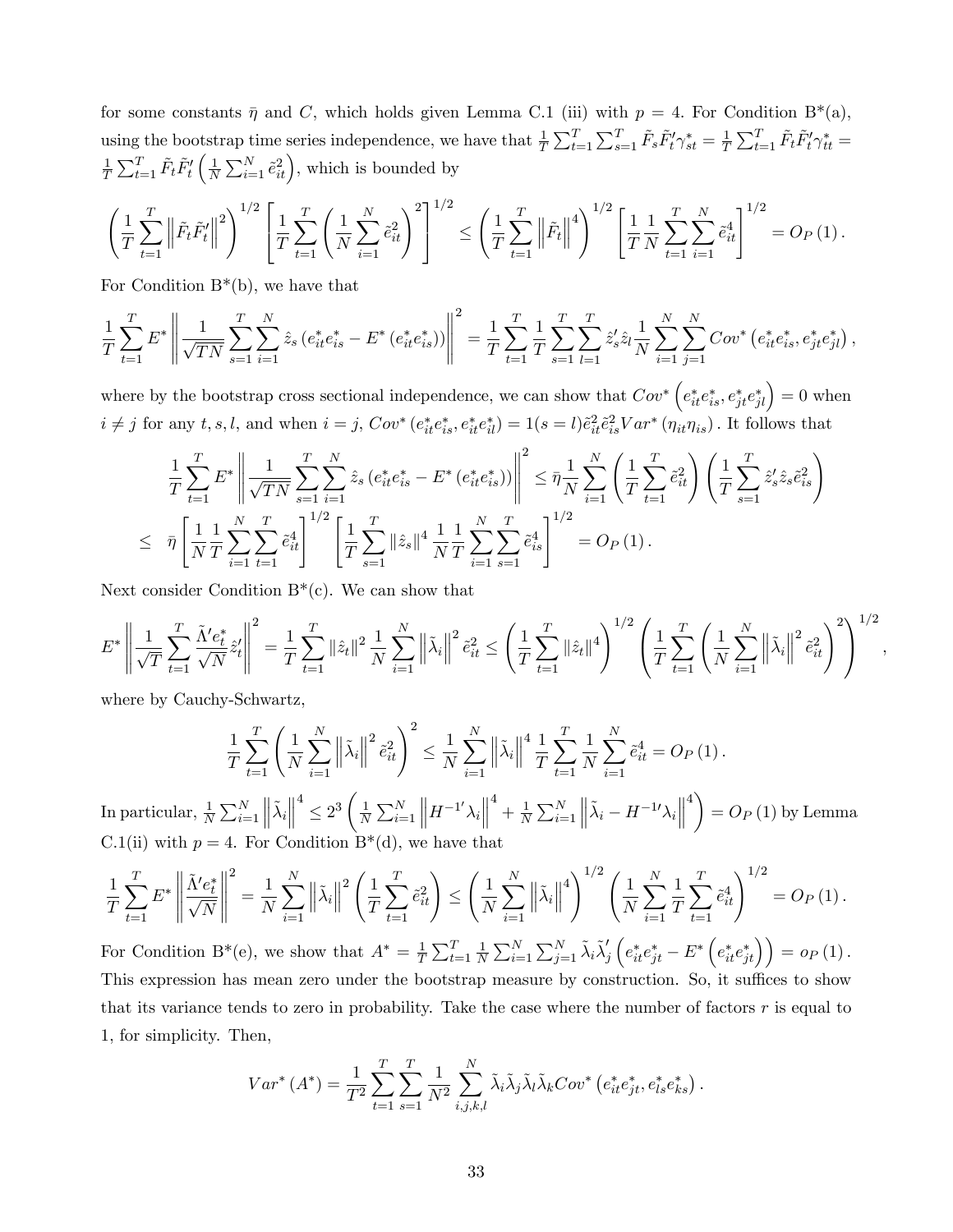Using the properties of the wild bootstrap, we can show that  $Cov^*$   $(e_{it}^*e_{jt}^*, e_{ls}^*e_{ks}^*) = 0$  if  $t \neq s$ , for any  $(i, j, k, l)$ , and

$$
Cov^* (e_{it}^* e_{jt}^*, e_{lt}^* e_{kt}^*) = \begin{cases} \tilde{e}_{it}^4 Var^* (\eta_{it}^2) & \text{if } i = j = k = l \\ \tilde{e}_{it}^2 \tilde{e}_{jt}^2, & \text{if } i = k \neq j = l \\ 0, & \text{otherwise} \end{cases},
$$

which implies that  $Var^*(A^*) \leq \bar{\eta} \frac{1}{T}$ T 1  $\frac{1}{N} \sum_{i=1}^{N} \tilde{\lambda}_i^4$  $\frac{4}{i} \frac{1}{N'}$  $\frac{1}{NT} \sum_{t=1}^{T} \sum_{i=1}^{N} \tilde{e}_{it}^4 = O_P\left(\frac{1}{T}\right)$  $\frac{1}{T}$ ) =  $o_P(1)$ , given that 1  $\frac{1}{N}\sum_{i=1}^{N}\tilde{\lambda}_{i}^{4} = O_{P}(1)$  and  $\frac{1}{NT}\sum_{i=1}^{N}\sum_{t=1}^{T}\tilde{e}_{it}^{4} = O_{P}(1)$  by an application of lemma C.1 with  $p = 4$ . Thus,  $\Gamma^* = \frac{1}{7}$  $\frac{1}{T}\sum_{t=1}^T \frac{1}{N}$  $\frac{1}{N} \sum_{i=1}^{N} \tilde{\lambda}_i^2$  $\epsilon_i^2 \hat{e}_{it}^2$  for the wild bootstrap. Condition  $F^*$  is satisfied because by Bai and Ng (2006),  $\Gamma^* \to^P Q\Gamma Q'$ . Next, we verify Condition C<sup>\*</sup>. For  $t = 1, \ldots, T-h$ , let  $\varepsilon_{t+h}^* = \hat{\varepsilon}_{t+h}v_{t+h}$ , where  $v_{t+h} \sim i.i.d.$  (0, 1). Part a) follows as Condition B<sup>\*</sup>(b), using the independence between  $\varepsilon_{t+h}^*$  and  $e_{it}^*$ . For part b), we have that

$$
E^* \left\| \frac{1}{\sqrt{T}} \sum_{t=1}^{T-h} \frac{\tilde{\Lambda}' e_t^*}{\sqrt{N}} \varepsilon_{t+h}^* \right\|^2 = \frac{1}{TN} E^* \left\{ \left( \sum_{t=1}^{T-h} \sum_{s=1}^{T-h} \varepsilon_{t+h}^* \varepsilon_{s+h}^* \left( \sum_{i=1}^N \tilde{\lambda}'_i e_{it}^* \right) \left( \sum_{j=1}^N \tilde{\lambda}_j e_{js}^* \right) \right) \right\}
$$
  

$$
= \frac{1}{T} \sum_{t=1}^{T-h} \hat{\varepsilon}_{t+h}^2 \frac{1}{N} \sum_{i=1}^N \left\| \tilde{\lambda}_i \right\|^2 \tilde{e}_{it}^2 \le \left( \frac{1}{T} \sum_{t=1}^{T-h} \hat{\varepsilon}_{t+h}^4 \right)^{1/2} \left( \frac{1}{T} \sum_{t=1}^{T-h} \left( \frac{1}{N} \sum_{i=1}^N \left\| \tilde{\lambda}_i \right\|^2 \tilde{e}_{it}^2 \right)^2 \right)^{1/2} = O_P(1),
$$

where the second equality uses the independence between  $\{e_{it}^*\}$  and  $\{\varepsilon_s^*\}$  and the fact that  $E^*\left(\varepsilon_{t+h}^*\varepsilon_{s+h}^*\right)$ 0 if  $t \neq s$  and  $E^* \left( e_{it}^* e_{js}^* \right) = 1$   $(i = j$  and  $t = s$ )  $\tilde{e}_{it}^2$ . Part c) follows because  $\gamma_{st}^* = 0$  for  $t \neq s$  and by repeated application of Cauchy-Schwartz inequality, we have that

$$
\frac{1}{T} \sum_{t=1}^{T} \tilde{F}_t \varepsilon_{t+h}^* \gamma_{tt}^* \le \left( \frac{1}{T} \sum_{t=1}^{T} \left\| \tilde{F}_t \right\|^4 \frac{1}{T} \sum_{t=1}^{T-h} \left\| \varepsilon_{t+h}^* \right\|^4 \right)^{1/4} \left( \frac{1}{T} \sum_{t=1}^{T} \sum_{i=1}^{N} \tilde{e}_{it}^4 \right)^{1/2},
$$

which is  $O_{P^*}(1)$  provided  $\frac{1}{T} \sum_{t=1}^{T-h} \varepsilon_{t+h}^{*4} = O_{P^*}(1)$  in probability. For this, it suffices that  $\frac{1}{T} \sum_{t=1}^{T-h} E^* \left( \varepsilon_{t+h}^{*4} \right) =$  $O_P(1)$ . But by the properties of the wild bootstrap on  $\varepsilon_{t+h}^*$ , we have that for some constant  $C < \infty$ . 1  $\frac{1}{T}\sum_{t=1}^{T-h} E^* \left(\varepsilon_{t+h}^{*4}\right) = \frac{1}{T}$  $\frac{1}{T} \sum_{t=1}^{T-h} \hat{\varepsilon}_{t+h}^4 E^* \left( v_{t+h}^4 \right) \leq C_{\overline{T}}^{\frac{1}{2}}$  $\frac{1}{T} \sum_{t=1}^{T-h} \hat{\epsilon}_{t+h}^4 = O_P (1)$ . Finally. we verify Condition D<sup>\*</sup>.  $E^*$   $(\varepsilon_{t+h}^*) = 0$  by construction. Moreover, we have that  $\frac{1}{T} \sum_{t=1}^{T-h} E^* | \varepsilon_{t+h}^* |^2 = \frac{1}{T}$  $\frac{1}{T}\sum_{t=1}^{T-h} \hat{\varepsilon}_{t+h}^2 \leq$  $\sqrt{1}$  $\frac{1}{T}\sum_{t=1}^{T-h} \hat{\varepsilon}^4_{t+h}$  $\int_0^{1/2} = O_P(1)$ . So, part a) is verified. For part b), let  $w_t^* \equiv (\Omega^*)^{-1/2} \hat{z}_t \varepsilon_{t+h}^*$  and note that  $w_t^*$  is an heterogeneous array of independent random vectors (given that  $\varepsilon_{t+h}^*$  is conditionally independent but heteroskedastic). Thus, we apply a CLT for heterogeneous independent vectors (see e.g. Proposition 2.27 of van der Vaart (1998)). Since  $E^*(w_t^*)=0$  and  $Var^*\left(T^{-1/2}\sum_{t=1}^{T-h}w_t^*\right)$  $= I$ it suffices to verify Lyapunov's condition (a sufficient condition for Lindeberg's condition). In particular, we can show that for some  $d > 1$ ,  $T^{-d} \sum_{t=1}^{T-h} E^* ||w_t^*||^{2d} = O_P(T^{1-d}) = o_P(1)$ . Condition  $E^*$  is satisfied since  $\Omega^*$  converges to  $\Phi_0 \Omega \Phi'_0 > 0$ , by Bai and Ng (2006) and Condition F<sup>\*</sup> was verified in the main text.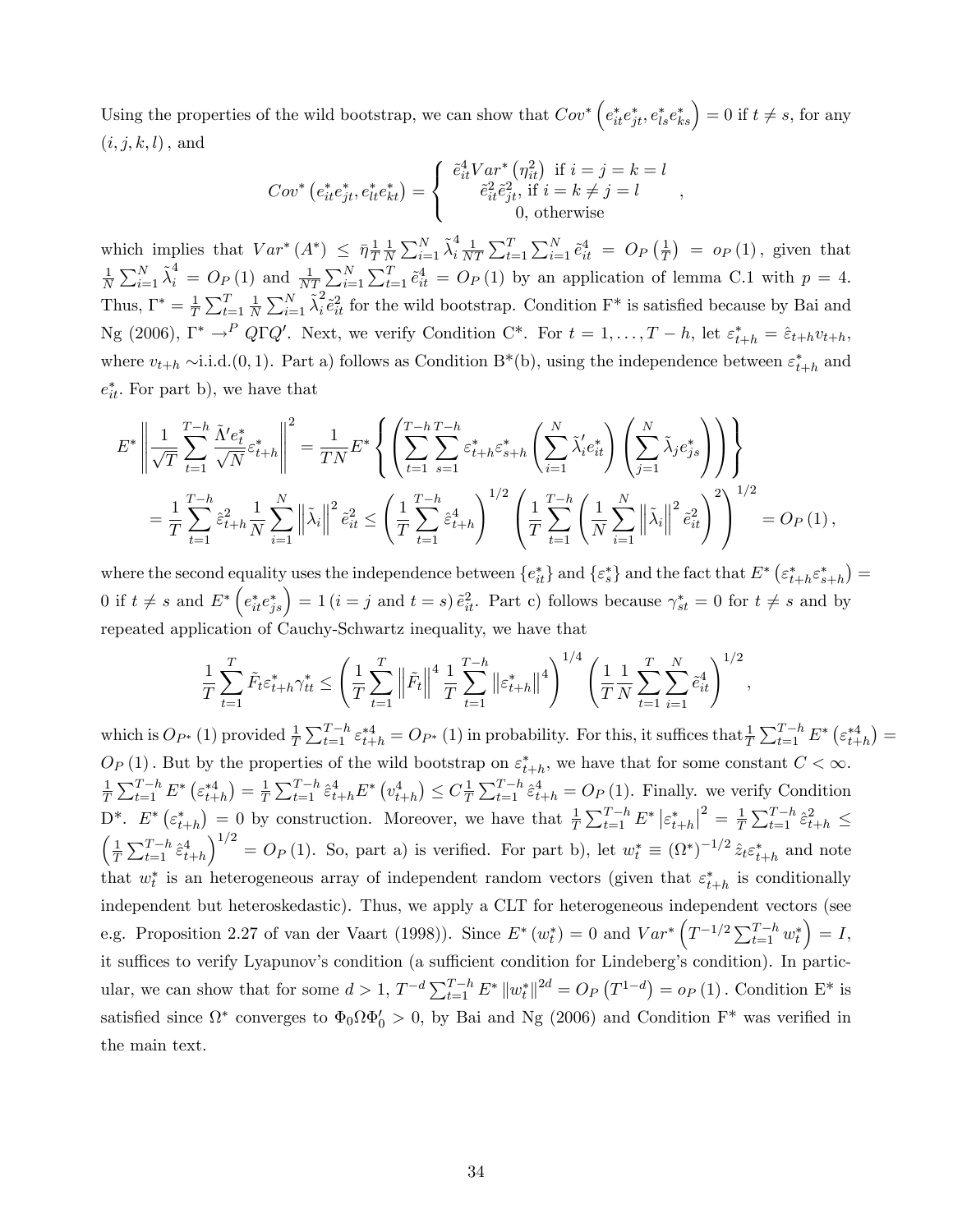## References

- [1] Bai, J., 2003. "Inferential theory for factor models of large dimensions," *Econometrica*, 71, 135-172.
- [2] Bai, J., 2009. "Panel data models with interactive fixed effects," *Econometrica*, 77, 1229-1279.
- $[3]$  Bai, J. and S. Ng, 2002. "Determining the number of factors in approximate factor models," Econometrica, 70, 191-221.
- [4] Bai, J. and S. Ng, 2006. "Confidence intervals for diffusion index forecasts and inference with factor-augmented regressions," Econometrica, 74, 1133-1150.
- [5] Bai, J. and S. Ng, 2011. "Principal Components Estimation and Identification of the Factors", manuscript, Columbia University.
- [6] Bhattacharya, R. and R. Rao, 1986. Normal Approximation and Asymptotic Expansions, Krieger.
- [7] Boivin, J. and B. S. Bernanke, 2003, "Monetary policy in a data-rich environment", Journal of Monetary Economics, 50, 525-546.
- [8] Chang, Y. and J. Park, 2003. "A sieve bootstrap for the test of a unit root", *Journal of Time* Series Analysis, 24, 379-400.
- [9] Chamberlain, G. and M. Rothschild, 1983. "Arbitrage, factor structure and mean-variance analysis in large asset markets," Econometrica, 51, 1305-1324.
- [10] Cheng, G. and J.Z. Huang, 2010. "Bootstrap consistency for general semiparametric Mestimationî, Annals of Statistics, 38, 2884-2915.
- [11] Connor, G. and R. A. Korajczyk, 1986. "Performance measurement with the arbitrage pricing theory," Journal of Financial Economics, 15, 373-394.
- [12] Connor, G. and R. A. Korajczyk, 1993. "A test for the number of factors in an approximate factor model," Journal of Finance, XLVIII, 1263-1291.
- [13] Corradi, V. and N. Swanson, 2011. "Testing for Structural Stability of Factor Augmented Forecasting Models", manuscript.
- [14] Eichengreen, B. A. Mody, M. Nedeljkovic, and L. Sarno, 2012. "How the Subprime Crisis Went" Global: Evidence from Bank Credit Default Swap Spreads", Journal of International Money and Finance, 31, 1299-1318
- [15] Gospodinov, N. and S. Ng, 2011. "Commodity prices, convenience yields and inflation," Review of Economics and Statistics, forthcoming.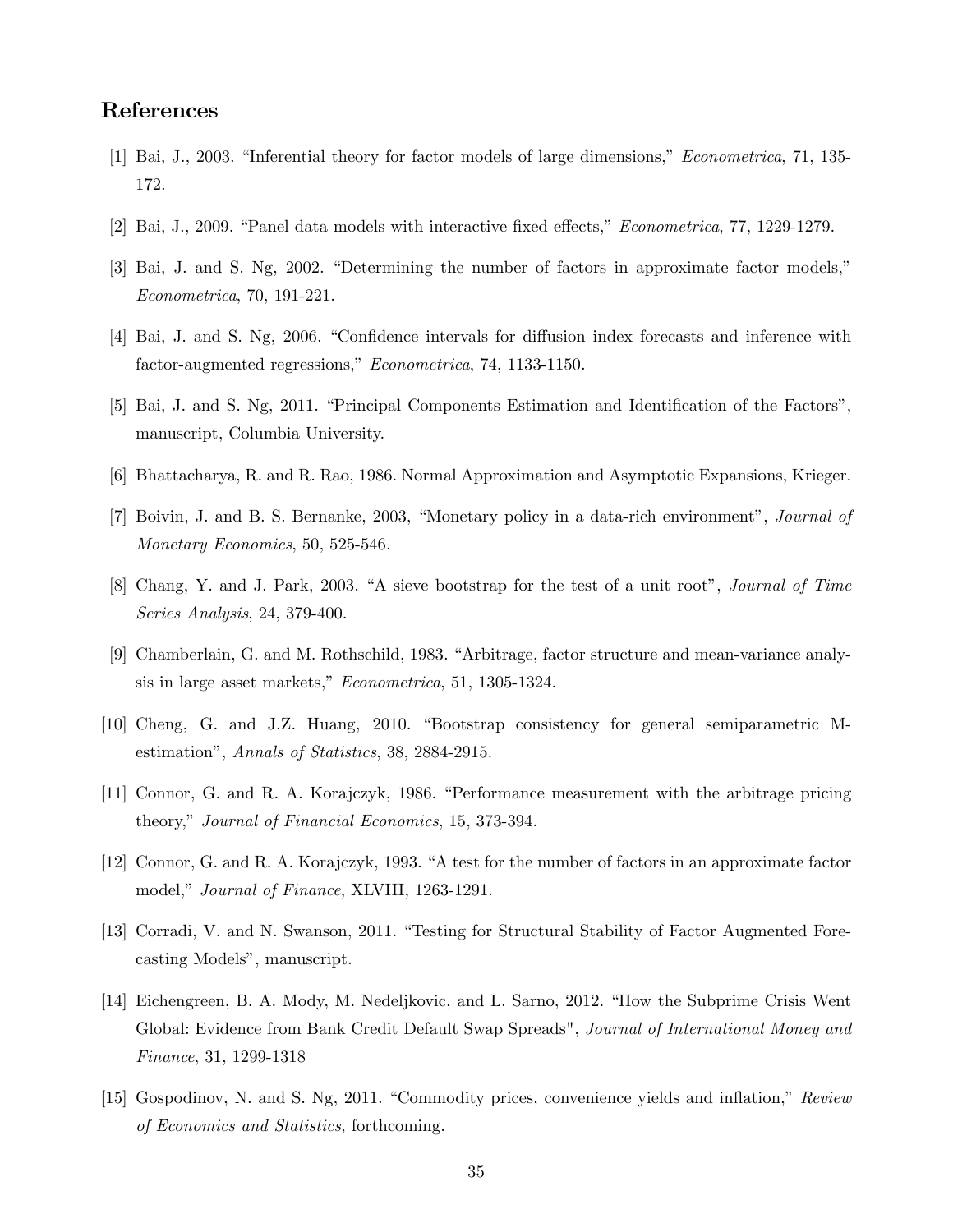- [16] Ludvigson, S. and S. Ng, 2007. "The empirical risk return relation: a factor analysis approach," Journal of Financial Economics, 83, 171-222.
- [17] Ludvigson, S. and S. Ng, 2009. "Macro factors in bond risk premia," Review of Financial Studies, 22, 5027-5067.
- [18] Ludvigson, S. and S. Ng, 2011. "A factor analysis of bond risk premia," in Ullah, A. and D. Giles eds., Handbook of Empirical Economics and Finance, Chapman and Hall, 313-372,
- [19] Onatski, A., 2011. "Asymptotics of the principal components estimator of large factor models with weakly influential factors," manuscript, University of Cambridge.
- [20] Shintani, M. and Z-Y Guo, 2011. "Finite sample performance of principal components estimators for dynamic factor models: asymptotic vs. bootstrap approximations," manuscript, Vanderbilt University.
- [21] Stock, J. H. and M. Watson, 2002. "Forecasting using principal components from a large number of predictors," Journal of the American Statistical Association, 97, 1167-1179.
- [22] van der Vaart, A.W., 1998. Asymptotics Statistics, Cambridge University Press.
- [23] Yamamoto, Y., 2011. "Bootstrap inference for impulse response functions in factor-augmented vector autoregressions," manuscript, University of Alberta.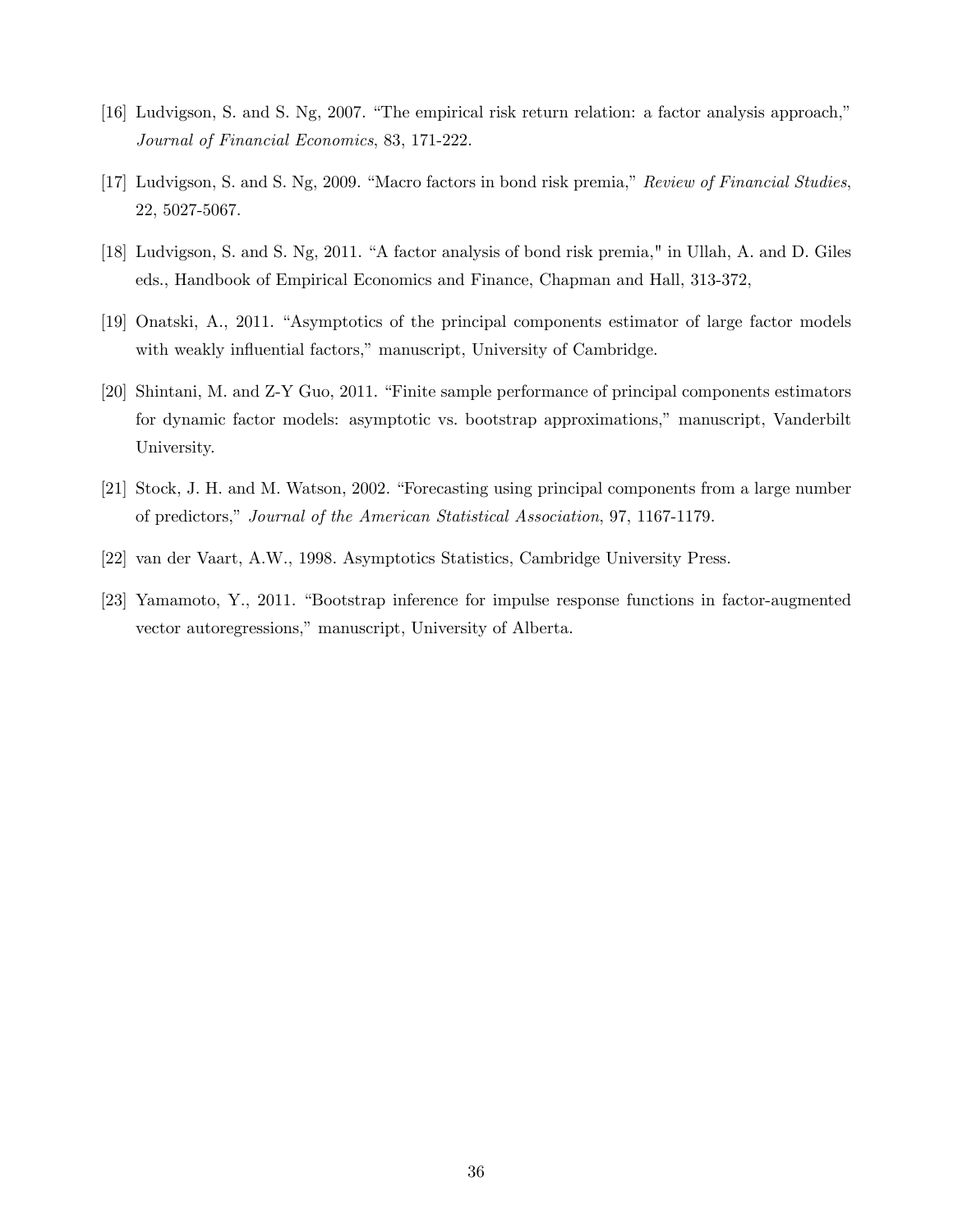|                  |                        | $N = 50$     |           |              | $N = 100$    |               |           | $N = 200$    |           |              |
|------------------|------------------------|--------------|-----------|--------------|--------------|---------------|-----------|--------------|-----------|--------------|
|                  |                        | $T = 50$     | $T = 100$ | $T = 200$    | $T = 50$     | $T = 100$     | $T = 200$ | $T = 50$     | $T = 100$ | $T = 200$    |
|                  |                        |              |           |              |              |               |           |              |           |              |
|                  |                        |              |           |              |              | <b>Bias</b>   |           |              |           |              |
|                  |                        |              |           |              |              |               |           |              |           |              |
|                  | bias                   | 0.00         | 0.00      | 0.00         | 0.00         | 0.00          | 0.00      | 0.00         | 0.00      | 0.00         |
|                  | plug-in                | 0.00         | 0.00      | 0.00         | 0.00         | 0.00          | 0.00      | 0.00         | 0.00      | 0.00         |
| DGP <sub>1</sub> | <b>WB</b>              | 0.00         | 0.00      | 0.00         | 0.00         | 0.00          | 0.00      | 0.00         | 0.00      | 0.00         |
| $alpha = 0$      |                        |              |           |              |              |               |           |              |           |              |
| homo, homo       |                        |              |           |              |              | Coverage rate |           |              |           |              |
|                  | OLS                    | 95.0         | 94.8      | 95.0         | 94.2         | 95.3          | 94.9      | 94.6         | 95.1      | 94.6         |
|                  | plug-in                | 92.8         | 92.1      | 92.3         | 92.8         | 94.1          | 93.8      | 93.8         | 94.6      | 93.8         |
|                  | True factor            | 95.1         | 94.6      | 95.2         | 94.4         | 95.1          | 94.9      | 94.5         | 95.4      | 94.4         |
|                  |                        |              |           |              |              |               |           |              |           |              |
|                  | <b>WB</b>              | 97.3         | 96.3      | 96.0         | 96.0         | 95.8          | 95.1      | 96.0         | 95.5      | 94.8         |
|                  |                        |              |           |              |              |               |           |              |           |              |
|                  |                        |              |           |              |              |               |           |              |           |              |
|                  |                        |              |           |              |              | <b>Bias</b>   |           |              |           |              |
|                  | bias                   | $-0.17$      | $-0.14$   | $-0.12$      | $-0.11$      | $-0.08$       | $-0.07$   | $-0.09$      | $-0.06$   | $-0.04$      |
|                  | plug-in                | $-0.09$      | $-0.09$   | $-0.10$      | $-0.05$      | $-0.05$       | $-0.05$   | $-0.03$      | $-0.03$   | $-0.03$      |
| DGP <sub>2</sub> | WB                     | $-0.12$      | $-0.10$   | $-0.10$      | $-0.09$      | $-0.07$       | $-0.06$   | $-0.07$      | $-0.05$   | $-0.04$      |
| $alpha = 1$      |                        |              |           |              |              |               |           |              |           |              |
| homo, homo       |                        |              |           |              |              | Coverage rate |           |              |           |              |
|                  | OLS                    | 71.5         |           |              |              |               |           |              | 90.1      |              |
|                  |                        |              | 65.2      | 52.0<br>86.4 | 84.6<br>88.8 | 84.2<br>91.2  | 80.3      | 89.1<br>90.6 | 92.6      | 89.0<br>92.5 |
|                  | plug-in<br>True factor | 84.4<br>95.1 | 85.8      |              |              |               | 91.9      |              |           |              |
|                  |                        |              | 94.6      | 95.2         | 94.4         | 95.1          | 94.9      | 94.5         | 95.4      | 94.4         |
|                  | WB                     | 92.2         | 90.9      | 90.4         | 93.4         | 94.0          | 94.0      | 94.1         | 94.9      | 94.2         |
|                  |                        |              |           |              |              |               |           |              |           |              |

## Table 1: Bias and coverage rate of 95% CIs for delta - Homoskedastic cases

Each part of the table reports estimates of the bias in the estimation of  $\alpha$  and the associated coverage rate for the OLS estimator, the bias-corrected estimator that corrects bias by plugging in sample analogues of the quantities in Theorem 3.1, and the wild bootstrap respectively. For reference, we also report coverage rate for the OLS estimator that uses the true factors instead of factors estimated by principal components. All results are based on 5000 replications and B=399 bootstraps.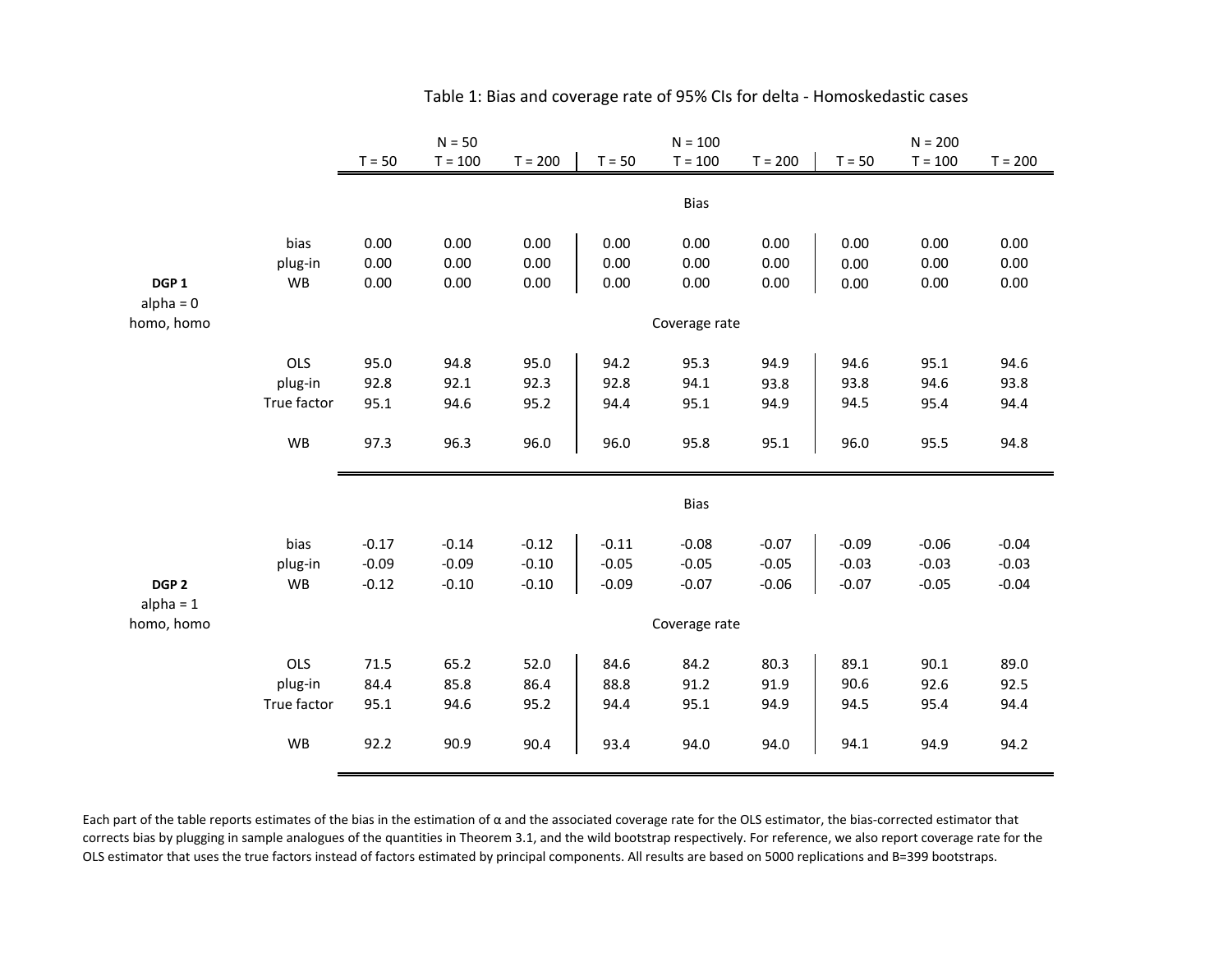|                   |           |          | $N = 50$  |           | $N = 100$ |           |           | $N = 200$ |           |           |
|-------------------|-----------|----------|-----------|-----------|-----------|-----------|-----------|-----------|-----------|-----------|
|                   |           | $T = 50$ | $T = 100$ | $T = 200$ | $T = 50$  | $T = 100$ | $T = 200$ | $T = 50$  | $T = 100$ | $T = 200$ |
|                   |           |          |           |           |           |           |           |           |           |           |
| DGP <sub>3</sub>  | bias      | $-0.17$  | $-0.14$   | $-0.13$   | $-0.12$   | $-0.09$   | $-0.07$   | $-0.09$   | $-0.06$   | $-0.04$   |
| $alpha = 1$       | plug-in   | $-0.09$  | $-0.09$   | $-0.10$   | $-0.05$   | $-0.05$   | $-0.05$   | $-0.03$   | $-0.03$   | $-0.03$   |
| hetero, homo      | WB        | $-0.12$  | $-0.10$   | $-0.10$   | $-0.09$   | $-0.07$   | $-0.06$   | $-0.07$   | $-0.05$   | $-0.04$   |
|                   |           |          |           |           |           |           |           |           |           |           |
| DGP <sub>4</sub>  | bias      | $-0.19$  | $-0.15$   | $-0.14$   | $-0.12$   | $-0.10$   | $-0.08$   | $-0.10$   | $-0.06$   | $-0.05$   |
| alpha = $1$       | plug-in   | $-0.10$  | $-0.10$   | $-0.10$   | $-0.05$   | $-0.06$   | $-0.06$   | $-0.03$   | $-0.03$   | $-0.03$   |
| hetero, hetero    | WB        | $-0.13$  | $-0.12$   | $-0.11$   | $-0.10$   | $-0.08$   | $-0.07$   | $-0.08$   | $-0.06$   | $-0.04$   |
|                   |           |          |           |           |           |           |           |           |           |           |
| DGP <sub>5</sub>  | bias      | $-0.20$  | $-0.16$   | $-0.14$   | $-0.14$   | $-0.10$   | $-0.08$   | $-0.10$   | $-0.07$   | $-0.05$   |
| $alpha = 1$       | plug-in   | $-0.09$  | $-0.10$   | $-0.10$   | $-0.05$   | $-0.06$   | $-0.06$   | $-0.03$   | $-0.03$   | $-0.03$   |
| hetero, AR+hetero | <b>WB</b> | $-0.12$  | $-0.12$   | $-0.11$   | $-0.09$   | $-0.08$   | $-0.07$   | $-0.07$   | $-0.06$   | $-0.04$   |
|                   |           |          |           |           |           |           |           |           |           |           |
| DGP <sub>6</sub>  | bias      | $-0.14$  | $-0.12$   | $-0.12$   | $-0.08$   | $-0.07$   | $-0.07$   | $-0.05$   | $-0.04$   | $-0.03$   |
| alpha = $1$       | plug-in   | $-0.07$  | $-0.07$   | $-0.07$   | $-0.04$   | $-0.04$   | $-0.04$   | $-0.02$   | $-0.02$   | $-0.02$   |
| hetero, CS+homo   | <b>WB</b> | $-0.05$  | $-0.05$   | $-0.04$   | $-0.04$   | $-0.03$   | $-0.03$   | $-0.03$   | $-0.02$   | $-0.02$   |

## Table 2. Bias in estimation of alpha - More general cases

The table reports estimates of the bias in the estimation of  $\alpha$  for the OLS estimator, the bias-corrected estimator that corrects bias by plugging in sample analogues of the quantities in Theorem 3.1, and the wild bootstrap respectively. All results are based on 5000 replications and B=399 bootstraps.